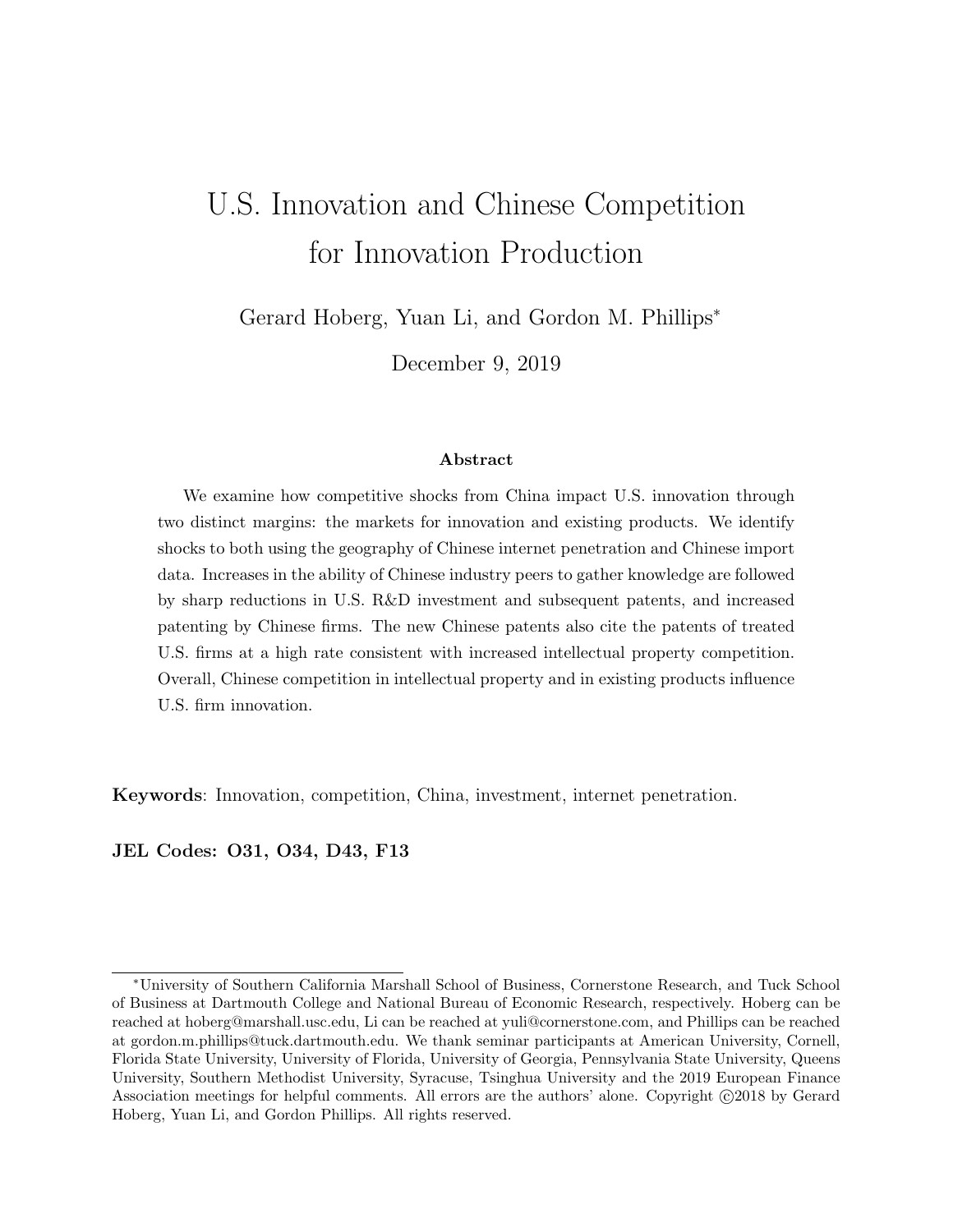China now has the wealth, commercial sophistication and technical expertise to make its pursuit of technological leadership work. The fundamental issue for the U.S. and other western nations, and the IT sector is how to respond ... Office of the United States Trade Representative, March 28, 2018 report

# 1 Introduction

A growing body of research focuses on the impact of China's meteoric rise as an economic power and its impact on the innovation spending by established firms in the United States. This growing body of research has been matched by a growing interest in this same issue by policy makers, politicians and the popular press. Issues at stake include job loss, the incentives to innovate, and intellectual property protections. Yet the existing literature disagrees even on the most basic question. Does an increase in foreign competition have a positive or negative impact on the intensity of innovative investment in the U.S?

On the surface, increased competition is a negative shock and afflicted firms should reduce investment in R&D if this competition is in the form of strategic substitutes, as is true in many markets. Yet this prediction is not a given even if firms compete through strategic substitutes. For example, [Aghion, Bloom, Blundell, Griffith, and Howitt](#page-34-0) [\(2005\)](#page-34-0) suggest that firms might increase R&D following increased competition, as this might facilitate "escaping competition" through increased product differentiation. [Bloom, Draca, and Van Reenen](#page-34-1) [\(2016\)](#page-34-1) further predict that when firms have "trapped assets" that are difficult to redeploy, or high adjustment costs, these incentives to increase innovative spending increase further. In particular, these firms may maintain high ex ante production levels despite lower prices, if curtailing production is too costly. The increased innovative spending then restores some pricing power through differentiation. It is thus become an empirical question whether increased competition leads to increases or decreases in innovation spending.

The existing empirical evidence is also mixed. [Autor, Dorn, Hanson, Pisano, and Shu](#page-34-2) [\(forthcoming\)](#page-34-2) find a negative relation between competition shocks measured using trade data and R&D in the U.S. However, [Bloom, Draca, and Van Reenen](#page-34-1) [\(2016\)](#page-34-1) find that competition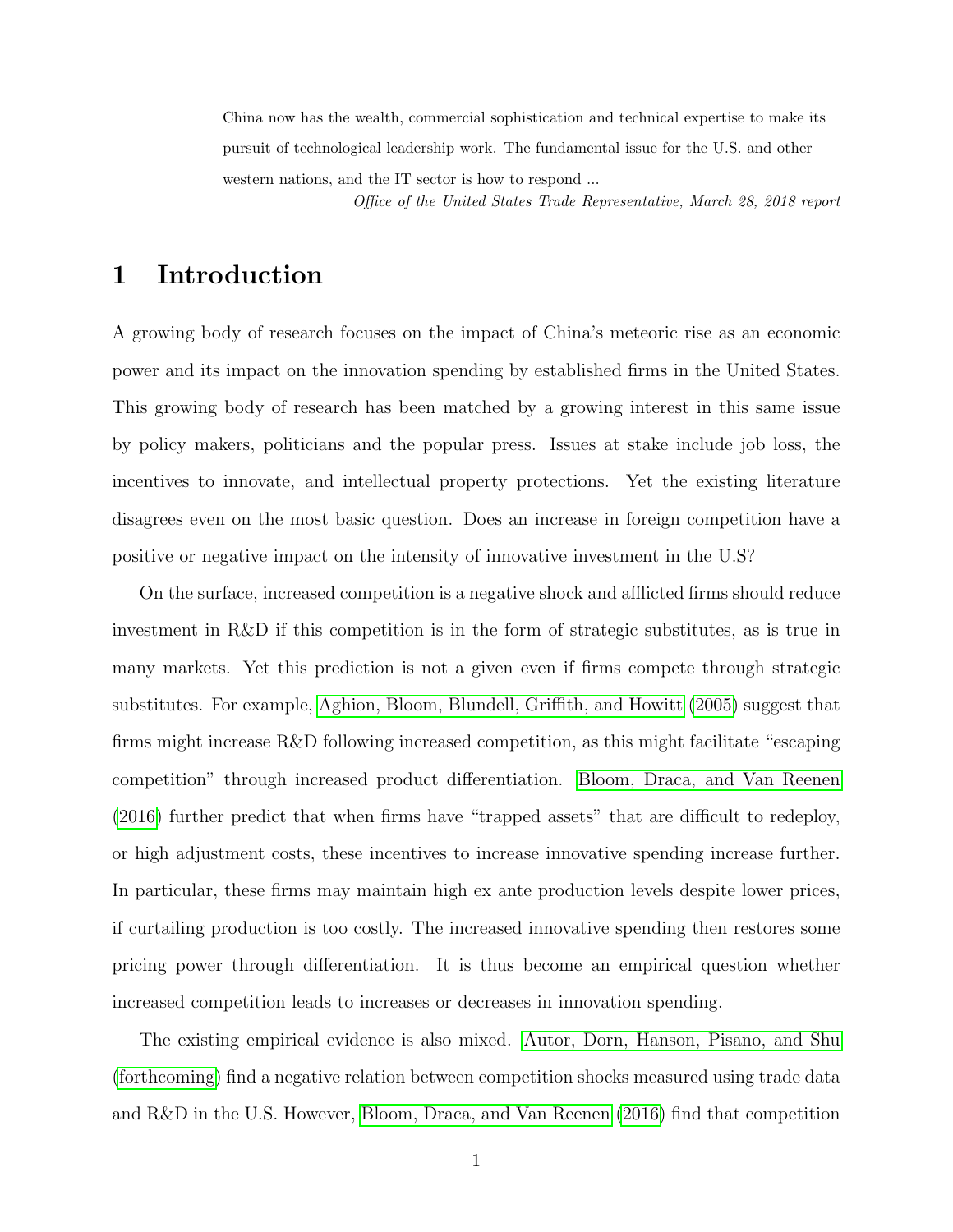shocks (measured using trade data) lead to increased R&D spending in a sample of European firms. [Hombert and Matray](#page-34-3) [\(2018\)](#page-34-3) also examine U.S. firms, and find that firms that are ex ante R&D intensive experience more positive outcomes due to their increased ability to use R&D to escape competition. We consider a new approach to this question that examines competition in innovation itself and the impact of trapped assets. We also introduce a novel shock to the ability of Chinese firms to compete in knowledge creation based on the industry agglomeration geography of internet penetration growth in China.

We propose that global competition influences innovation through at least two competitive margins, each having different implications for innovation spending in the U.S. The first is examined by the existing studies: direct import competition in the market for existing products. These existing studies use tariffs and import data, reinforcing their focus on the margin of existing products. The second margin, which has not been studied in the U.S.-China innovation literature, is direct competition in the market for innovation and intellectual property itself. Importantly, shocks to tariffs and imports cannot be used as direct shocks to this margin, as both relate to products that already exist, and thus their impact on intellectual property (IP) competition would be indirect and observed with delay.

We study the impact of Chinese innovation and its competitive impact on U.S. innovation using direct measures of Chinese ability to access innovation in the U.S. over the internet. Traditional instruments such as tariffs and direct imports apply to existing product competition, and not competition in the race to create new technologies. We propose that industry agglomeration and internet penetration at the province level in China can be used to generate plausible exogenous variation in the capacity of Chinese firms to access information and challenge U.S. firm innovation in particular industries. First and foremost, intellectual property itself is a form of information, and the internet has proven to be an efficient means for accumulating knowledge, especially when the knowledge to be gathered resides overseas and is online in electronic form. Indeed a wealth of information on intellectual property, product market strategies, and the performance of U.S. firms is available online through the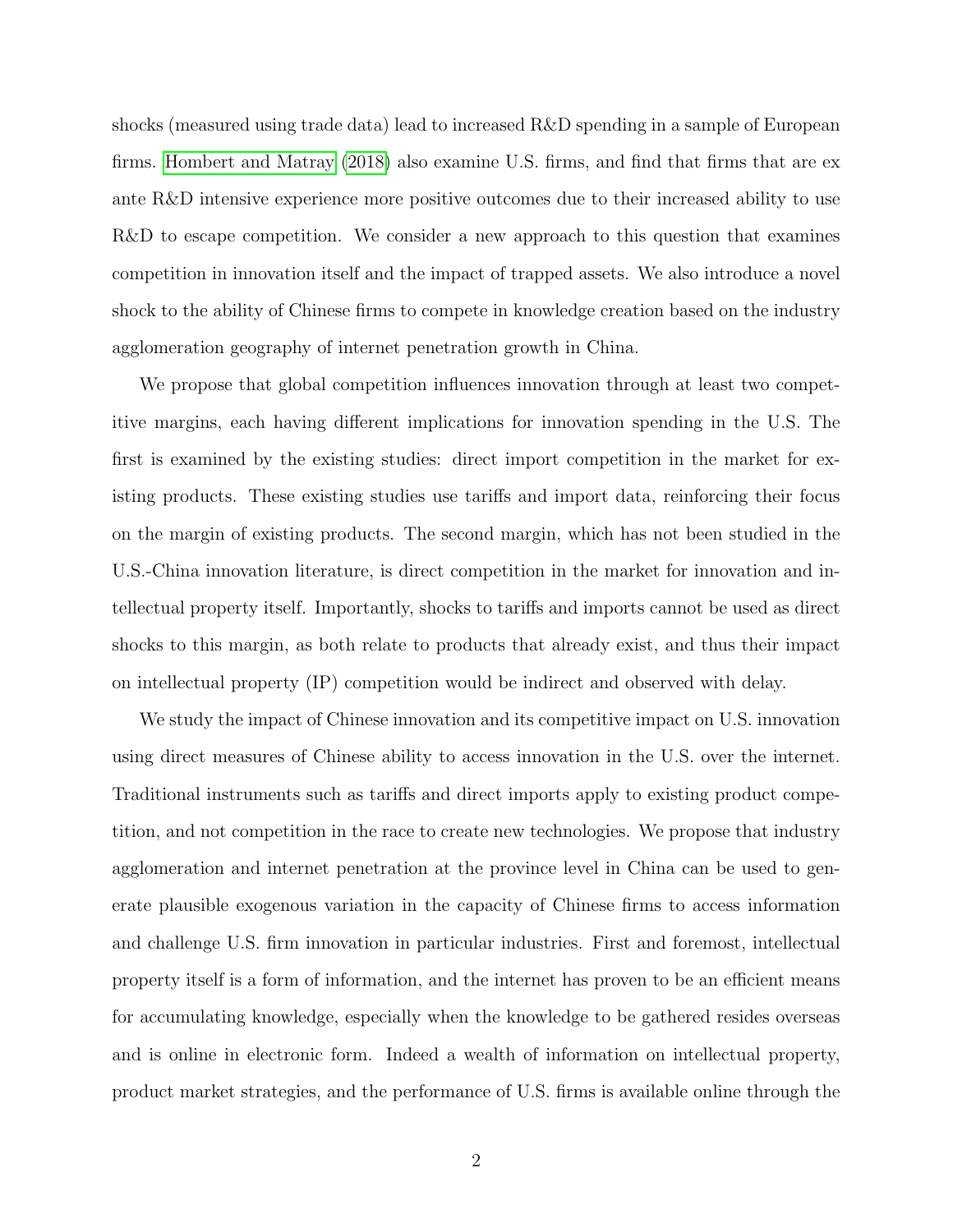websites of U.S. regulatory agencies.

In our main analysis, we examine how U.S. firms change their innovative investment in the face of plausibly exogenous changes in intellectual property (IP) competition from China.

We find that impacted U.S. firms significantly reduce spending in R&D over a threeyear period after treatment. These firms realize fewer patents over the same horizon, and there is a material increase in Chinese patents in these same intellectual property production markets. In particular, there is a strong increase in new patents by Chinese inventors that directly cite the existing technology of the treated U.S. firms. This crowding-out effect is unique to China in our tests as placebo tests based on Europe and other major economies do not produce similar results. These results mitigate concerns that unobserved economic state variables may be driving our results.

Competition in the market for intellectual property likely has a strong industry-specific component. We thus use provincial industry production locations and motivation from the agglomeration literature to identify geographic regions where the most skilled and specialized human capital exists in China for a given industry. We build industry-specific measures of Chinese internet penetration by mapping province-level data on internet penetration to the primary industry locations in each province. Because internet penetration in different geographic regions depends on the ability of unrelated utility companies (internet service providers) to provide digital infrastructure, variation in this internet penetration is plausibly exogenous (particularly when we additionally control for industry growth rates in China). Intuitively, the provision of high quality internet depends in part on the distribution of population in that region, geographic features, and the relative efficiency of Independent Service Providers (ISPs) in different regions. Province-level penetration thus varies substantially across provinces and over time.<sup>[1](#page-3-0)</sup> This framework allows us to create an industry-year panel of instruments for China's capacity to access innovation information that can plausibly challenge U.S. firms. In turn, this panel data approach allows us adequate power and variation

<span id="page-3-0"></span><sup>1</sup>[Roberts and Whited](#page-34-4) [\(2013\)](#page-34-4) suggest that variation along geographic dimensions has good properties regarding identification.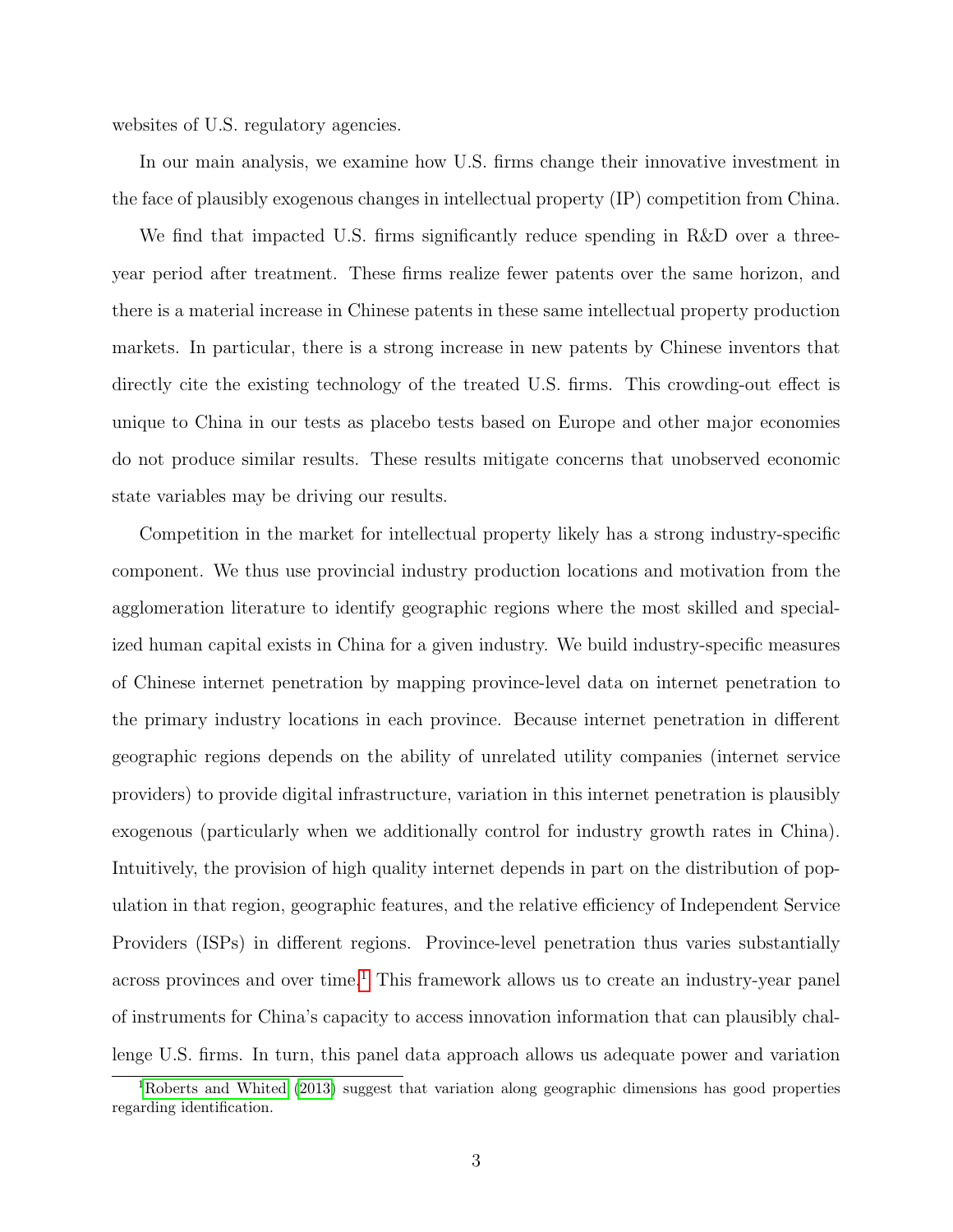to test our key hypotheses even in the presence of rigid firm and year fixed effects.

Although we are careful to note limitations in our ability to fully establish causality, we conduct a number of tests that at least partially support the validity of our instrument. First, we find that our industry-year measures of Chinese internet penetration predict higher ex post incidence of U.S. firms complaining about competition from China, specifically complaints about Chinese competition related directly to technology and intellectual property in their 10-K documents filed with the SEC. Finding increased complaints about Chinese access to their technological and intellectual property is indicative of the second competitive margin of innovation noted above. In addition, placebo tests indicate no evidence of increases in similar complaints about competition in other regions of the world including Japan, Europe, and neighboring countries such as Canada and Mexico. This test is a strong placebo as complaints about competition from these other regions are more common unconditionally than are complaints about competition from China.

We thus expect significant increases in competition in the market for intellectual property coming directly from Chinese firms, but we should not see increases in competition coming from firms in other parts of the world. We find that our internet penetration measure strongly predicts higher rates of patent citations by Chinese inventors citing the patents of the treated U.S. firms in our sample. We observe no changes in citation rates by inventors from the other regions of the world. Finally, we also find higher rates of patents applied for in China itself that cite these same U.S. firm patents.

The results illustrate the mechanism driving intellectual property competition and indicate that omitted economic state variables, such as worldwide industry supply or demand factors, likely cannot explain our results. Our framework, which includes region, firm and time fixed effects, also ensures that identification is coming from specific Chinese provinces (mapped using industry agglomeration), and not from changes in China that are nationwide in scope. These findings support the validity of the exclusion requirement, as our instrument only measures shocks to innovative potential in China itself, and we only observe a strong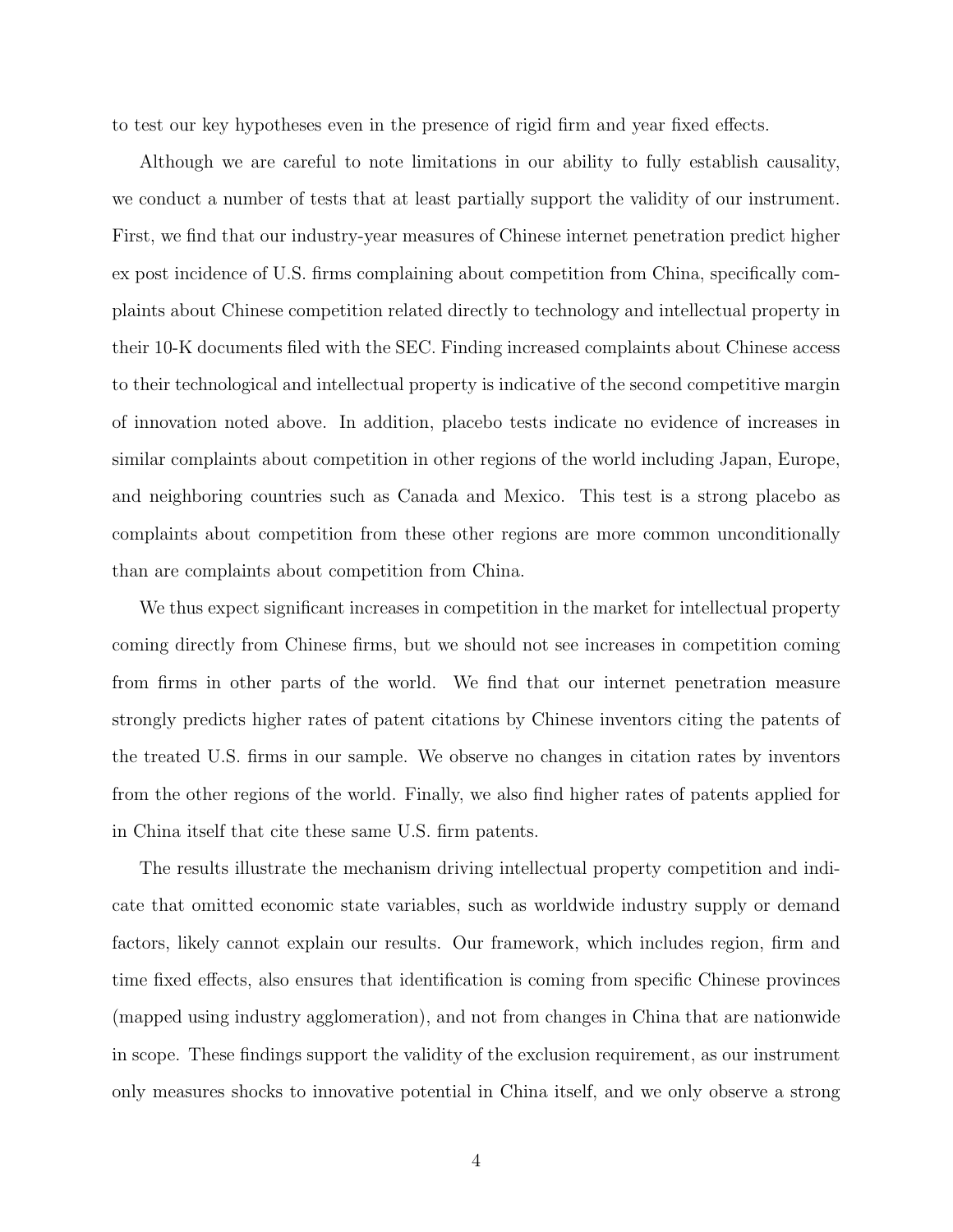impact on the specific U.S. firms that should be impacted.

Our hypothesis regarding the competitive margin of IP production predicts that our results should be stronger in specific subsamples. Because innovation is more important in industries with higher growth options, we first examine whether our results are stronger in industries with higher market-to-book ratios. As predicted, we find that firms with abovemedian market-to-book ratios experience more extreme ex post reductions in innovative investment and patents following competitive IP shocks from China.

A second prediction is that trapped assets will moderate these findings, as hypothesized by [Bloom, Draca, and Van Reenen](#page-34-1) [\(2016\)](#page-34-1). U.S. firms with more tangible or "trapped" assets have incentives to maintain high levels of innovation given high adjustment costs and that these firms should reduce innovation less when these competitive shocks materialize. We use the asset tangibility of U.S. firms as our measure of trapped assets and find that firms with more tangible assets do increase their relative R&D spending and patents in the face of increased competition to differentiate their products.

Our findings regarding growth options and trapped assets provide deeper insights on the importance of an industry's initial conditions, and how they shape the predictions regarding the impact of increased IP competition. These competing forces can help to explain much of the disagreement in the existing empirical literature, where both positive and negative competitive effects on innovation have been found. Key to our conclusion is that at least two margins of competition need to be separately explored. We find that direct competition in the market for intellectual property itself has a sharp negative impact on treated firms due to the intuitive crowding-out effect.

In contrast, if competition only increases in the market for existing products rather than in the market for IP production, it is more plausible that treated U.S. firms might increase innovation in order to escape competition. Such a strategy might be most optimal when, in fact, the Chinese competitors do not have the innovative capacity to compete on this second margin. For example, in such a market, ceding market share in the lowest quality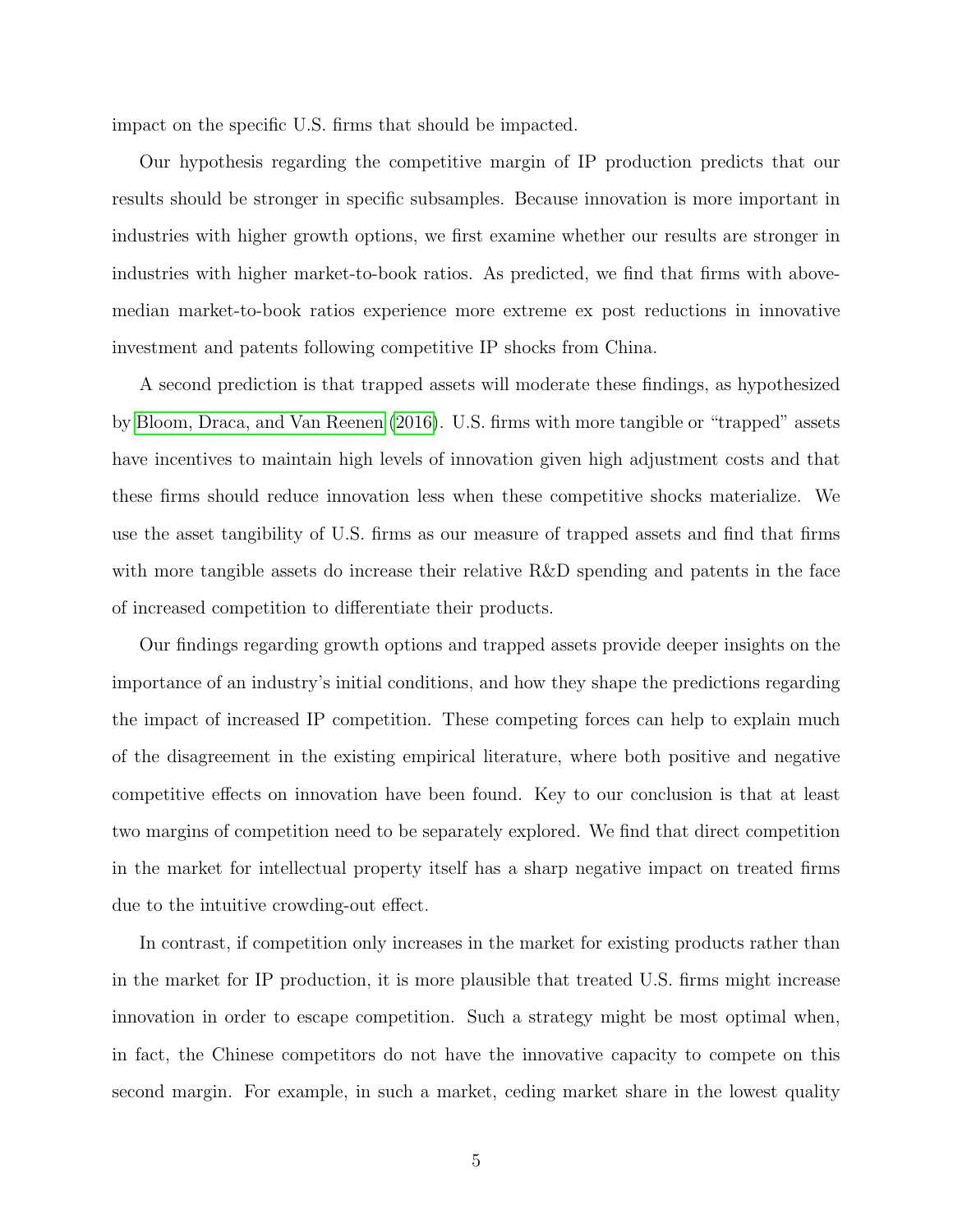existing products to the entrants, while increasing innovation in order to claim higher quality segments of the market for the incumbents, can form the basis for the post-shock equilibrium. This approach can restore some pricing power for incumbents, while accommodating the entering rivals in the market where their competitive advantage of lower cost labor might be most advantageous.

Although our focus is on competitive intensity in the market for innovation, it is natural to ask if our results inform the more controversial issue of intellectual property theft. A starting point is that IP theft and fair competition should have similar impact on treated U.S. firms. Both will crowd-out innovative spending as the foreign entrants claim a fraction of the rents for themselves. On the surface, the increase in patents we find suggests that IP theft is less likely, as the foreign innovators are securing legally defensible patent protection. However, this alone does not rule out IP theft as the ability to create the new patents might have roots in stolen trade secrets or other intellectual property as a precursor.

In order to at least partly inform whether our results relate to IP theft, we examine the extent to which U.S. firms complain directly about IP theft in their 10-Ks. We find suggestive evidence that our internet penetration instrument predicts a higher incidence of complaints about IP theft by the treated U.S. firms. This evidence suggests that IP theft, or "perceived IP theft," might explain part of the increased competition in these IP markets. Yet we caution readers not to draw strong conclusions from this analysis because power is limited and statements by firms about IP theft do not constitute direct proof that IP theft has in fact occurred. The underlying question of potential IP theft is important for future research to consider, as policy implications differ for IP theft versus high competition.

# 2 Literature and Hypotheses

Our study is rooted in product market globalization, and the competitive impact of foreign product market competition on innovation outcomes in a domestic market. We focus on the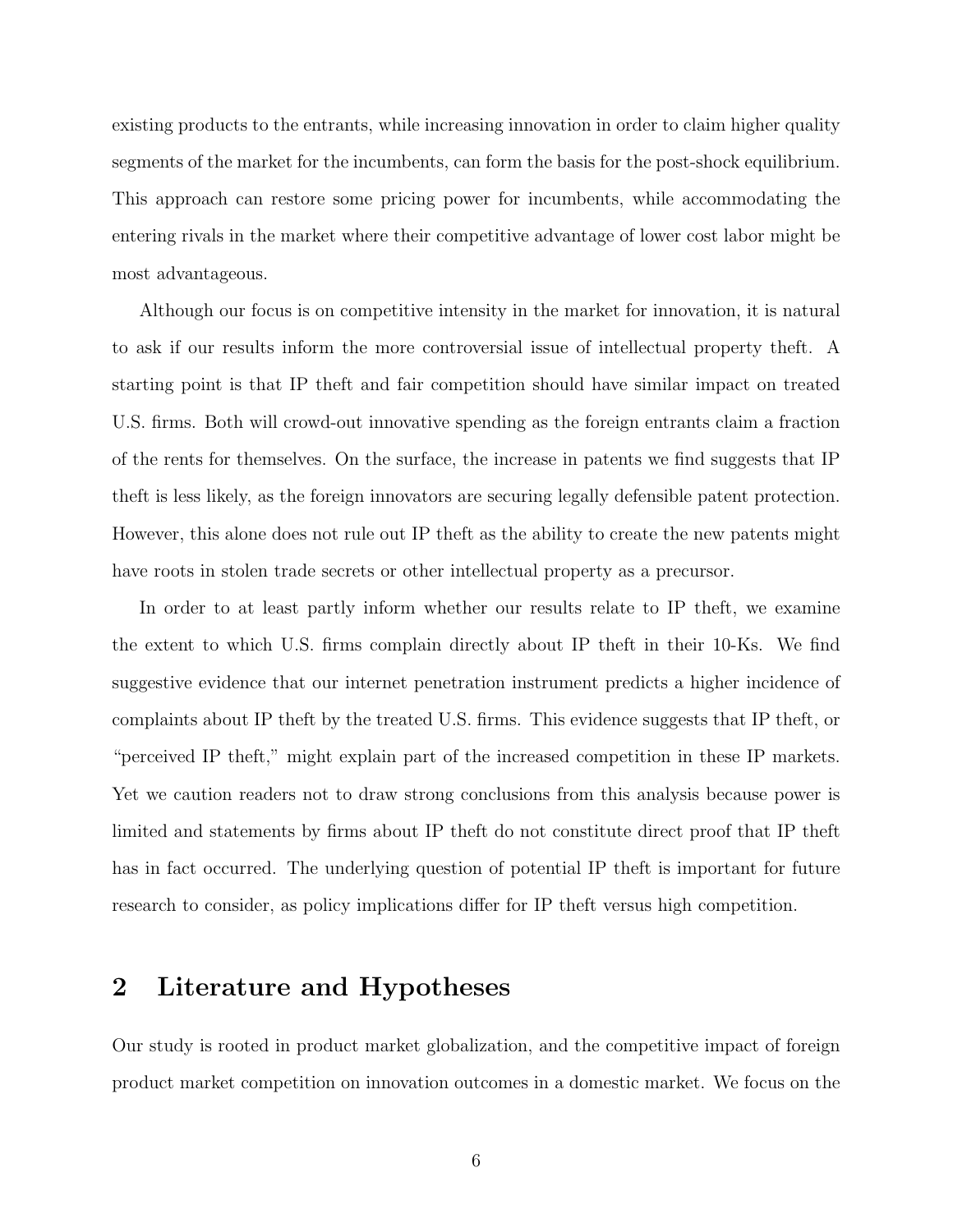important case of U.S.-China competition and how it relates to innovation spending.

The existing global innovation literature typically focuses on the impact of competitive shocks in the market for existing products. We propose that foreign competition plays out on more than one competitive margin and that foreign competitors can challenge domestic firms both on pricing existing products, and by entering the competitive race for innovation.

Competition in the market for innovation in the domestic U.S. market has been exten-sively studied by many authors.<sup>[2](#page-7-0)</sup> In an international context, [Hombert and Matray](#page-34-3) [\(2018\)](#page-34-3), [Bloom, Draca, and Van Reenen](#page-34-1) [\(2016\)](#page-34-1), and [Autor, Dorn, Hanson, Pisano, and Shu](#page-34-2) [\(forth](#page-34-2)[coming\)](#page-34-2) study the impact of competition from international trade on innovation. However, no study to our knowledge has examined the impact of product market globalization on the dual margins of competition in the existing product markets and in the market for innovation.

Globalization of product markets results in the opening of borders, and the impact on any nation can be modeled using theories of entry in markets with existing incumbents. In classical models of competition with strategic substitutes, such as the Cournot model, the central prediction is that an entrant will cause existing firms to downsize as the new competitor absorbs a fraction of the market share and applies upward pressure on quantities produced and downward pressure on prices. If the value of growth options in such a market is proportional to the scale of the firm, a natural follow-on prediction regarding innovation (our setting) is that such competitive shocks will also lead to reductions in ex-post innovation spending by incumbents as they reduce scale.

More recent research has challenged this classical view. [Aghion, Bloom, Blundell, Griffith,](#page-34-0) [and Howitt](#page-34-0) [\(2005\)](#page-34-0) suggest that a shock to competition could result in increases in innovation as firms rush to differentiate their products in order to rebuild lost market power. This is the "escape competition" hypothesis. The validity of this alternative hypothesis depends at least in part on incumbent firms having a technological advantage relative to the new entrants, as only then would they be able to defend their differentiated products from entrants.

<span id="page-7-0"></span><sup>2</sup>Early work on innovation and competition has been summarized in the survey by [Reinganum](#page-34-5) [\(1989\)](#page-34-5) with recent contributions by [Phillips and Zhdanov](#page-34-6) [\(2013\)](#page-34-6) and [Bena and Li](#page-34-7) [\(2014\)](#page-34-7).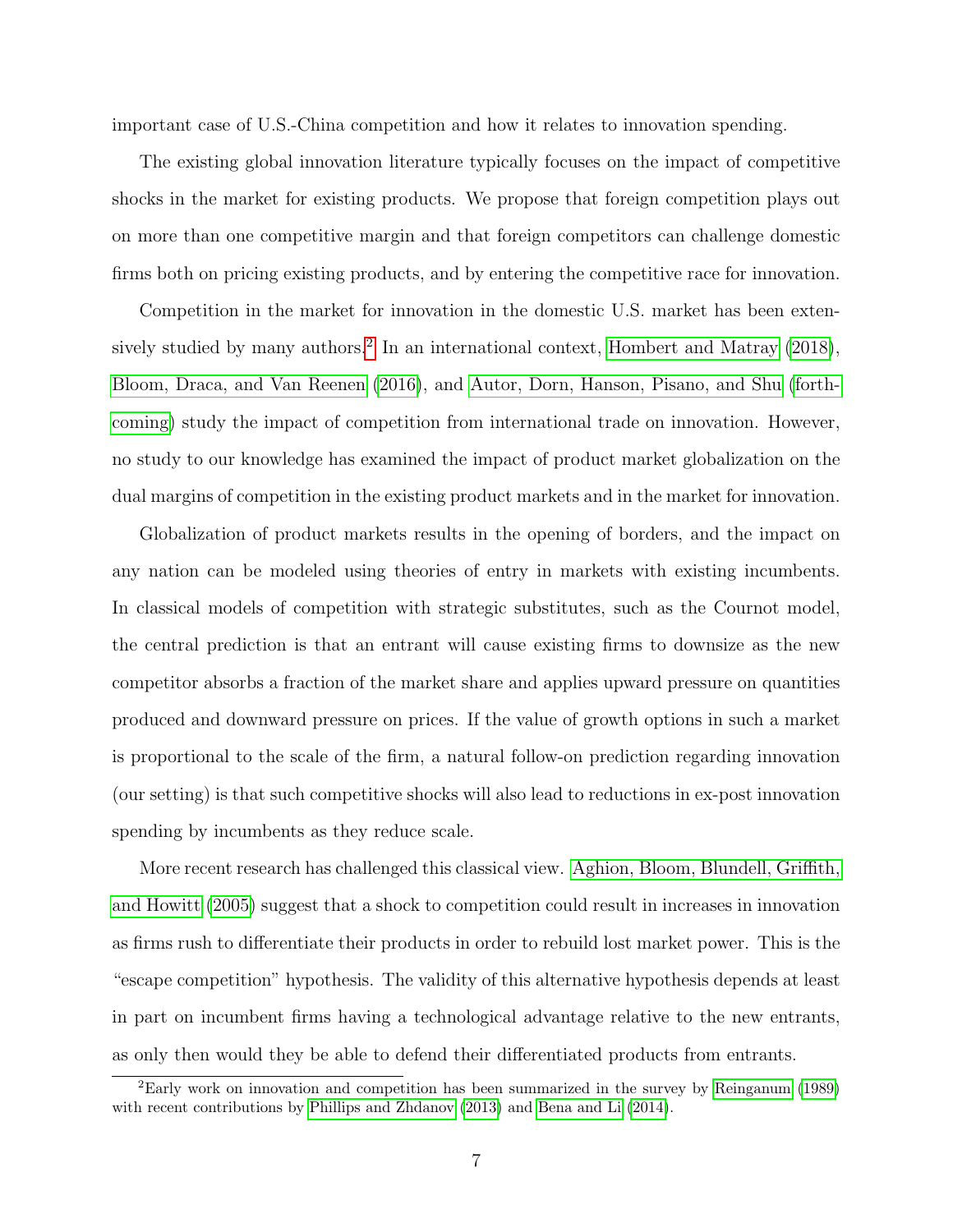The classical theory and the escape competition theory thus have opposite predictions. It is therefore not surprising that existing studies find mixed evidence regarding the impact of Chinese competition on the innovation intensity of domestic firms. These studies, however, only examine one competitive margin: competition in the market for existing products. Indeed, on this margin, it is quite plausible that the ideal conditions for the escape competition strategy might hold in some markets.

How do these predictions change if the entrants are also adept at producing innovation? Examining this issue is our main contribution. We propose that the overall effect of Chinese competition and internet penetration on a domestic incumbent's innovation spending has two parts: (1) increased competition from the foreign rivals in the market for existing products and (2) increased competition from the foreign rivals in the market for innovation itself. The existing literature illustrates the ambiguous predictions regarding the former, whereas it is largely silent on the competition in intellectual property.

Our first hypothesis relates to the margin of competition for innovation, where we predict that increased competition from entrants on this same margin should crowd-out domestic firm innovation.

Hypothesis H1: Increased foreign competition will reduce the value of growth options and reduce incumbent domestic firm innovation spending in R&D and patenting. We also expect more patenting by the entering foreign firms, especially in technologies strongly related to the incumbent domestic firm's technologies.

Because H1 pertains to an increase in competition on the same margin that we are trying to predict (innovation), H1 intuitively predicts that the classic model's predictions of crowding out should dominate. In contrast, the scenario is more complex for the second margin: competition in the market for existing products with two potential competing forces.

Hypothesis H2a: Increased foreign competition in existing product markets leads domestic incumbents to downsize. We thus predict decreased innovation spending by these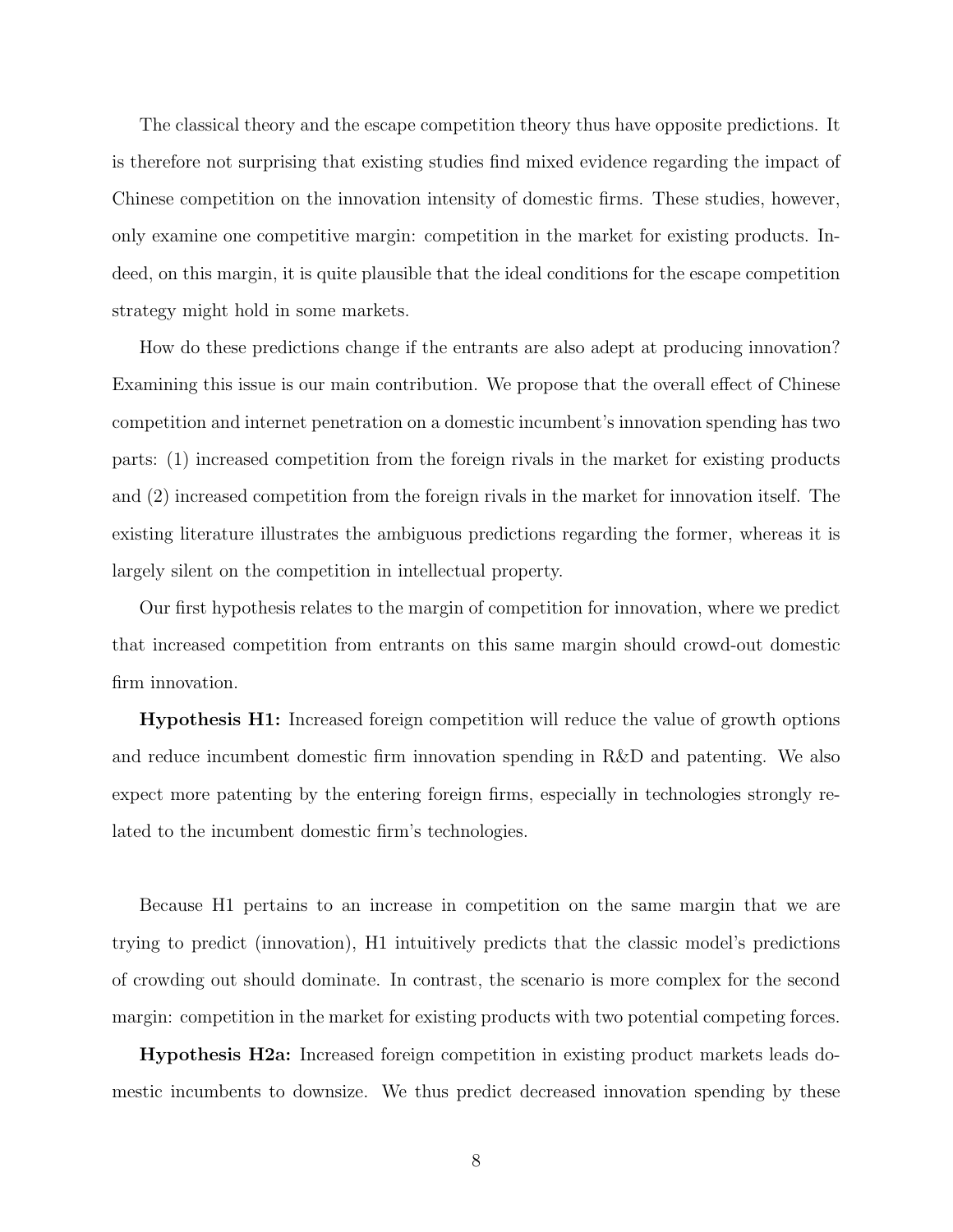incumbent domestic firms.

Hypothesis H2b: Increased foreign competition in existing product markets leads to reduced prices for the existing products. To recapture pricing power, incumbent domestic firms will increase innovation spending in order to escape competition.

Because predictions regarding the impact of innovation in the market for existing products are ambiguous, it is natural to ask which hypothesis is more likely under different sets of initial conditions: H2a or H2b? We follow [Bloom, Draca, and Van Reenen](#page-34-1) [\(2016\)](#page-34-1) and propose that the existence of trapped assets by the domestic incumbents favors H2b. In particular, if a firm has assets that are not redeployable and adjustment costs are high, it follows that the firm has strong incentives to maintain high production levels. By increasing innovation, such a firm can preserve some pricing power despite its high production rate. This leads to our final hypothesis.

Hypothesis H3: When the domestic incumbent firms have high levels of existing nonredeployable assets, these firms will increase innovation spending, all else equal, to exploit their existing assets.

# 3 Data and Methods

# 3.1 Sample Selection and Panel Structure

Our sample begins with the universe of Compustat firm-years with available 10-K filings on the EDGAR system. We exclude financial firms and regulated utilities (SIC 6000 - 6999 and 4900 - 4949, respectively) and limit the sample to firm-years with sales and assets of at least \$1 million. Since the Chinese internet penetration measures do not exhibit enough industry-province coverage until 2000, our final sample starts from 2001 and ends in 2016, with 62,899 firm-years from 8,584 unique firms. This panel is the base for our analyses.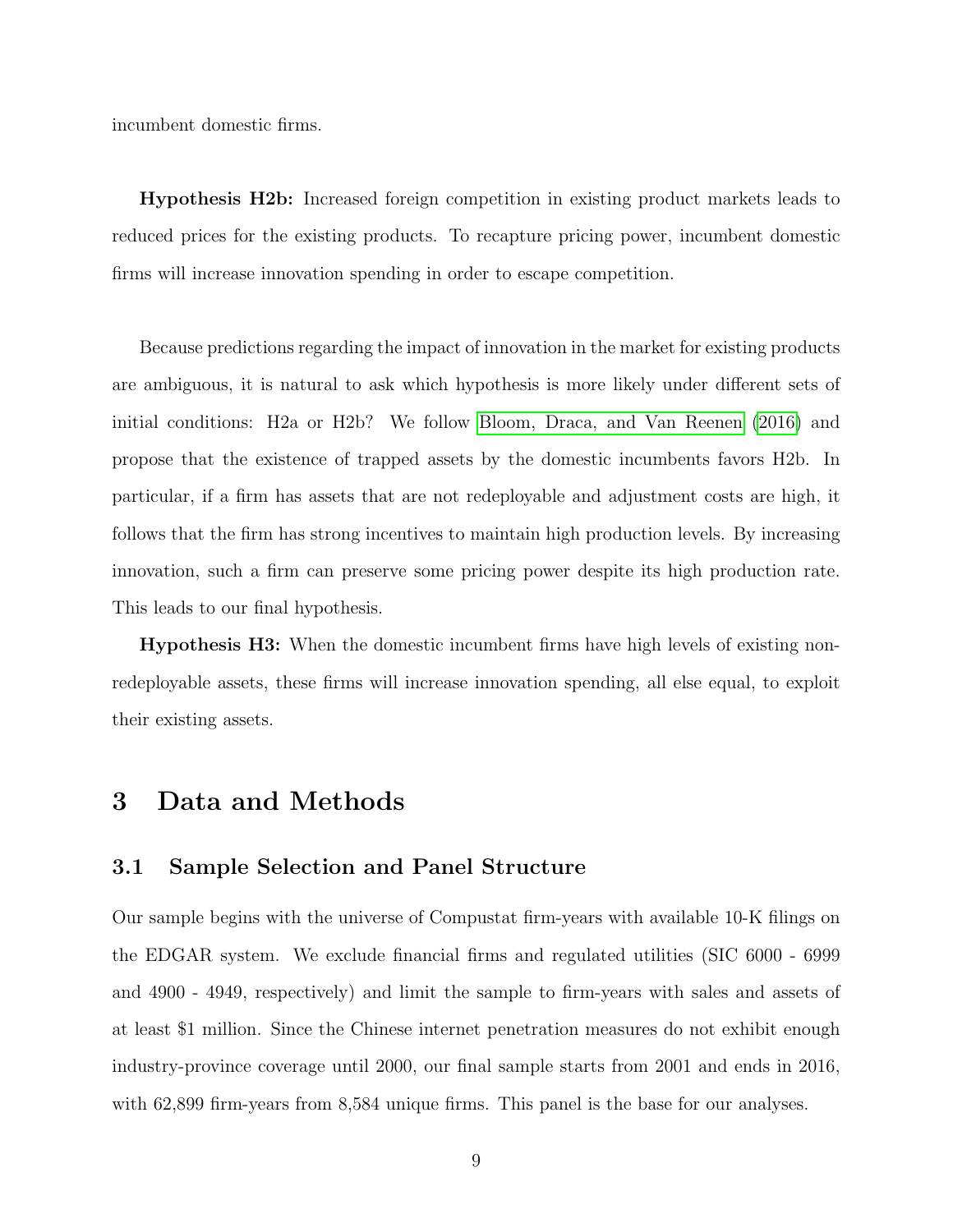We construct a set of country-specific competition complaint measures using texts in 10- K filings. For convenience, we utilize the software from meta Heuristica LLC to process our queries. To measure complaints about competition from China, we search for paragraphs that contain at least one word from both the country name list ("China" or "Chinese") and the competition word list ("compete" or "competition" or "competing"). We then use the number of matched paragraphs and normalize it by the total number of paragraphs in the 10-K document as our measure, CNComp. In addition to this generic competition measure, we further construct three additional competition measures by requiring the paragraph to contain a word from a third word list. First, to measure the intensity of competition, we construct the high competition measure, CNCompHi, by requiring the paragraph additionally contains one of the words in the following: (high OR intense OR significant OR face OR faces OR substantial OR significant OR continued OR vigorous OR strong OR aggressive OR fierce OR stiff OR extensive OR severe). Second, we measure the competition in intellectual property, CNIntComp, by requiring the paragraph to additionally contain both "intellectual" and "property" in the search. Finally, we measure complaints about intellectual property theft, CNIntTheft, by counting the number of paragraphs that match the country list, contain "intellectual property" or "trade secret", and match one of the words in the following: (infringe\* OR theft\* OR stolen\* OR steal\*). In addition to constructing ratio measures of the total number of paragraphs, we also construct dummy variables which equal to one if we hit any matching paragraphs. Similarly, we also construct these measures for three other major economies in the world, namely Europe, North America (Canada and Mexico), and Japan, by changing the words in the country list. Details of these measures can be found in Table [13.](#page-51-0)

Other firm characteristics variables come from Compustat. We measure firms' R&D intensities by normalizing the  $R&D$  expenses  $(\text{ard})$  by sales. Following the suggestions from [Koh and Reeb](#page-34-8) [\(2015\)](#page-34-8), we replace missing R&D intensities by the industry average (2-digit SIC) if the firm has applied for any patents in the past three years, and replace other missing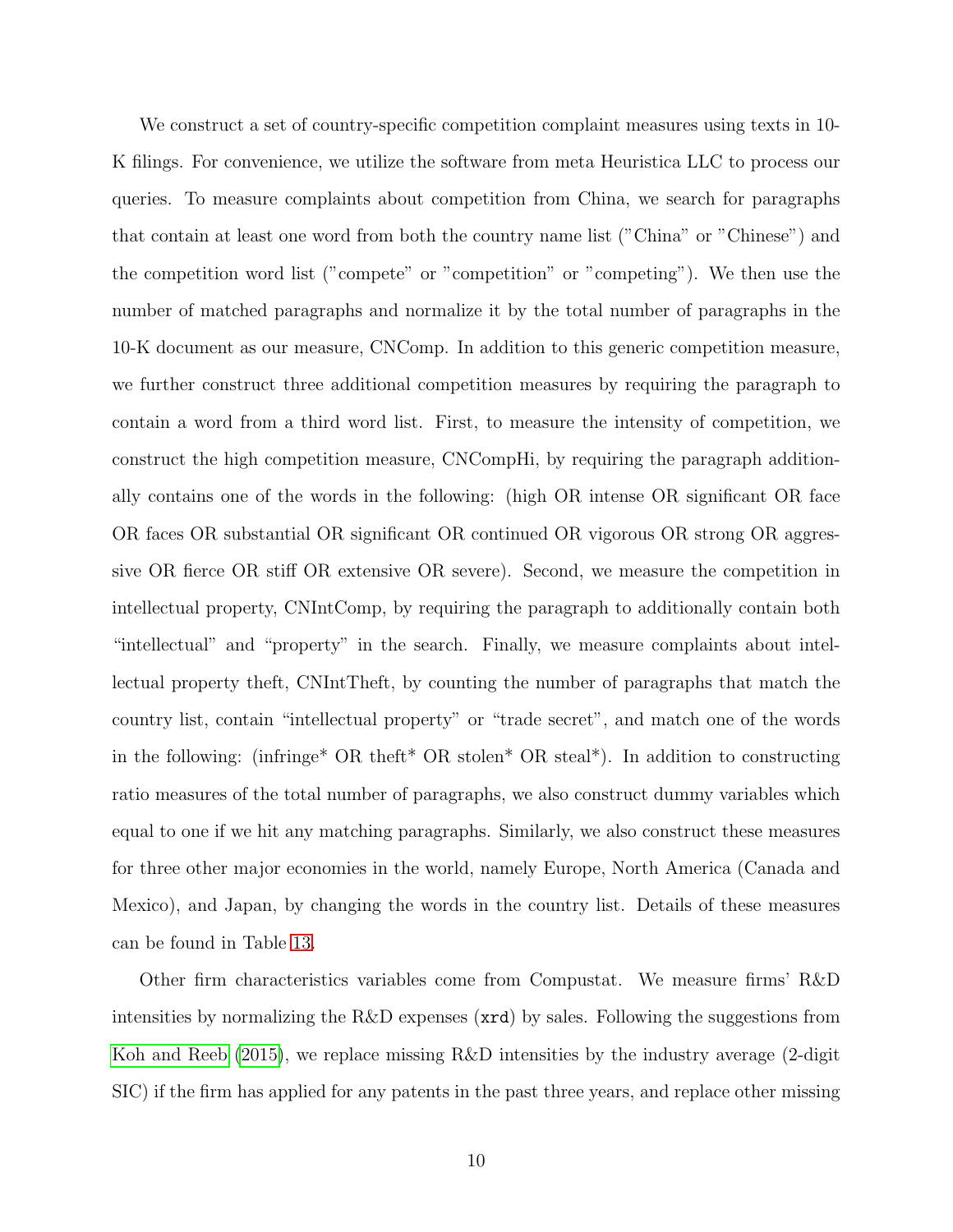values with 0. Definitions of other variables can be found in Table [13.](#page-51-0) Finally, we winsorize all ratio variables at the 1% and the 99% level to control for outliers.

## 3.2 Patent Data

We generate our patent measures from two sources. The first source is Google Patent. Since Oct. 31, 2017, Google, in collaboration with IFI Claims, a global patent research company, has made a set of structured and queryable datasets of patents available to the public<sup>[3](#page-11-0)</sup>. The core part of the datasets contain over 90 million patent publications from the patent offices of 18 countries, including both the U.S. and China, among others. The same datasets support the searches made through patents.google.com, and to our knowledge represent one of the highest-quality sources for patent research. We also get the patent data from [Kogan,](#page-34-9) [Papanikolaou, Seru, and Stoffman](#page-34-9) [\(2016\)](#page-34-9) (KPSS hereafter), who kindly shared the data on their website. The key advantage of the KPSS data is that the aforementioned authors have spent huge efforts to link the patents to U.S. public firms. However, the data ends in 2010, thus we will combine the two data sources to generate our patent variables.

We first use patent applications to measure firms' innovation activities. We extend the KPSS data with Google patent data. To link the new Google patent data to public firms, we utilize the links that are already developed by KPSS. First, we take the overlapping part of the Google data and the KPSS data<sup>[4](#page-11-1)</sup> and generate links between permno numbers (from KPSS data) and (first) assignee names (from Google data). Next, we select all the utility patents that are filed in USPTO and granted after Nov. 1, 2010 from Google data. We then merge the permno number to the first assignee of patents using the link file we just generated. In this step we are able to match 77.4% of all the new patents.

<span id="page-11-0"></span>Google data also provides the country information of the assignee<sup>[5](#page-11-2)</sup>. Thus we are able

<sup>3</sup>More about this announcement at https://cloud.google.com/blog/products/gcp/google-patents-publicdatasets-connecting-public-paid-and-private-patent-data. One can access the datasets through Google's Big-Query service

<span id="page-11-1"></span><sup>&</sup>lt;sup>4</sup>The Google Patent Data covers 99.95% of the patents in the KPSS data matched by the patent number, and covers 99.59% of patents matched by both the patent number and the grant date.

<span id="page-11-2"></span><sup>&</sup>lt;sup>5</sup>The corresponding variable is assignee harmonized.country code in the dataset.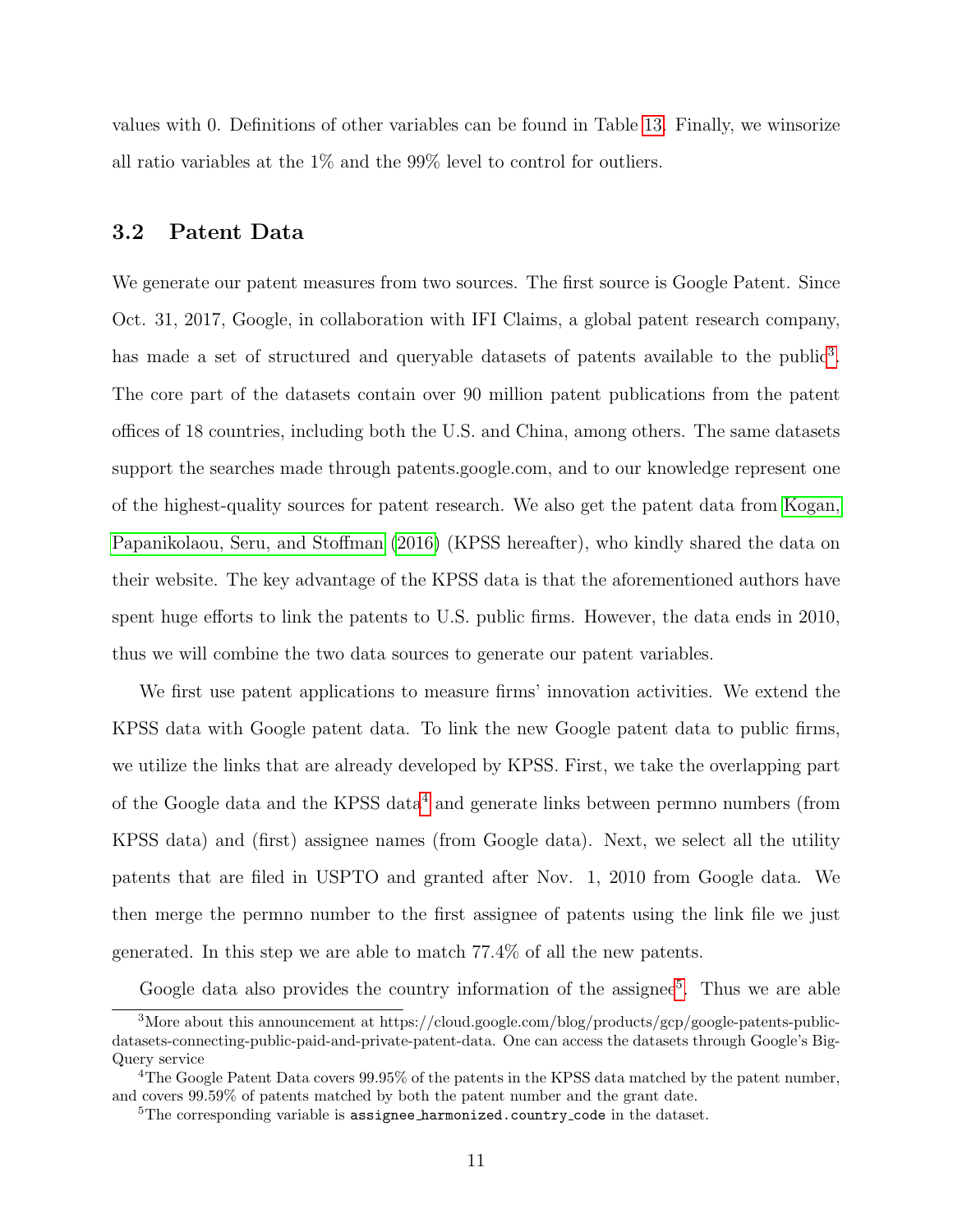to see patents that are assigned to foreign entities but filed in USPTO. We utilize the information by measuring the number of new Chinese patents that cite the existing patents of U.S. firms, providing direct evidence on the intensity of learning from Chinese firms. We also construct similar measures for other major economies, namely Japan, Europe, and Canada and Mexico. We use these measures as placebo tests to show that our internet penetration variable is not picking up omitted factors that attract general international competition.

Finally, Google data also includes all the patents filed in China's Patent Office, known as SIPO (State Intellectual Property Office of the Peoples Republic of China). Therefore we are also able to check whether patents filed by SIPO (by Chinese firms) also cite patents from U.S. firms, further enhancing our previous measure using only the patents filed in the U.S.

## 3.3 Internet Penetration

The quality and coverage of internet access in China has dramatically changed in the last two decades. While in the early 2000s, only fewer than 1% of the population in China had access to the internet, by 2018, the number of internet users in China has surpassed 800 million, and the internet penetration rate reached 57.7%. The internet has become the most important medium through which information is exchanged. For innovation activities, the internet enables inventors to collect information much more efficiently, and is almost a necessary component for any modern day research.

To measure the internet penetration rate in China, we hand collect the number of internet users from the reports issued by the China Internet Network Information Center (CNNIC). CNNIC is the official administrator of the internet infrastructure in China, and starting from 1998, it publishes semi-annual reports which describe the recent development of internet infrastructure and the demographics of internet users in China. To our advantage, these reports also provide the number of internet users separately for each province in China<sup>[6](#page-12-0)</sup>.

<span id="page-12-0"></span><sup>6</sup>The statistics does not include data for Hongkong or Macau.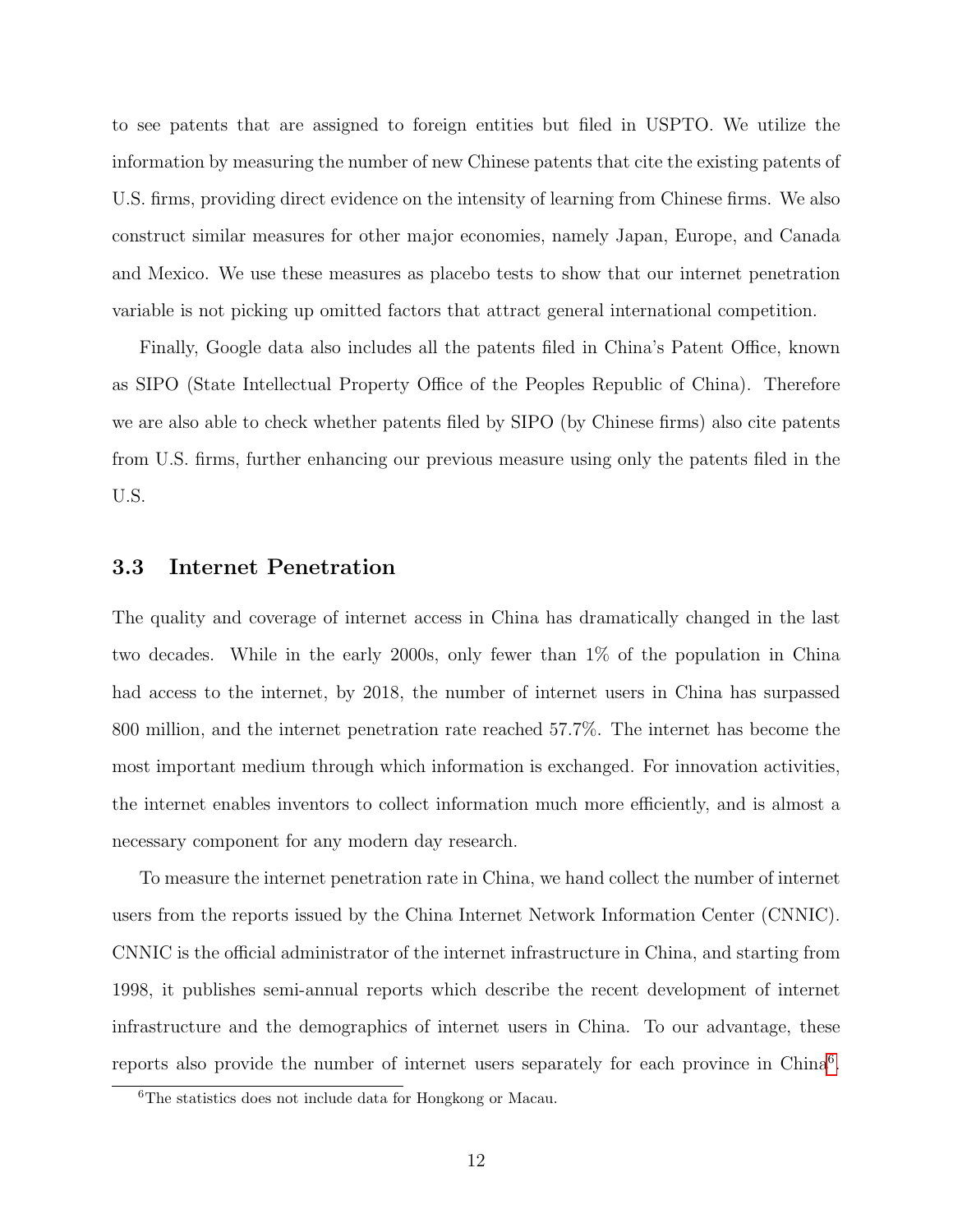We then collect the population numbers for each province from China Data Online<sup>[7](#page-13-0)</sup> and compute the internet penetration ratio for each province in each year.

Note that the internet infrastructure has not grown at similar rates for all the provinces in each year. As one example, Figure [2](#page-48-0) plots the year in which each province experienced its largest increase of the internet penetration ratio. The scattering pattern shows that the development of internet infrastructure is not always in sync for the whole nation. The landscape of the telecommunication industry in China has gone through drastic changes in the past two decades. Prior to 1994, China had one government department that provided all the phone and internet services: the Directorate General of Telecommunications, which was later registered as China Telecom. That monopolistic structure was changed in 1994 when China introduced China Unicom to compete with China Telecom. The deregulation continued in the 1990s as China Telecom was further broken up into two companies, and other new internet service providers like China Net and China Railnet were also established. By the end of 2001, China had seven companies in the telecommunication industry, and these companies tend to focus in different business areas and also different regions. For example, China Net, an internet service provider, mostly operates in the 10 provinces in the northern part of China. The drastic changes continued in the 2000s, as the industry went through a round of complicated consolidation, and by the end of 2008, only three companies, each of which now cover all the telecommunication business, were left, namely China Telecom, China Mobile, and China Unicom. These industry changes could generate a direct impact on the internet services. For example, we see from Figure [2](#page-48-0) that after China Net was acquired by China Unicom in 2008, three northern provinces—Liaoning, Shandong, and Jilin—experienced their largest increase in the internet penetration rate in 2009.

For each U.S. firm, we want to measure the internet penetration for the potential peer firms in China. To do that, we use a weighted-average measure of the internet penetration of

<span id="page-13-0"></span><sup>7</sup>Unfortunately, the China Data Center at the University of Michigan has decided to terminate the service as of September, 2018. However, one can easily download similar data from alternative sources like http://data.stats.gov.cn/english/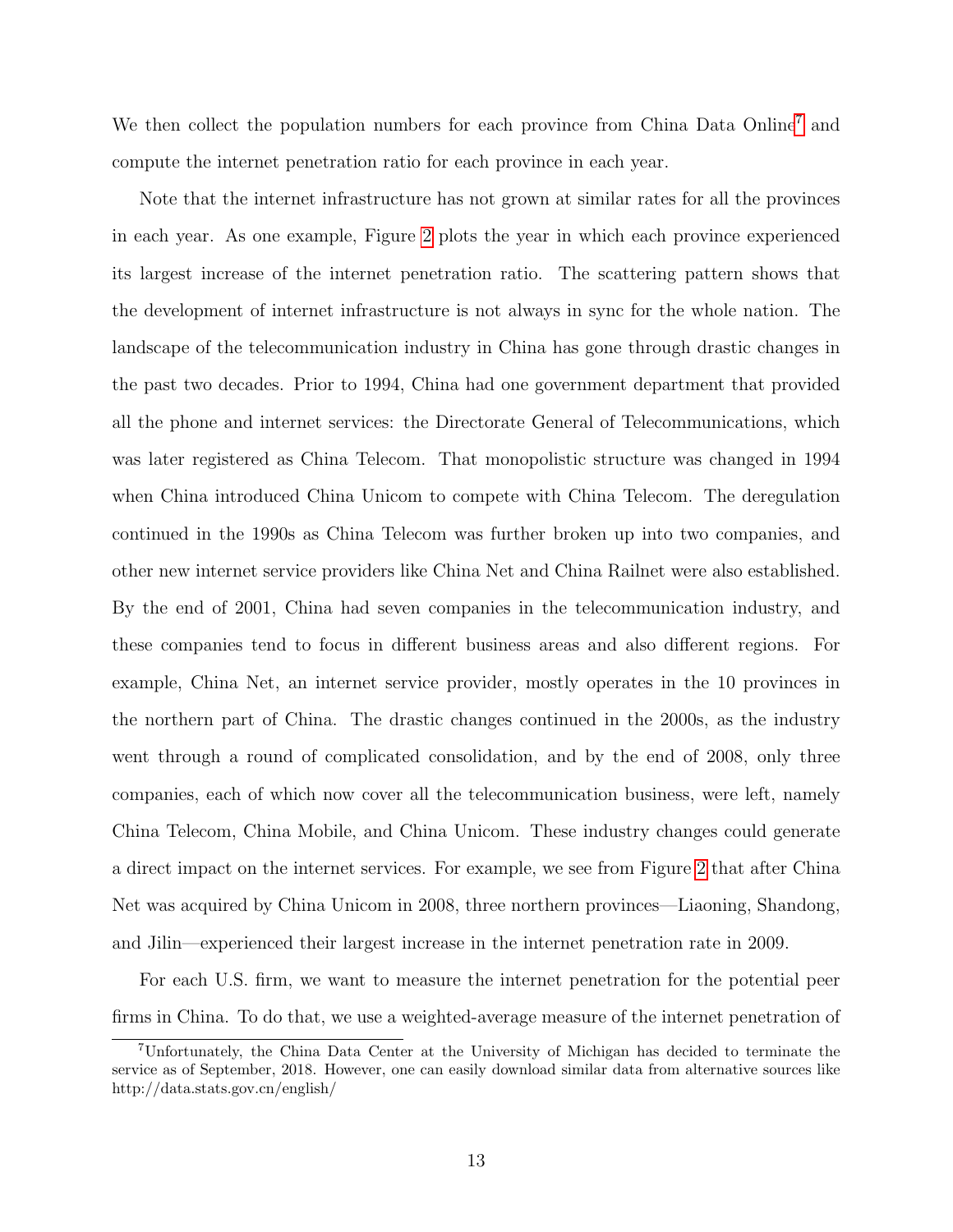the provinces where the industry of the U.S. firm is important. Indeed, a large literature has documented that industry tend to cluster geographically<sup>[8](#page-14-0)</sup>, and China is no exception. Ideally we would want the total assets of all the firms in each industry and province. However, such detailed census data is not publicly available, we thus retreat to the second best: using data from Chinese public firms. To help address the endogeneity of the industry-province links, we choose to use the industry- in year 2000. This choice is justified by our observation that the number of industries over which Chinese public firms span becomes sufficiently high and stable in year 2000, as shown in Figure [3.](#page-49-0) We select all the Chinese public firms that have non-missing headquarters and asset information in 2000. Our final sample includes 864 firms listed in mainland China  $(A\text{-share})^9$  $(A\text{-share})^9$ . We then assign each firm to the province of its headquarters. To generate the weights, for each 2-digit SIC industry, we first calculate the weights of each province using the total assets of all its public firms in that industry. Then we exclude provinces whose weights are below 10%, and finally recalculate the weights using the remaining provinces. Figure [4](#page-50-0) shows the weight loading for all the industry-province pairs.

Using the weights for each industry, we finally calculate the internet penetration measure as the weighted average across all provinces. In the next section, we show that our internet penetration measure significantly predicts the complaints from U.S. firms about competition in intellectual properties. We also find the measure will positively predict the number of Chinese patents that cite the U.S. firms' patents. As placebo tests, we find the internet measure does not predict the complaints about the competition and patent citations from other economies, suggesting our internet measure is not capturing the endogenous factors which affect the overall level of international competition.

<span id="page-14-0"></span>Our results are robust to alternative constructions of the internet penetration measure

<sup>8</sup>See [Florence](#page-34-10) [\(1948\)](#page-34-10); [Hoover](#page-34-11) [\(1948\)](#page-34-11); [Fuchs](#page-34-12) [\(1962\)](#page-34-12); [Krugman](#page-34-13) [\(1993\)](#page-34-13); [Ellison and Glaeser](#page-34-14) [\(1997\)](#page-34-14); [Duran](#page-34-15)[ton and Overman](#page-34-15) [\(2005,](#page-34-15) [2008\)](#page-34-16)

<span id="page-14-1"></span><sup>&</sup>lt;sup>9</sup>In a robustness test, we also include 74 Chinese firms that listed in Hong Kong and 5 Chinese firms listed in the US. For firms that are dual-listed, we only count it once using its primary exchange. The results are robust.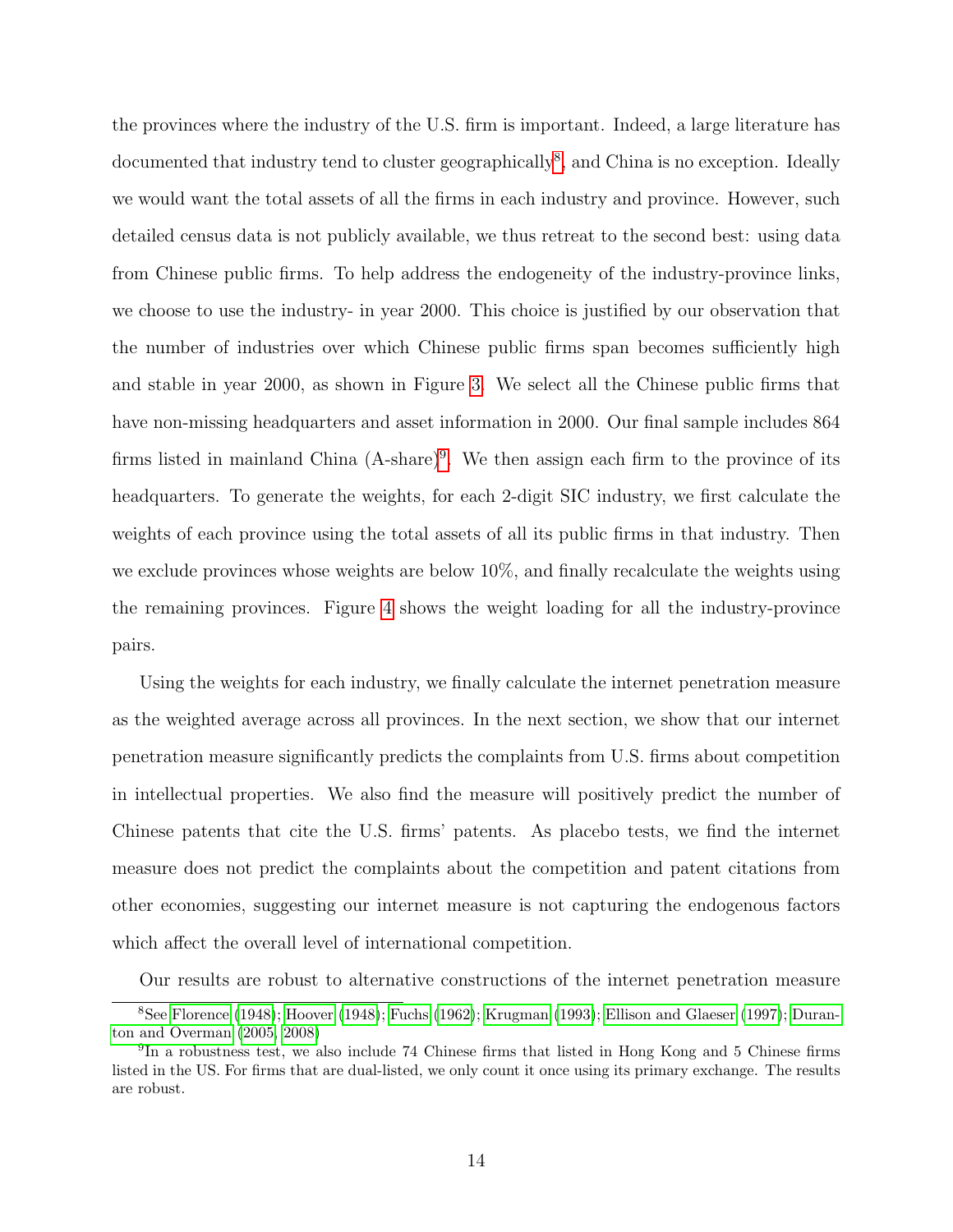which we present in Appendix B. We find results consistent to those with our main internet penetration variable when we use the internet penetration from the top province which has the largest sales in the industry, instead of using a weighted-average measure. Second, we also find consistent results when we base industry agglomerations on macro-level industry output for each province.[10](#page-15-0) Appendix B reports the results.

# 4 Summary Statistics and Validation

# 4.1 Summary Statistics

Table [1](#page-35-0) presents summary statistics for our 2001 to 2016 panel of 62,892 firm-year observations having machine-readable 10-K filings. On average, the weighted internet penetration ratio is 36% for each firm-year. We see that about 5% of sample firms explicitly complain about competition from China, and 40% of them specifically mention intellectual property in their complaints. The incidence of U.S. firms complaining about competition, and especially competition in the market for intellectual property, also has been rising. Figure [1](#page-47-0) plots the time-series of the general Chinese competition complaint measure and the complaint measure about IP competition. Both measures show tremendous increases over the years.

Table [1](#page-35-0) not only indicates we have ample power to examine the impact of Chinese innovative capacity on U.S. firms, it also indicates that we have even more power to run placebo tests. For example, sample-wide, U.S. firms complain about European and North American (Canada and Mexico) competition at even higher rates. As shown in Table [1,](#page-35-0) the Chinese competition (scaled by document size and x 1000) variable averages 0.15, whereas the analogous variable for Europe is 0.26 and it is 0.24 for North America. Because we use activity in other parts of the world as placebo tests, this indicates that there is ample power to detect deviations from the exclusion requirement using these other regions of the world as placebos.

<span id="page-15-0"></span><sup>&</sup>lt;sup>10</sup>The data is based on Chinese census and we acquire the data from China Data Online. One disadvantage of the data is that it only includes manufacturing industries.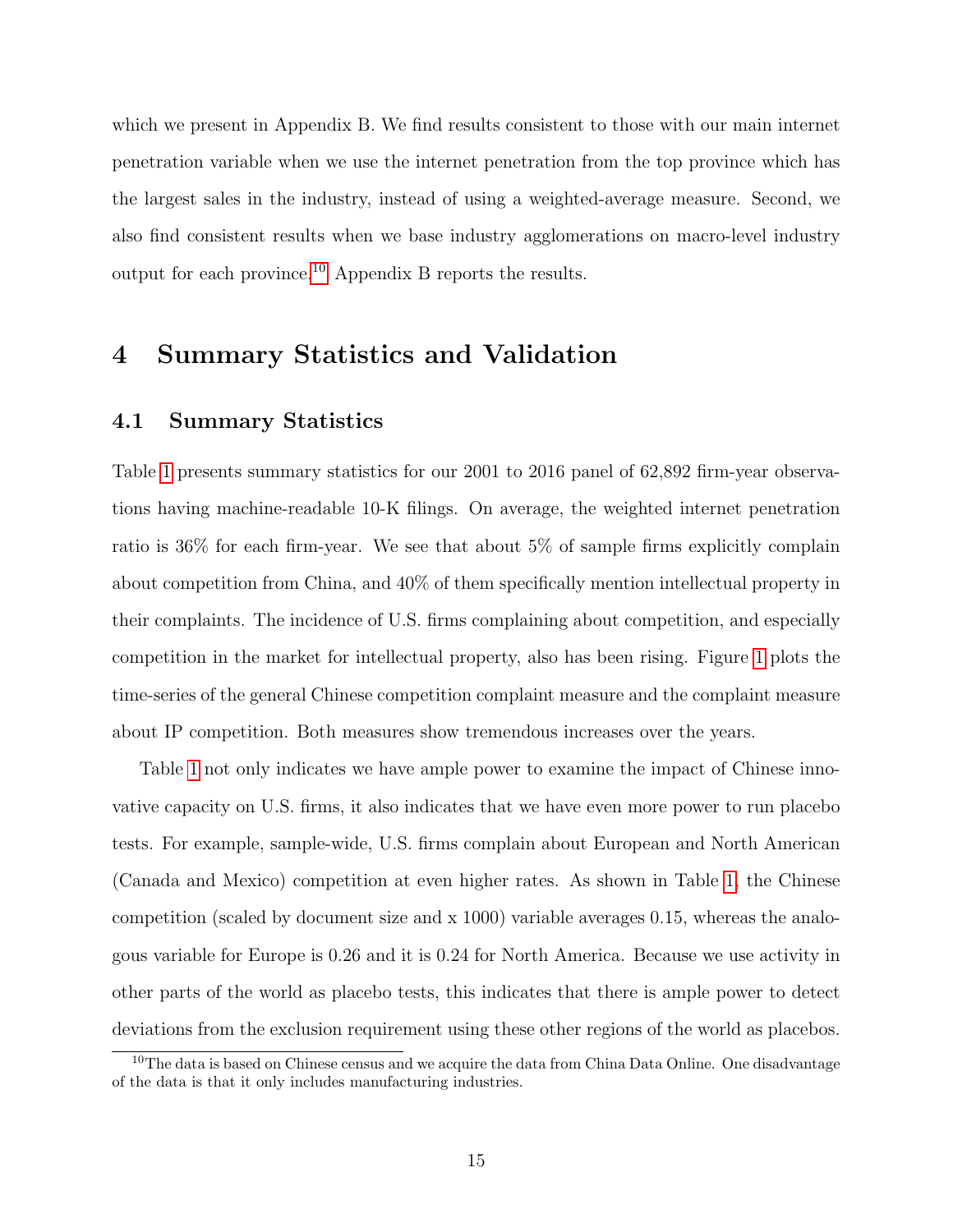However, this variable is just 0.04 for Japan, indicating its smaller economic size.

When we consider other regions of the world in our placebo tests for patent citation activity, the average intensity of Chinese firms citing U.S. patents is 2.36, while European, Japan and North American citations of U.S. firms are 26.85, 23.88 and 5.06, respectively. Our identifying assumption is that Chinese internet penetration is first-order driven by the capacity of unrelated IP providers in China and their capacity to expand. If so, our main results should not be driven by underlying state variables such as time-varying industry demand shocks.

Because demand shocks have a global component to them, it follows that if our identifying assumptions are violated, our Chinese internet penetration variable should also predict growth in European, Japanese, and North American firms citing the same U.S. firms. Hence we use these regional activities as placebo tests. Because the data is much richer for these regions than it is for China, it follows that these placebo tests should be particularly strong in terms of the power to detect violations of the exclusion requirement. As we document later, we find strong results for Chinese companies and no results for placebo tests using the other regions of the world.

Table [2](#page-36-0) displays summary statistics at the firm level rather than at the firm-year panel level (Table [1\)](#page-35-0). In particular, we first calculate the mean value of each variable for each firm, and the table represents the statistics for the resulting firm averages. The primary motive for reporting summary statistics in both dimensions is to examine the distributions of our key variables, especially the more extreme values. As we will include firm and year fixed effects, for example, major outliers could sway our findings.

As is well known in the innovation literature, many variables measuring R&D and patenting activity have distributions that tend to be right-skewed. Consistent with the literature, we therefore winsorize all of our key variables at the  $1\%/99\%$  level<sup>[11](#page-16-0)</sup>. Overall, we find distributions that are similar to those in other studies. Although these distributions are consistent

<span id="page-16-0"></span><sup>11</sup>We winsorize three variables CNIntTheft %, CNIntTheft Dummy, and JPIntComp %, at the 0.1% and 99.9% levels because these variables have values of 0 at the 99th percentiles.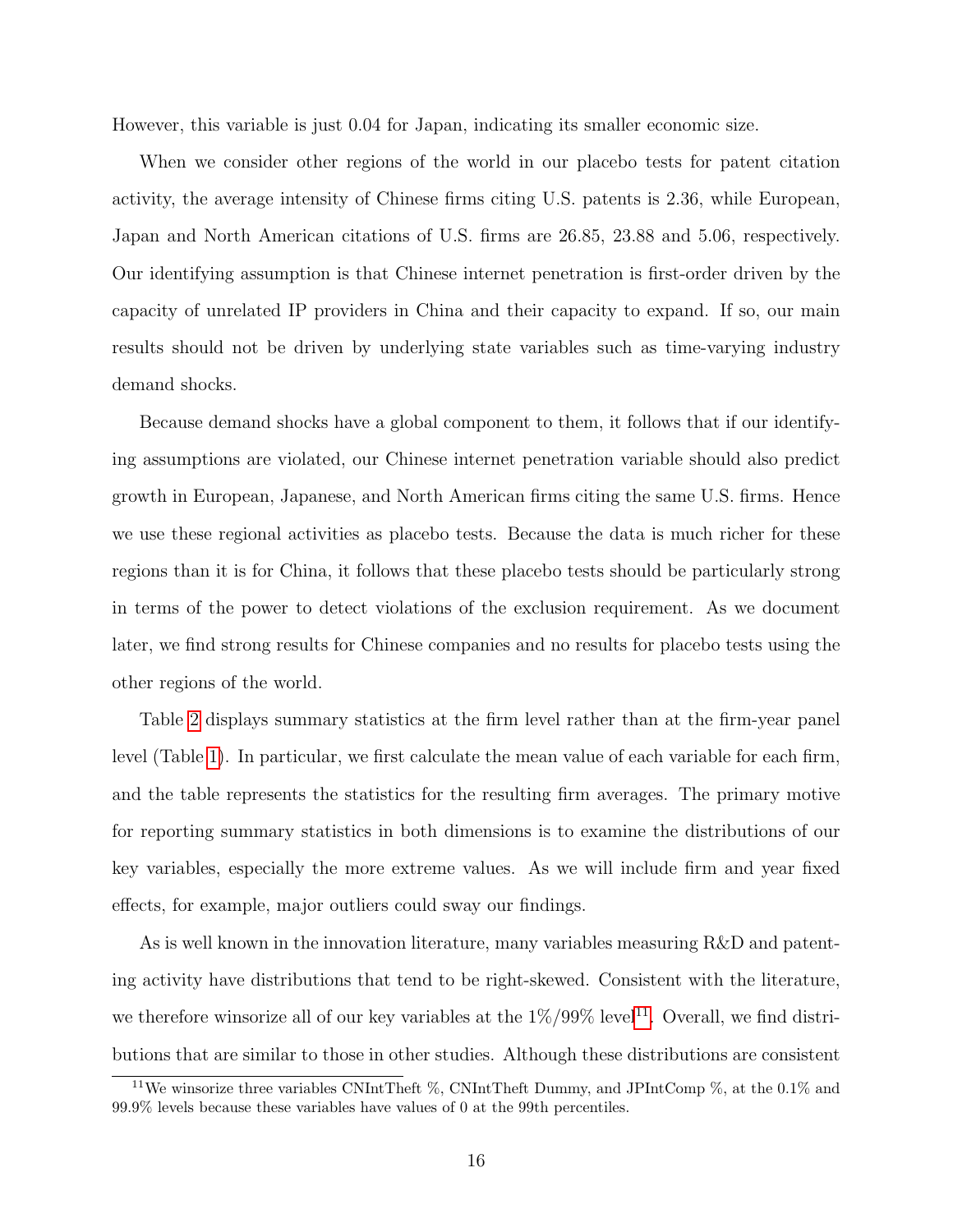with other studies, in Appendix B, we also examine robustness tests to determine if our results remain robust in key subsamples including the set of firms with positive R&D activity or in subsamples with above-median patenting activity. Our results remain highly robust.

## 4.2 Validation Test: EDGAR Downloads by Chinese Internet Users

In this section, we examine the informativeness and relevance of our measure of industryspecific Chinese internet penetration. In particular, we test whether this measure predicts higher observed rates of Chinese internet users downloading information about U.S. firms in specific industries (and in specific years). For example, if internet penetration increases in a Chinese province that focuses on electronics production in 2006, we predict that U.S. firms in the electronics industry will experience increased downloads by by Chinese internet users specifically in this year. If additionally, the evolution of internet penetration in China is plausibly exogenous relative to industry conditions, we additionally predict no relationship with downloads by internet users in other (placebo) nations. Alternatively, if internet penetration was endogenously driven by industry conditions, we instead would predict a strong link to internet downloads from many parts of the world as industry conditions are highly correlated across nations.

We test these predictions using the EDGAR internet log files from the U.S. Securities and Exchange Commission. We use the IP Address of each visitor to identify which nation they are from, and we then tabulate the number of visitors from each nation to each individual U.S. public firm in each year from 2004 to 2015. We exclude IP addresses that are possibly web crawler. Following [Lee, Ma, and Wang](#page-34-17) [\(2015\)](#page-34-17), we tag an IP address as a web crawler if the IP address has downloaded files from over 50 or more firms in a  $\frac{day^{12}}{x}$  $\frac{day^{12}}{x}$  $\frac{day^{12}}{x}$ . As larger firms will have more visitors, we scale the total web visits by each firm's sales to create our key dependent variable: # of EDGAR searches/sales. We also standardize this variable in each year for the ease of interpretation. We estimate the following regression

<span id="page-17-0"></span> $12$ In addition to excluding the requests from web crawlers, we also exclude web requests that (1) have a server code larger than 300 and (2) are on the index pages.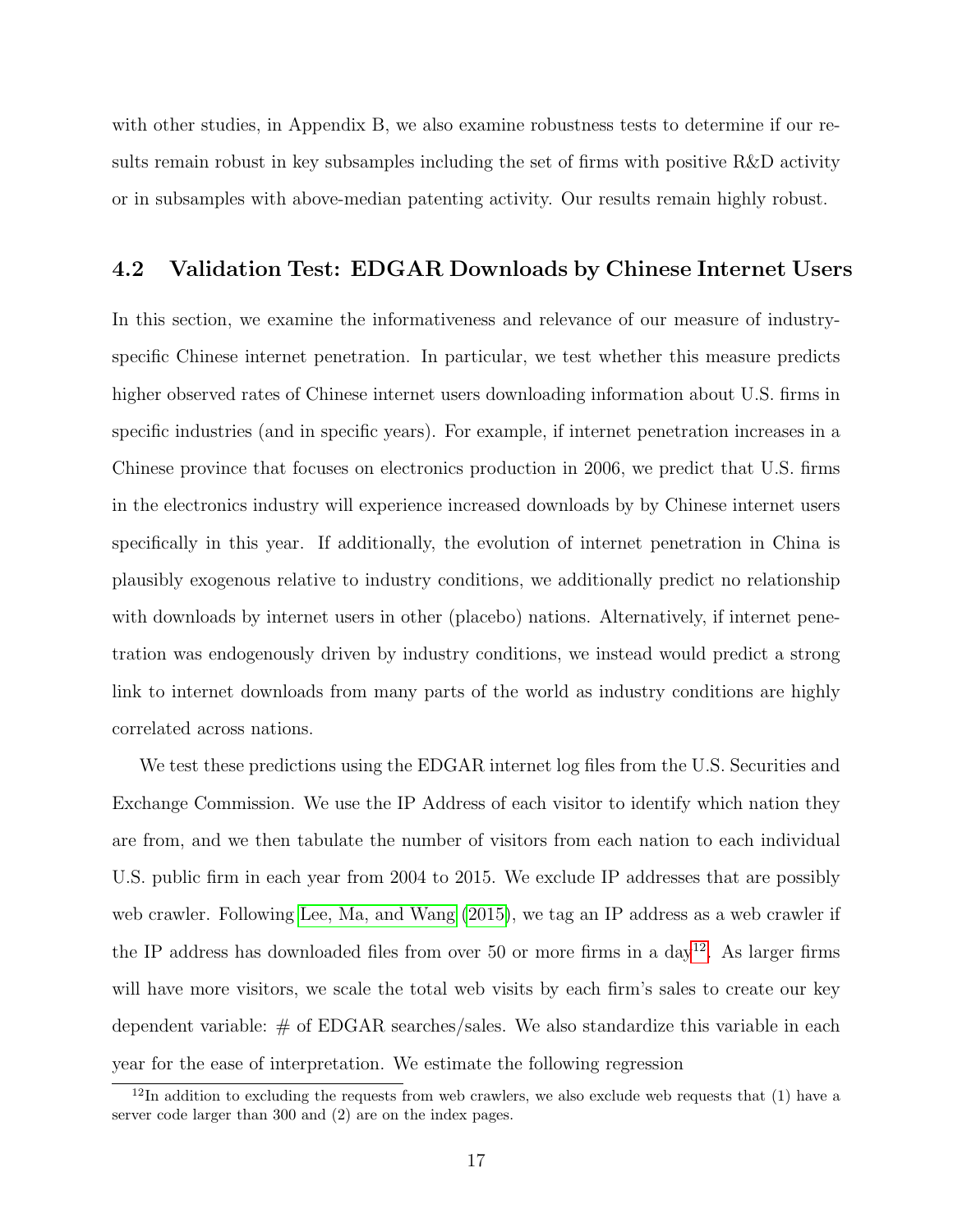<span id="page-18-1"></span>
$$
Y_{it} = \beta CNInternet_{it-1} + \gamma Z_{it-1} + \alpha_i + \alpha_t + \varepsilon_{it}
$$
\n(1)

The dependent variable is the EDGAR web visitor traffic measure described above. Detailed definitions of these variables can be found in Section 3.1 or Table [13.](#page-51-0) CNInternet is our key measure of competition and is the weighted-average internet penetration across provinces where Chinese firms agglomerate at the industry level.  $\boldsymbol{Z}$  represents the control variables, which include: CNSalesGR, the sales growth of the same 2-digit SIC industry in China, log(10kSize), log of the total number of paragraphs of each 10-K filing, firm age, and size (log(total asset)). We also include industry Q, computed as the product-similarity-weighted average Q of the firm's TNIC industry peers. To control for domestic competition, we include the total similarity (sum of TNIC similarity scores) over a firm's industry rivals using the TNIC network. Finally to control for the possibility that Chinese firms learn through joint ventures rather than internet, we include a control variable JV, which measures the intensity of joint ventures with China for each 3-digit SIC industry-year<sup>[13](#page-18-0)</sup>. All independent variables are lagged one year relative to the dependent variable and hence are ex-ante measurable. We also include firm and year fixed effects in all regressions, and the standard errors are clustered by firm.

Table [3](#page-37-0) shows that our measure of industry-specific Chinese internet penetration significantly predicts the intensity of EDGAR downloads for U.S. firms in the treated industry by Chinese internet users. The inclusion of firm fixed effects absorbs all firm-specific unobservable characteristics, and allows us to focus on the most rigorous within-firm effects. These results provide strong evidence of our proposed mechanism: internet usage is a major tool for rapid information gathering of knowledge capital by overseas firms. This, in turn, exposes treated firms to increased competition from abroad specifically in the market for innovation and knowledge itself. These findings also indicate an unintended consequence of

<span id="page-18-0"></span><sup>&</sup>lt;sup>13</sup>JV is calculated as: for each industry-year,  $JV = \text{sum}(\text{Sales of firms that reported joint venture with})$ China) / sum(Sales of all firms in the industry)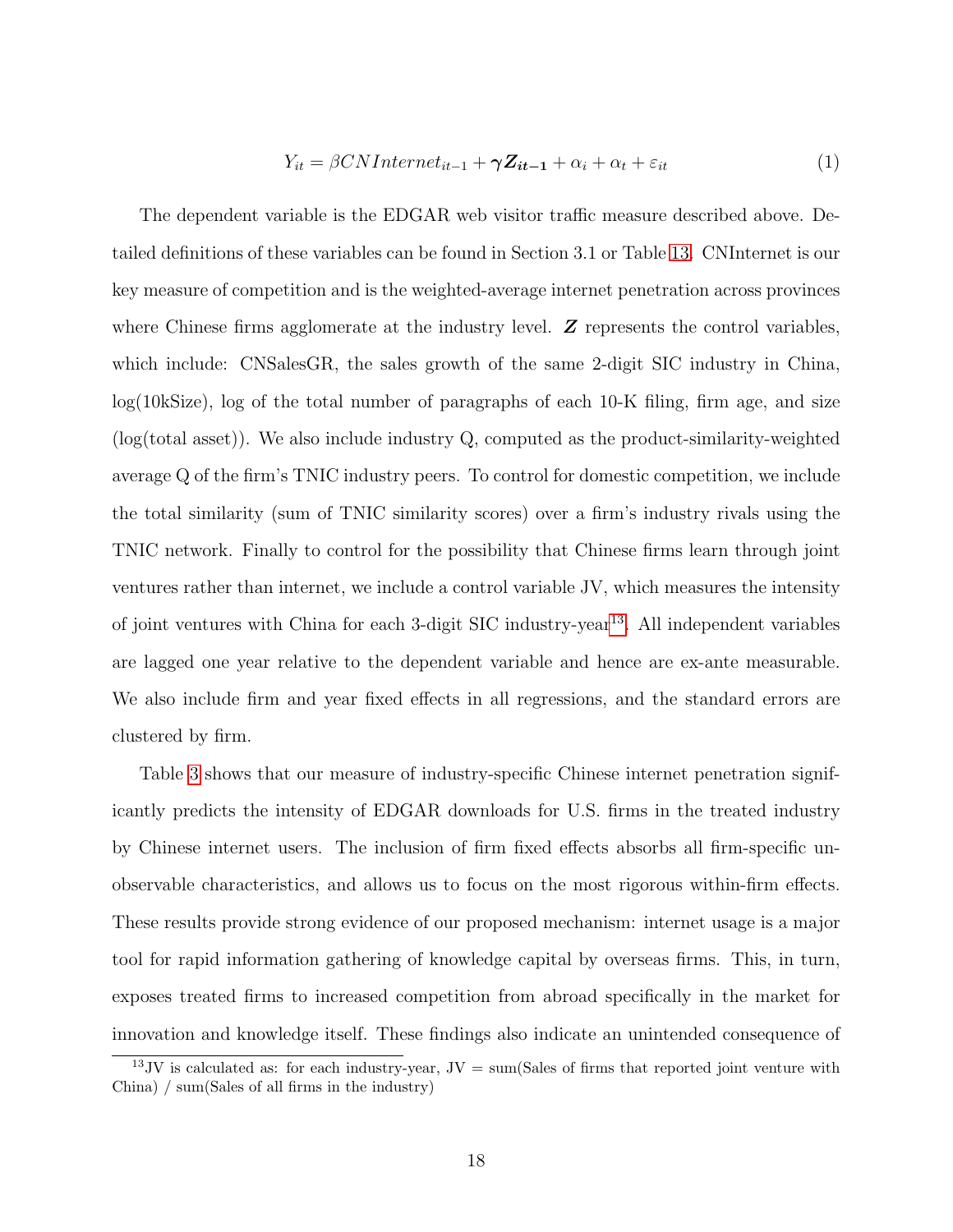mandatory disclosure. Such disclosure can strengthen competition from overseas, likely at the expense of domestic firms.

Table [3](#page-37-0) also reports the results of our placebo tests, where we consider EDGAR searches from other major economies. As predicted, we find no significant link to our measure of Chinese internet penetration for the European Union, Japan, or Canada and Mexico. These results are consistent with Chinese internet penetration being driven by factors that are plausibly exogenous relative to industry state variables. In particular, if internet penetration was correlated with industry demand or expected growth, which have a common global component, we would expect these placebo tests to fail. Our findings thus suggest that any link between internet penetration and industry conditions is likely small or negligible in magnitude.

## 4.3 Validation Test: Complaints about Chinese Competition

In this section, we examine the following question: if elevated levels of industry-specific Chinese internet penetration are associated with higher ex-post complaints by U.S. firms, does that mean they are facing higher levels of competition specifically from Chinese firms? We use textual analysis of 10-Ks disclosed by U.S. firms during our sample period as explained earlier.

As our hypothesis is that internet penetration specifically shifts competitive intensity in the market for intellectual property production, we also go one step further. We also measure the intensity of U.S. firm complaints about competition that appear specifically in paragraphs where the company is discussing innovation. We predict positive results, and such would serve to validate the economic content of our primary internet penetration variable.

An analogous framework for other major economies (excluding China) allows us to further examine the exclusion requirement using placebo tests. We examine if our Chinese internet penetration variable also predicts higher rates of complaints by U.S. firms about competition from Europe, North America (Canada and Mexico) and Japan. If the exclusion requirement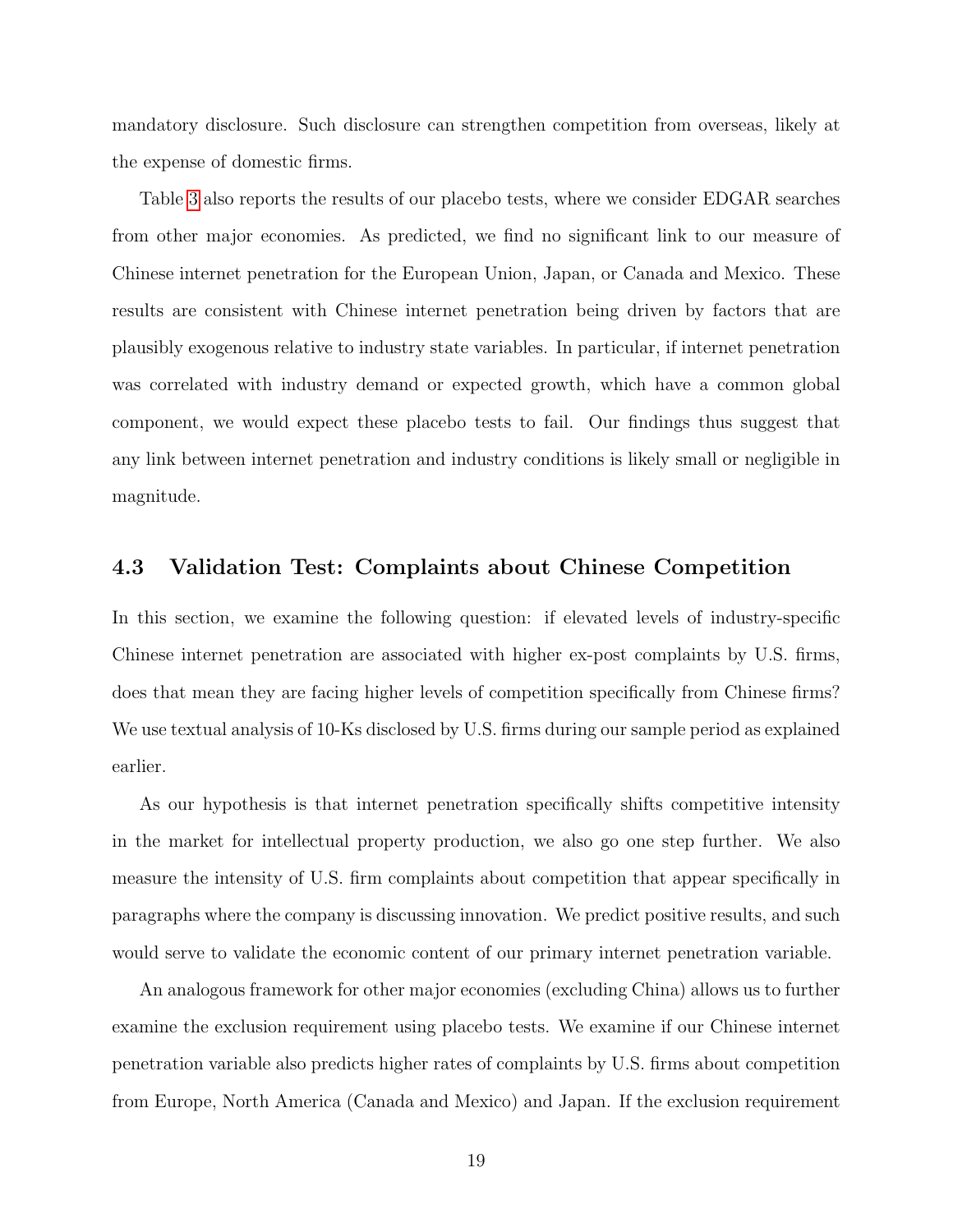holds, and if our internet penetration variable is not related to underlying state variables relating to industry supply or demand shocks, then we predict that these placebo tests should produce insignificant results. As noted earlier, these placebo tests have high power due to the fact that these other economic regions are large in scale and hence U.S. firms frequently summarize the intensity of competition from these regions. The key empirical question is if these complaints are also related to Chinese internet penetration.

Table [4](#page-38-0) shows the results. In the first two columns, we find that the Internet penetration significantly predicts the rate at which treated U.S. firms in the same industry complain about competition specifically from Chinese firms. A one standard deviation increase of the internet penetration ratio leads to a 0.132 standard deviation increase, or a 68% increase from the sample mean of the Chinese competition complaint measure. We obtain similar estimates if the dependent variable is a dummy equal to one if the given U.S. firm has at least one complaint in its 10-K. Columns (3) and (4) of Table [4](#page-38-0) show that the high competition measure is also significantly predicted by the internet penetration measure.

Our most direct tests are in the last four columns of Table [4.](#page-38-0) We find that internet penetration also significantly predicts U.S. firm complaints about competition that are specifically related to intellectual properties  $(\text{IP})$  (see Columns  $(5)$  and  $(6)$ ). In Columns  $(7)$  and  $(8)$ , instead of focusing on competition, we consider instances where U.S. firms discuss IP theft. This reflects the fact that IP theft, in an economic sense, is a form of competition and U.S. firm complaints should thus follow similar patterns. We find that indeed they do.

The possibility of IP theft has been a centerpiece of recent public and political debates about recent trade conflicts between the U.S. and China. Although we do not draw any strong conclusions with respect to IP theft, our finding that internet penetration significantly predicts IP theft complaints from U.S. firms is suggestive. IP theft, or "perceived IP theft," might thus explain part of the increased competition observed in these IP markets. However, we caution that complaints in 10-Ks do not constitute any proof that any IP theft has, in fact, occurred. Moreover, we do document increased patenting by Chinese firms (discussed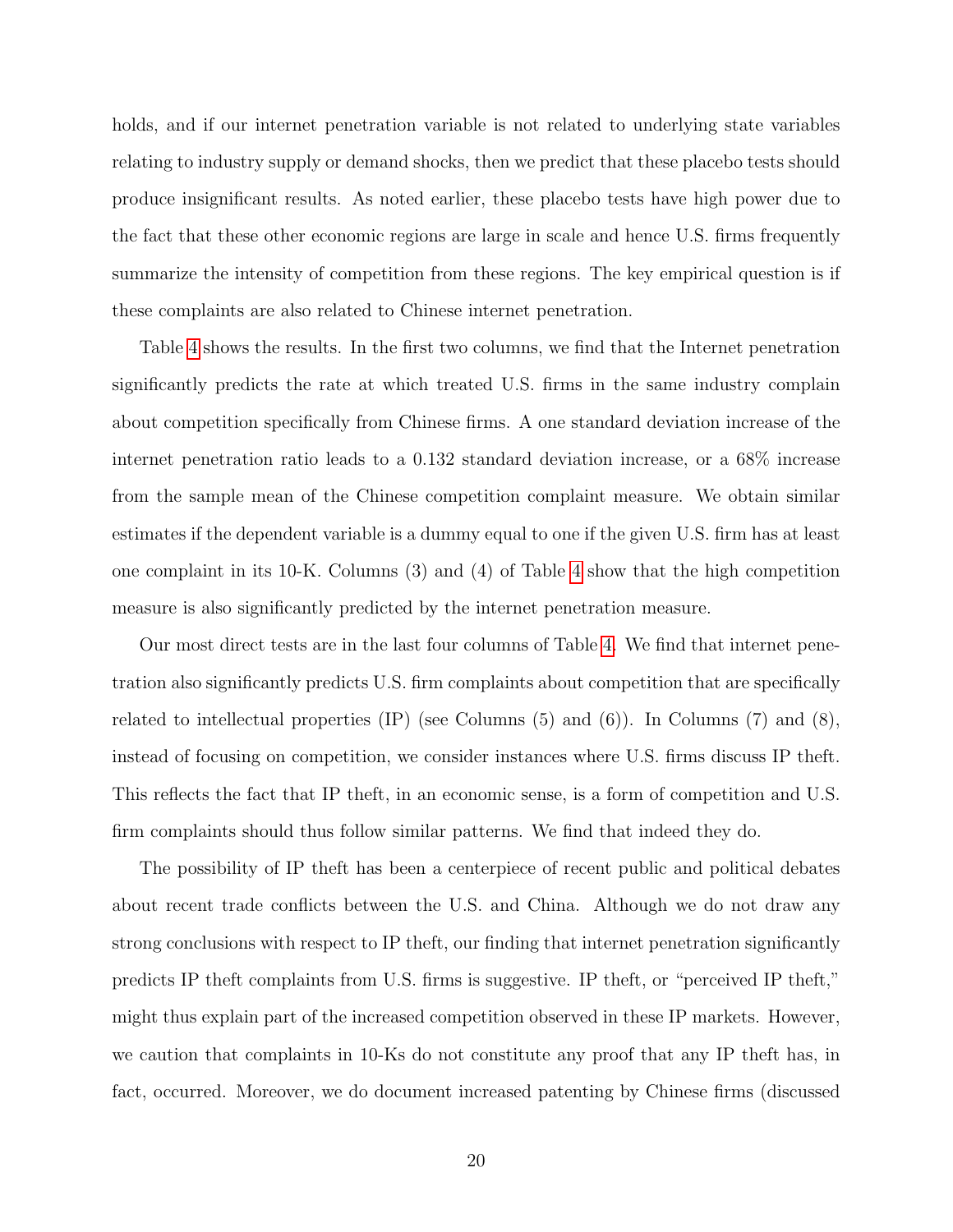later), which is not a form of theft given that patents are both transparent and legal. Yet IP theft could be a precursor to such patents, as the younger firms in China might use trade secret theft to catch up on overall knowledge capital, which is necessary for patents. Overall, our evidence of IP theft is not decisive and this suggestive evidence and the importance of the question indicates that future research examining this issue would be invaluable.

Overall, Table [4](#page-38-0) shows that industry-specific internet penetration in China strongly predicts ex-post complaints about competition from U.S. firms, especially competition on the margin of innovation itself. This validation test indicates that the economic content of our key internet penetration variable is in line with our predictions.

## 4.4 Placebo Tests using Other Major Economies

Although the validation documented in the preceding section indicates positive information about content, other economic forces might also affect firm innovation and be correlated with Chinese internet penetration. For example, industry-specific internet penetration might be correlated with global supply or demand shocks in the given industry, or it might relate to global competition more than just Chinese competition alone. In order for our experiment to be ideal, this variable should only identify shifts in the capacity of Chinese firms alone to challenge firms globally on the competitive margin of innovation.

To further examine the exclusion requirement, we construct analogous competition complaint measures for other major economies, namely Japan, Europe, and neighboring countries in North America (Canada and Mexico). If the internet penetration variable contains information about the industry's state, thus violating exclusion, we would expect that complaints about competition from these other economies would show similar positive signs. Table [5](#page-39-0) shows the results. We run similar regressions based on Equation [1,](#page-18-1) but replace the dependent variable with the complaint measures from other countries. For brevity we focus on complaints about competition and intellectual property theft.

Columns  $(1)$  -  $(6)$  of Table [5](#page-39-0) show that Chinese internet penetration is not significantly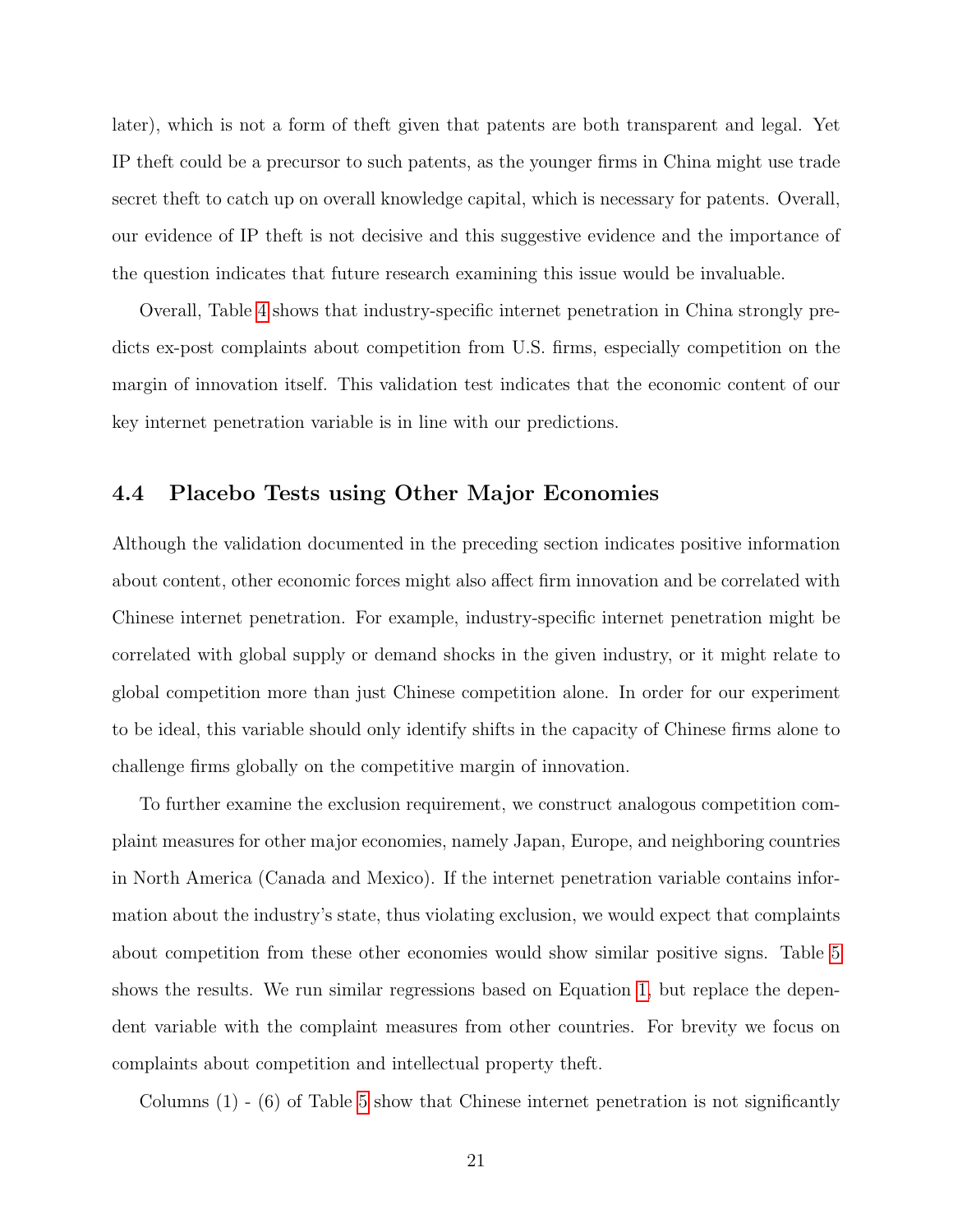related to complaints about competition from Japan, North America, or Europe. The evidence suggests that our internet penetration variable is not picking up the general global competition, which would predict significant coefficient estimates in these placebo tests.

We briefly note that we later run an additional placebo test later in the paper when we consider patenting activity. We find even stronger support for the exclusion requirement in all of these tests. In particular, our main result is that Chinese firms increase their patenting activity in the markets of the treated U.S. firms after episodes where internet penetration increases. They also greatly increase cites to the treated U.S. firms in their same industry. The key placebo test we consider later is whether European, North American or Japanese firms do the same. If the exclusion requirement did not hold, we would expect similar results as explained above. As we explain later, we find no significant results for these other economies, and these placebo tests hold regardless of whether we define Internet penetration using all Chinese firms or just those listed in mainland China. As discussed in our summary statistics section, these tests are particularly strong placebo tests due to the fact that patenting activity overall is more intense for firms from Europe, Japan and North America relative to China.

Collectively, these placebo tests suggest that it is unlikely that our internet penetration variable is contaminated by a global factor or by an omitted industry state variable relating to supply or demand shocks. These findings lend support to the possibility that our results are consistent with internet penetration causing reductions in innovative activities of treated U.S. firms due to a crowding-out effect of increased foreign competition in the market for innovative technologies.

# 5 Competition and Innovation

In this section, we examine how competition from China, as measured by our industryspecific Chinese internet penetration variable, affects the innovation activities of U.S. firms.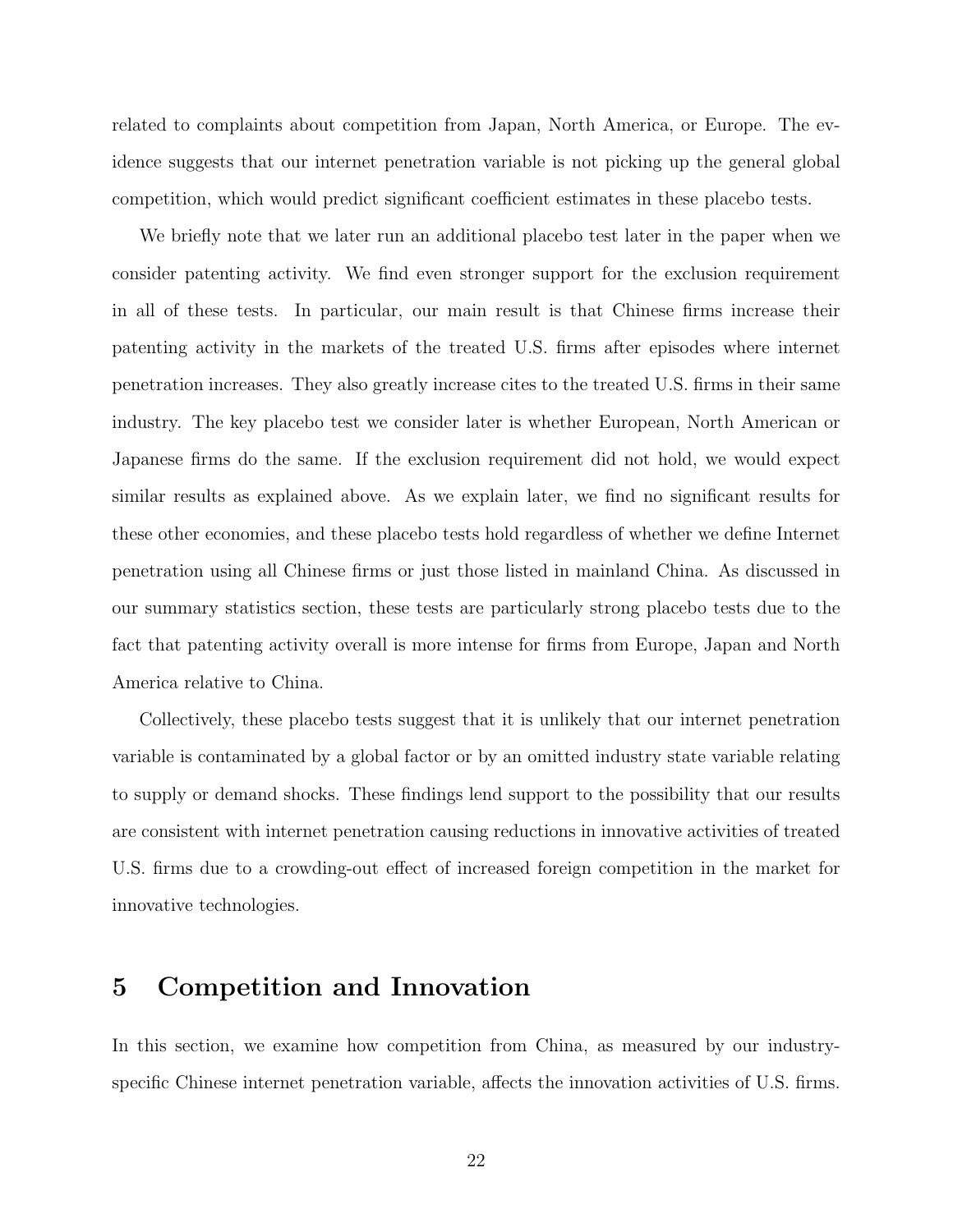### 5.1 Impact on U.S. Firms

We first examine how ex ante industry-specific Chinese internet penetration impacts ex post investment in R&D expenses by treated U.S. firms. We do so by estimating a regression model as specified in Equation [1.](#page-18-1) Our key dependent variables are the R&D/sales and the number of patents/sales of our U.S. firms.

Table [6](#page-40-0) shows the results. Column  $(1)$ , which uses R&D expenses in year  $t+1$  over sales in year t as the dependent variable, shows that internet penetration significantly negatively predicts ex-post R&D. The coefficient estimate of -0.183 is significant at the 1% level, and indicates that the R&D expense ratio decreases by 0.183 standard deviations when Chinese internet penetration increases by one standard deviation. The coefficient remains significant when we examine the two-year ahead R&D activities in Column (2) and three-year ahead R&D in Column (3). To ensure the result is not driven by changes in the denominator (the scaling factor sales), following convention, we scale both dependent variables by the ex ante value of sales from year t.

We find a similar result for the ex post patenting activities of the treated U.S. firms. In Columns (4) - (6) of Table [6,](#page-40-0) we use the number of patent applications in the next three years divided by sales in year t as the dependent variable. Column (4) shows a highly significant coefficient estimate of -0.074, indicating a decrease of 0.074 standard deviations of patenting activities when Chinese internet penetration increases by one standard deviation. In years two and three, we continue to observe significant and negative coefficients.

To ensure that our results are not driven by the skewed distribution of R&D and patents, we re-estimate the model using Poisson regressions. Table [8](#page-42-0) displays the results. To facilitate the Poisson regressions, we drop the firm fixed effects and instead we control for the lagged dependent variable. Overall the negative effects we find for internet penetration on ex post U.S. firm innovation are analogous to those in Table [6.](#page-40-0) In Table 16 of Appendix B, we also find consistent results when we only include observations with positive R&D expenses. Collectively, it is unlikely that the skewed distribution of R&D can explain our results.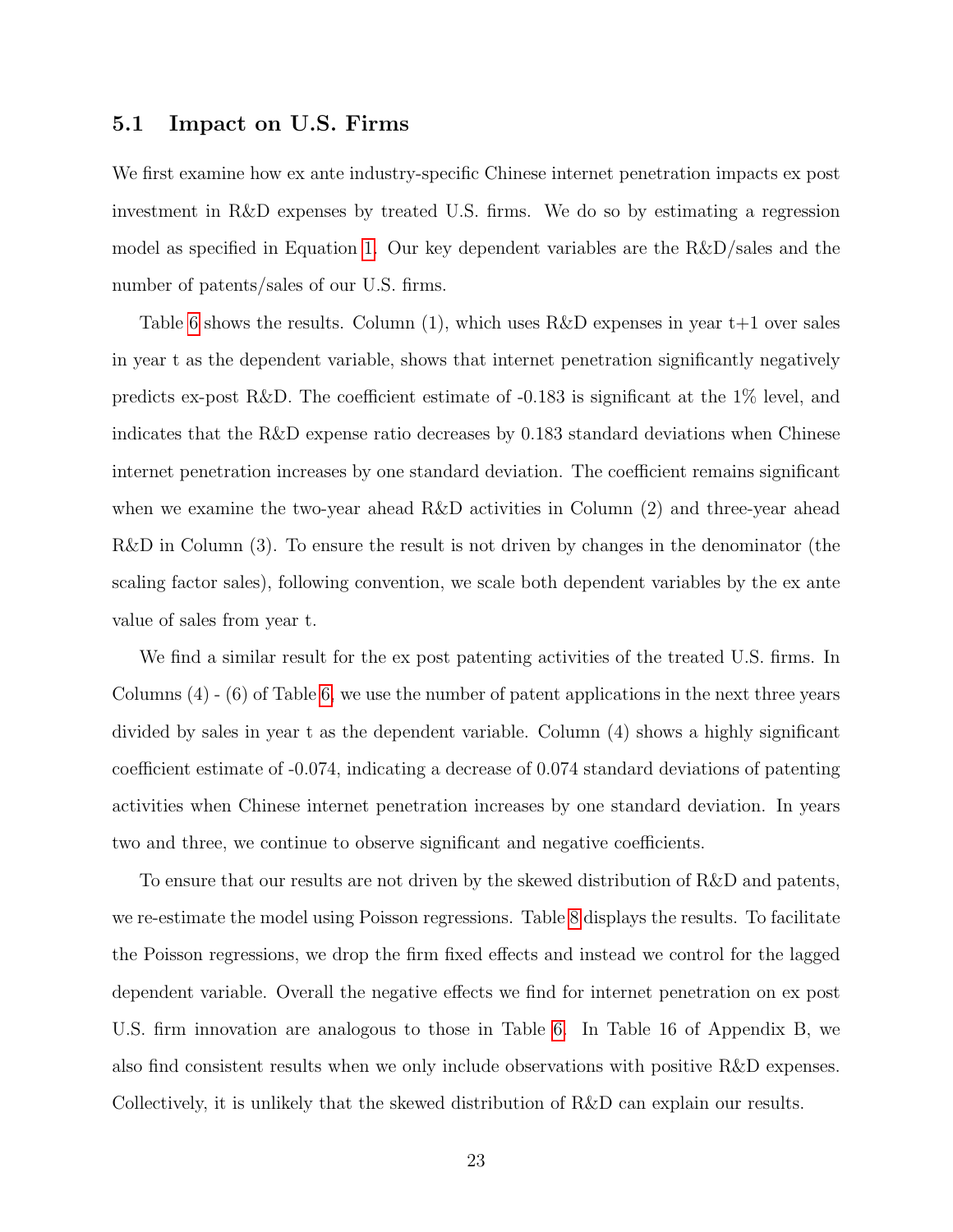We thus conclude that plausibly exogenous shocks to the ability of Chinese firms to compete in the market for innovation production are associated with sharp reductions in the ex-post innovation rates of treated U.S. firms. This first main result in our paper is new to the literature, which instead focuses on the margin of competition in the production of existing products.

## 5.2 Impact on Chinese Firms

We now examine the relationship between ex ante industry-specific internet penetration and ex post increases in the number of new Chinese patents that directly cite the existing patents of the impacted U.S. firms. We utilize the country information of the first assignee for each patent to identify patents that are assigned to a Chinese entity. For each firm  $i$  in year  $t+1$ , we then count the number of new patents that are (1) applied for through the USPTO, (2) assigned to a Chinese entity, and (3) cite any existing patents of firm i. Following our standard conventions, we then scale this count ( $\text{PatCiteUS}_{CN}$ ) by firm sales in year t.

We use this measure of new Chinese patents (that cite pre-existing same-industry U.S. firm patents) as the dependent variable in our next set of tests. The results are displayed in Table [9.](#page-43-0) Columns (1) - (3) of Table [9](#page-43-0) show that ex ante internet penetration predicts increases in the number of Chinese firms citing patents to these U.S. firms in the next three years. Results are significant at the 1% level in each of the three ex post years. The effects are also large as a one standard deviation increase in internet penetration is followed by a 0.224 standard deviation increase in the number of citing patents by Chinese firms in the following year.

To ensure that our tests are not driven by changes in the overall intensity of patents to a given U.S. firm's existing patents, we consider an alternative scaling that accounts for the cites to these same patents by other U.S. firms. In particular, we define  $\text{PatCiteUS}_{US}$  as the number of cites to the focal firm's patents by U.S. firms. Columns  $(4)$  -  $(6)$  of Table [9](#page-43-0) show the results of regressions where the dependent variable is  $\text{PatCiteUS}_{CN}$  / ( $\text{PatCiteUS}_{CN}$  +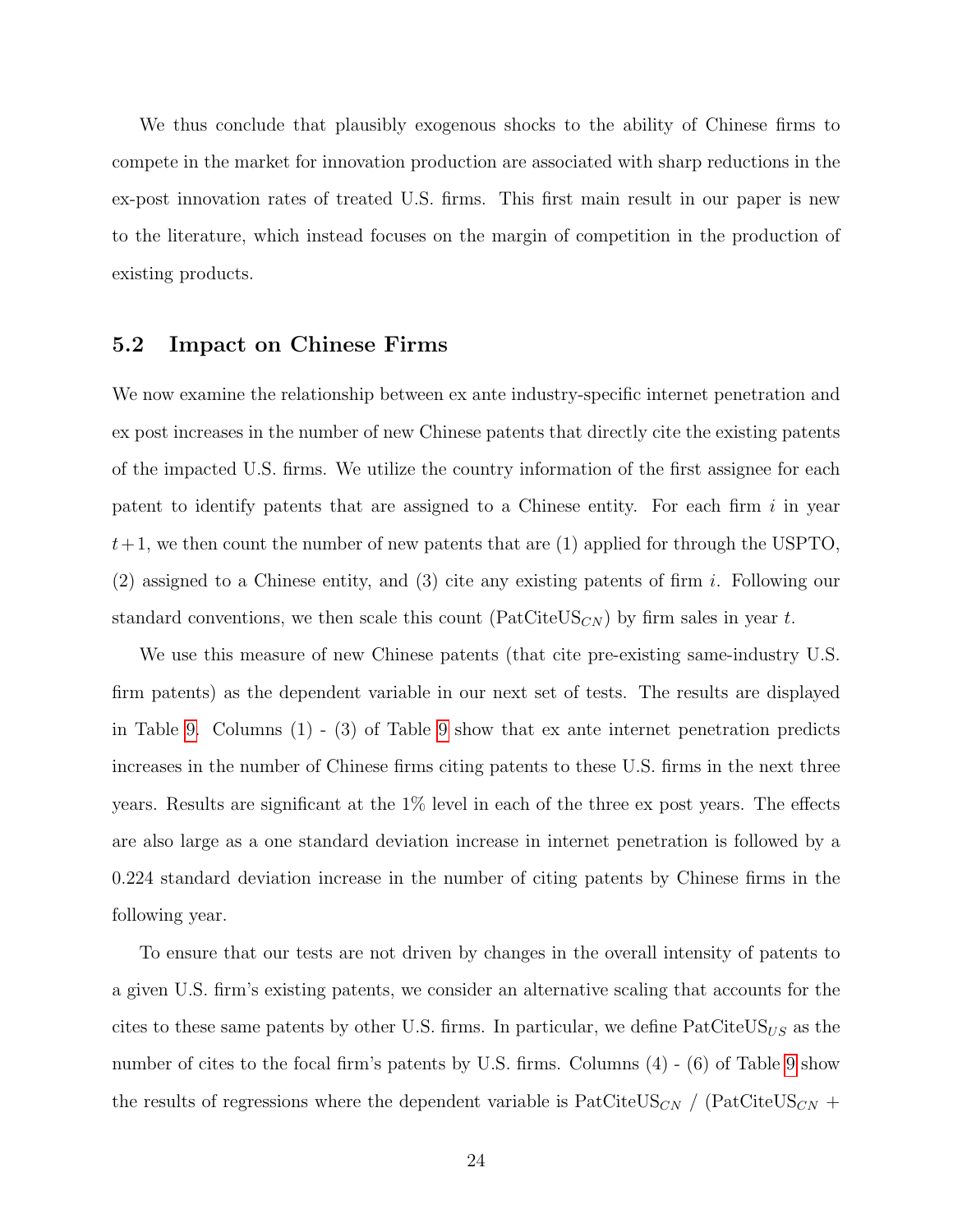PatCiteUS $_{US}$  + 1). The added one in the denominator avoids division by zero and this construction ensures this variable is bounded in [0,1] and thus does not have outliers. We find that the results in Columns (4) to (6) are very similar to our baseline results in Columns (1) to (3). Our results are thus not driven by broad increases in patent cites, but rather are unique to the Chinese firms citing these patents.

The Google patent database also includes all patents filed with SIPO, the Chinese Patent Office. We thus construct a similar measure of Chinese patents that cite the U.S. firm patents, but that are filed in China. The dependent variable for Columns (7) - (9) of Table [9](#page-43-0) is PatCiteCN, which is the number of new patents that are applied with SIPO that cite the existing patents of the U.S. firm, and we scale this quantity by the focal firm's sales. We find that the coefficient estimates for internet penetration once again are highly significant and economically large. A one standard deviation increase in internet penetration is associated with an increase of 0.098 to 0.194 standard deviations of these SIPO patents over the three ex post years.

Columns (10) - (12) of Table [9](#page-43-0) repeat this exercise using the same scaling convention discussed above for Columns (4) to (6), where the goal is to ensure our results are not explained by broad-based increases in cites to the focal U.S. firm's patents. Our results remain significantly positive in all three years.

We also examined if the firms subject to Chinese increased competition increased M&A to buy innovation as a substitute for the decreased internal R&D that we found. We thus examined whether these firms engaged in more mergers and acquisitions using an extensive database of M&A from SDC. We did not find any significant patterns.

Overall, we find consistent evidence that the internet penetration predicts strong ex post patenting activity by Chinese firms, and that these new patents are directly in the technological areas previously covered by the treated U.S. firms. These results suggest that high quality internet access facilitates increased learning by Chinese firms about the existing technologies used by U.S. firms in their industry. Put together with our finding that U.S.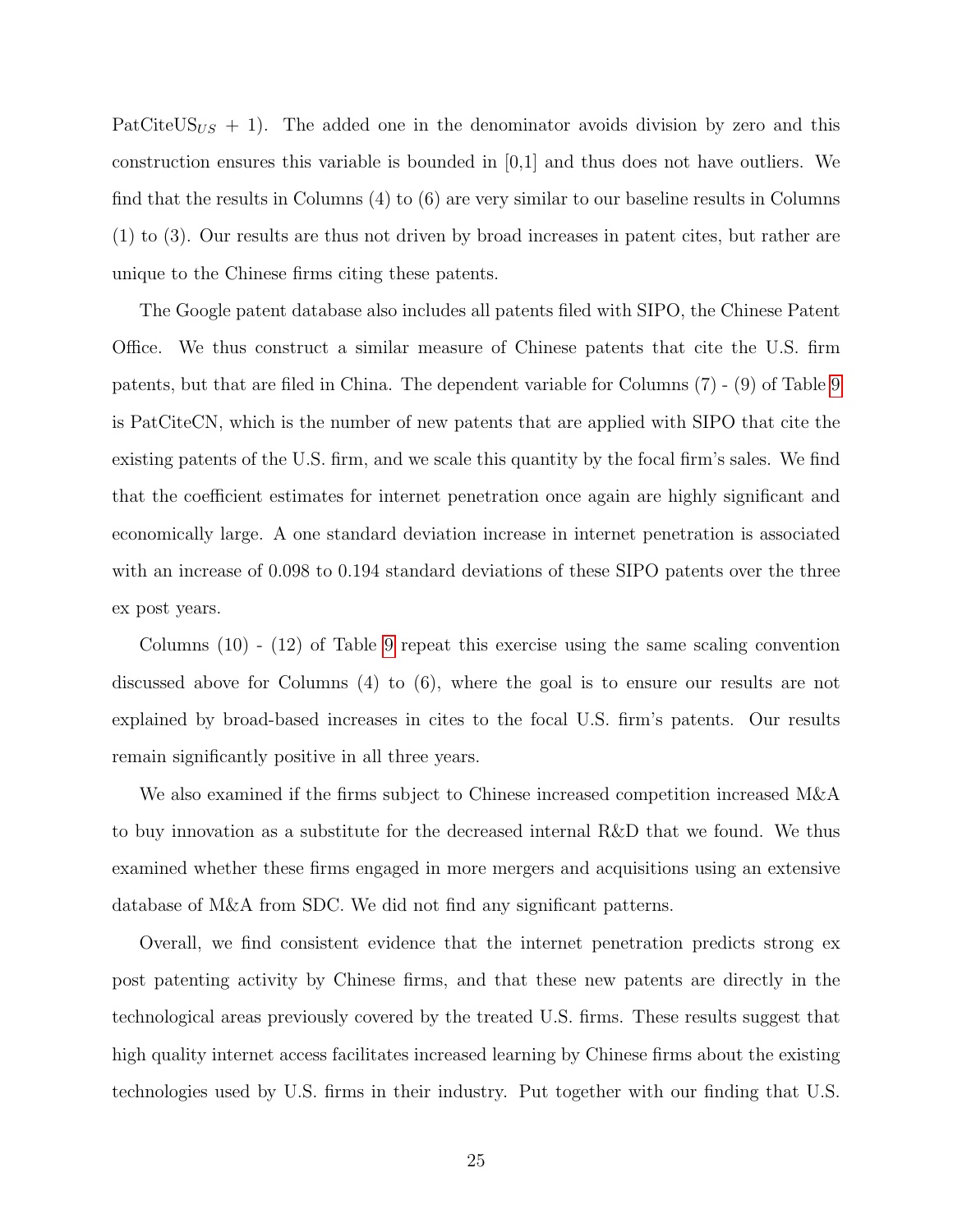firms decrease patenting in these same technological markets, our results suggest that internet penetration is followed by a strong crowding-out effect. As Chinese firms enter these markets for innovation, they absorb a fraction of the associated rents, and thus crowd-out the treated U.S. firms.

## 5.3 Impact on Firms in Placebo Economies

Analogous to our earlier placebo tests in Table [5](#page-39-0) that examined complaints by U.S. firms about competition from rivals in various economic centers, we perform a similar set of placebo tests regarding the ex post patenting results we found for Chinese firms in the previous section.

If the exclusion requirement is strongly violated, we would expect to see significant increases in patenting activity that cites these same U.S. firms by other firms in other major economies including Europe, North America and Japan. As noted earlier in our summary statistics section, these placebo tests are strong due to the fact that patenting activity by firms in these other regions is more active in our sample overall than is patenting activity by Chinese firms. Even if relatively modest industry supply and demand effects were driving our results, these placebo tests should produce significant links to our Chinese internet penetration variable for firms in these economies.

We therefore consider regressions analogous to those in Table [9,](#page-43-0) except that we replace the dependent variable with patenting activity associated with firms in each of these alternative economies. Table [10](#page-44-0) displays the results. In Columns (1) to (3), the dependent variable is based on patents filed with USPTO by assigned entities in Japan. Columns (4) to (6) are based on North American entities and (7) to (12) are based on European Union entities.

The results in Table [9](#page-43-0) show that, across all columns and thus all economic regions, we find no evidence that our Chinese internet penetration variable predicts ex post patenting activity by firms in these regions. The absence of results also holds uniformly over the first, second and third years following the increases in internet penetration.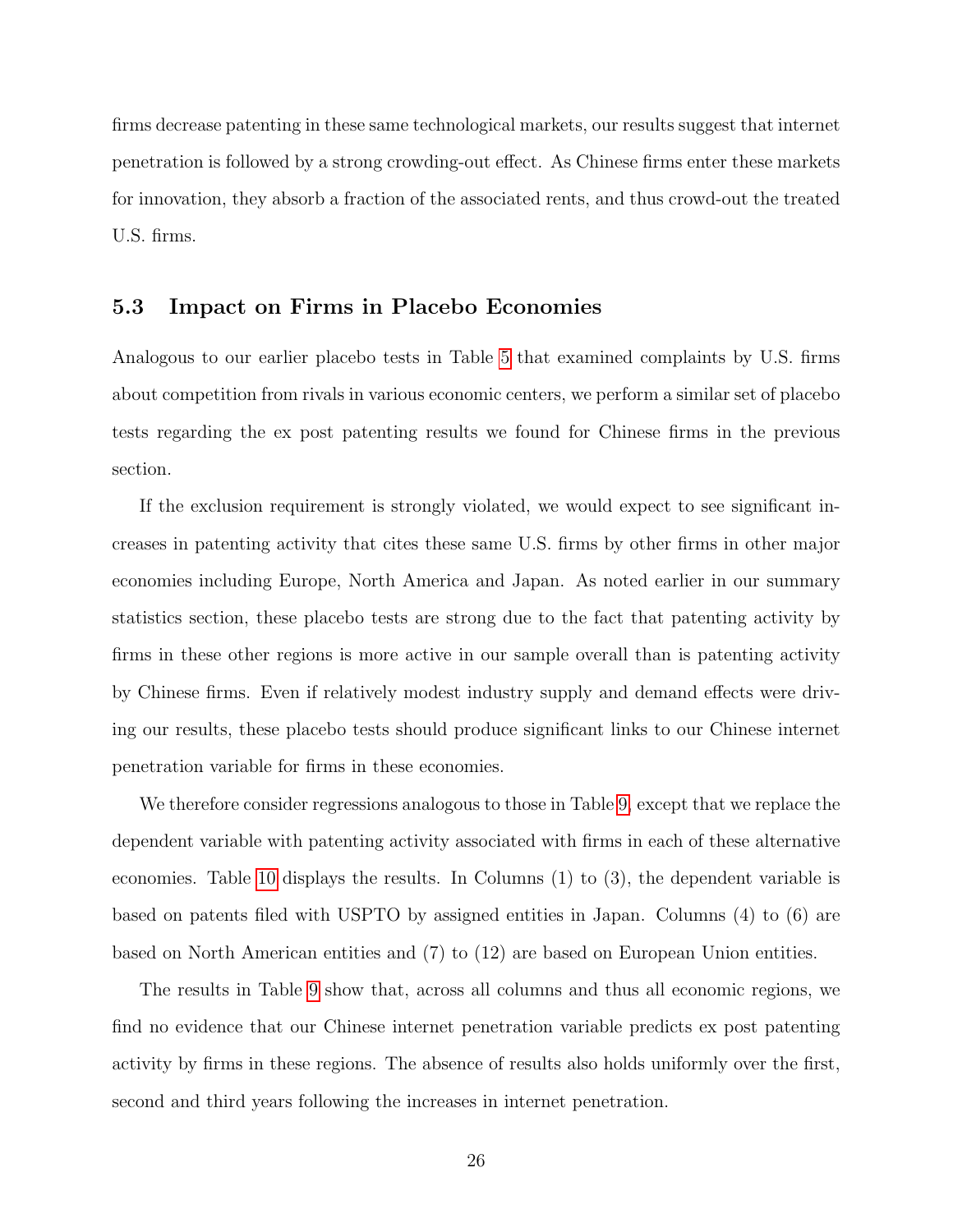Furthermore, the economic size of the coefficients are much smaller than those for Chinese patents documented earlier. In fact, six of the nine regressions show a negative sign, whereas the results for China are positive and highly significant. Especially when combined with our results for Table [5,](#page-39-0) these placebo tests indicate that our internet penetration measure rather cleanly measures the ability of Chinese firms uniquely to compete in the market for innovation at a global level. We find no impact for firms in other nations, suggesting that the exclusion requirement likely holds in a first order way.

# 5.4 Competition in Innovation vs. Product Market Competition

To contrast between the two margins of competition, we follow the literature and use import penetration from China to measure China's competition in existing products. See Appendix [6](#page-59-0) for detailed steps regarding how we construct the import penetration variable. We then consider regressions that jointly include both competition in existing products and competition in innovation (based on our standard internet penetration variable). Panel A of Table [7](#page-41-0) displays the results. The dependent variables are the R&D expenses in year  $t + 1$  scaled by sales in year t, as well as the number of patents in year  $t + 1$  scaled by sales in year t. Columns  $(1)-(4)$  show the results for R&D expenses. In Columns  $(1)-(3)$ , we use an early part of our sample (2001 - 2007) to better match the sample period used in [Autor, Dorn,](#page-34-2) [Hanson, Pisano, and Shu](#page-34-2) [\(forthcoming\)](#page-34-2) (ADHPS hereafter). We include only the internet penetration variable or the import penetration variable in Columns (1) and (2), and include both competition variables in Column (3). Comparing the coefficient estimates of two competition measures in Columns  $(1), (2)$  and  $(3),$  we find the coefficient estimates are of similar magnitudes, suggesting that the two measures of competition are distinct and are not highly correlated. While both competition variables show negative coefficient estimates, only the coefficient for CNInternet is significant. We find a similar result when we repeat the analysis using the full sample (2001 - 2016) in Column (4).

Columns (5) to (8) examining patenting activity. We do find that Chinese import flows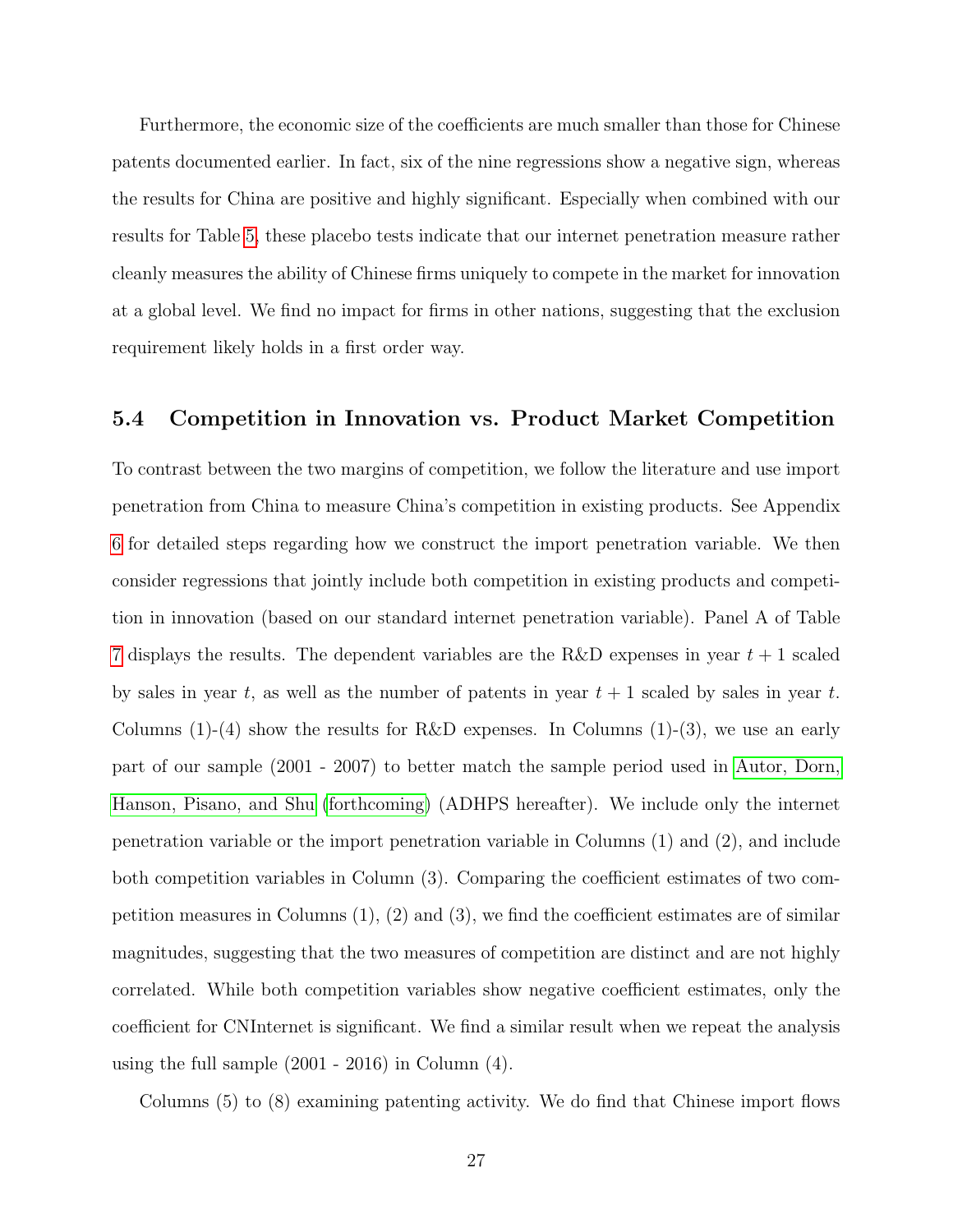impact U.S. firms' patenting activity, in particular in the years right after China's admission into the WTO in 2001. We see that CNInternet has a negative but insignificant coefficient estimate in Column (5) of Panel A, while the CNImport shows a significant and negative estimate in that early sample. The results are similar when we include both competition variables in Column (7) - however the CNImport is significant and negative while the CNImport variable is insignificant. This result points to the large impact of imports after China's inclusion into the WTO in December, 2001. In sharp contrast, when we extend the sample to 2001 to 2016, we see that the coefficient estimate for CNInternet remains negative and becomes significant, while the coefficient for CNImport loses its significance. Columns (3) - (4) in Panel B show that the CNImport variable is negative and significant for patenting activity when we only include the CNImport variable.

Thus for R&D and for patenting over the full period, including the impact of flows of physical imports into the U.S. does not reduce the separate impact of competition in innovation from increased access to information via the internet that is shown in columns (4) and (8).

We further examine specifications that include CNImport alone and in different sample periods in Panel B of Table 7. Consistent with ADHPS, we find significant and consistent negative effects for CNImport when it is included in the regression without CNinternet. In particular, column (1) shows a significant and negative coefficient estimate using the sample period 1997-2007 used in ADHPS.<sup>[14](#page-28-0)</sup> In Column  $(2)$ , we find a similarly negative and significant coefficient estimate when using the portion of this sample that overlaps with our sample period (2001 - 2016).

The evidence suggests that, in our sample, which is more recent than existing studies, competition relating to innovation is growing in importance relative to competition from existing products, which we confirm is highly significant in earlier samples. This shift in later years is also consistent with Chinese import penetration reaching more stable levels in

<span id="page-28-0"></span><sup>14</sup>We use the period 2001-2007 in the tests in Panel A because this avoids the financial crisis years and also because the CNInternet variable is of high quality only after 2001 (See Section 3 and Figure 3).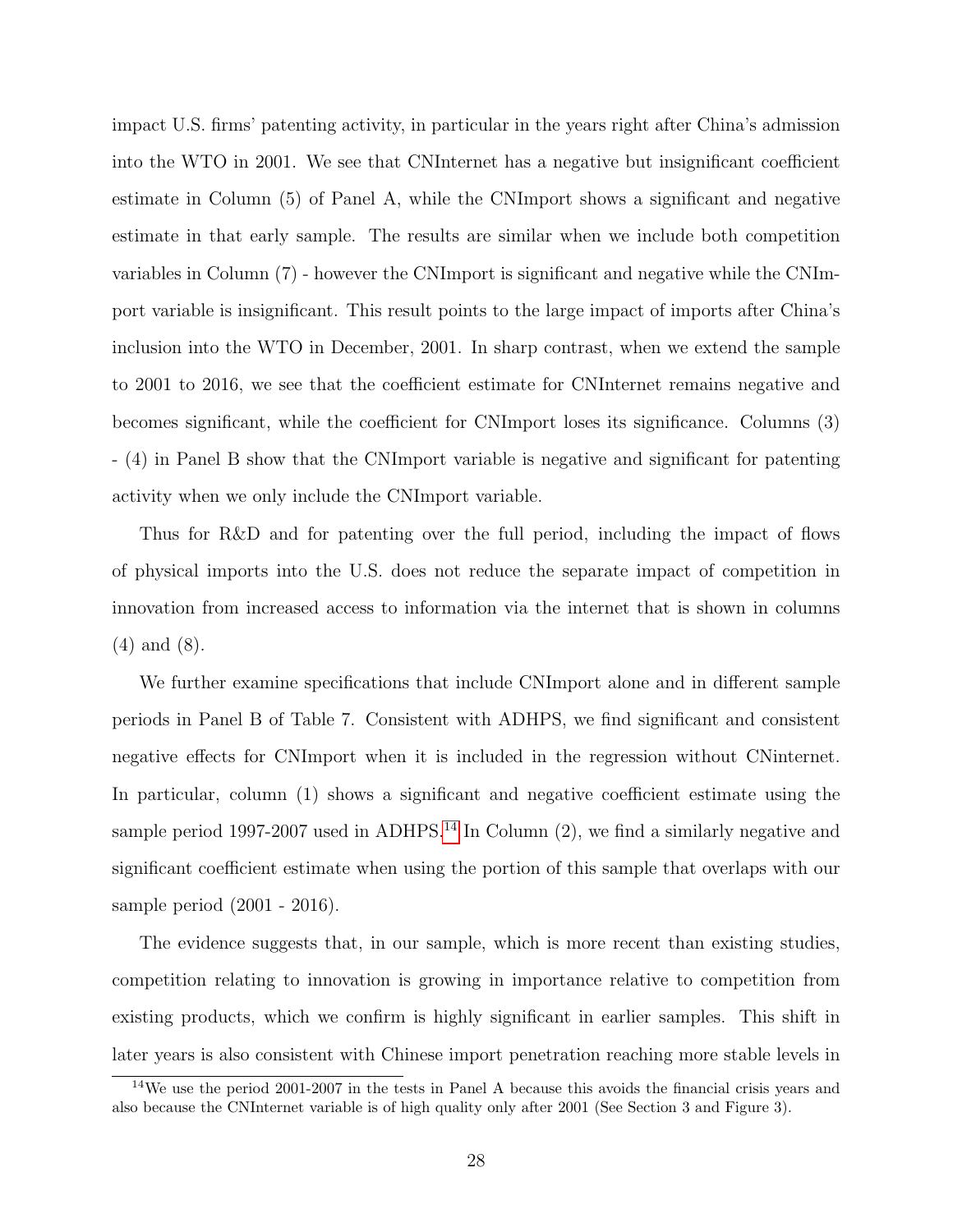later years, and hence our rigid effects absorb more of its variation. Importantly, our results should not be interpreted as import penetration not being important. Rather, our more recent sample is best suited to explore competition from innovation, and earlier samples are better suited to examine import penetration.

## 5.5 Competition and Asset Composition

As we noted in our discussion of hypotheses, the impact of foreign competition on the innovation activities of U.S. firms can vary based on the specific threats posed by the foreign entrants, and also based on the asset composition of the affected U.S. firms. For example, theory suggests that competition in the market for existing products can either increase or decrease innovation activities by affected U.S. firms. Moreover, U.S. firms having nonredeployable assets might have particularly strong incentives to increase innovation spending on the margin. In particular, innovation can help firms "escape competition" and serve higher quality market segments while conceding low quality segments to the entrants.

### 5.5.1 High versus Low Growth Options

Because our primary focus is on competition in the market for innovation, it also follows that our predictions should be particularly strong for U.S. firms that have stronger growth options, as innovation is a large fraction of firm value for these firms. Analogously, firms with few growth options are likely more impacted by competition in the market for existing products.

We first examine whether our results are stronger for U.S. firms with high versus low growth options as measured by each firm's market-to-book ratio. To do so, we start with the models we ran in prior sections of this study, but add an interaction between the internet dummy and an additional dummy variable, HighQ, which equals to one if the firm has an above-median industry market-to-book ratio in the prior year. We also include the HighQ dummy itself in the model. The dependent variables include the complaint measures from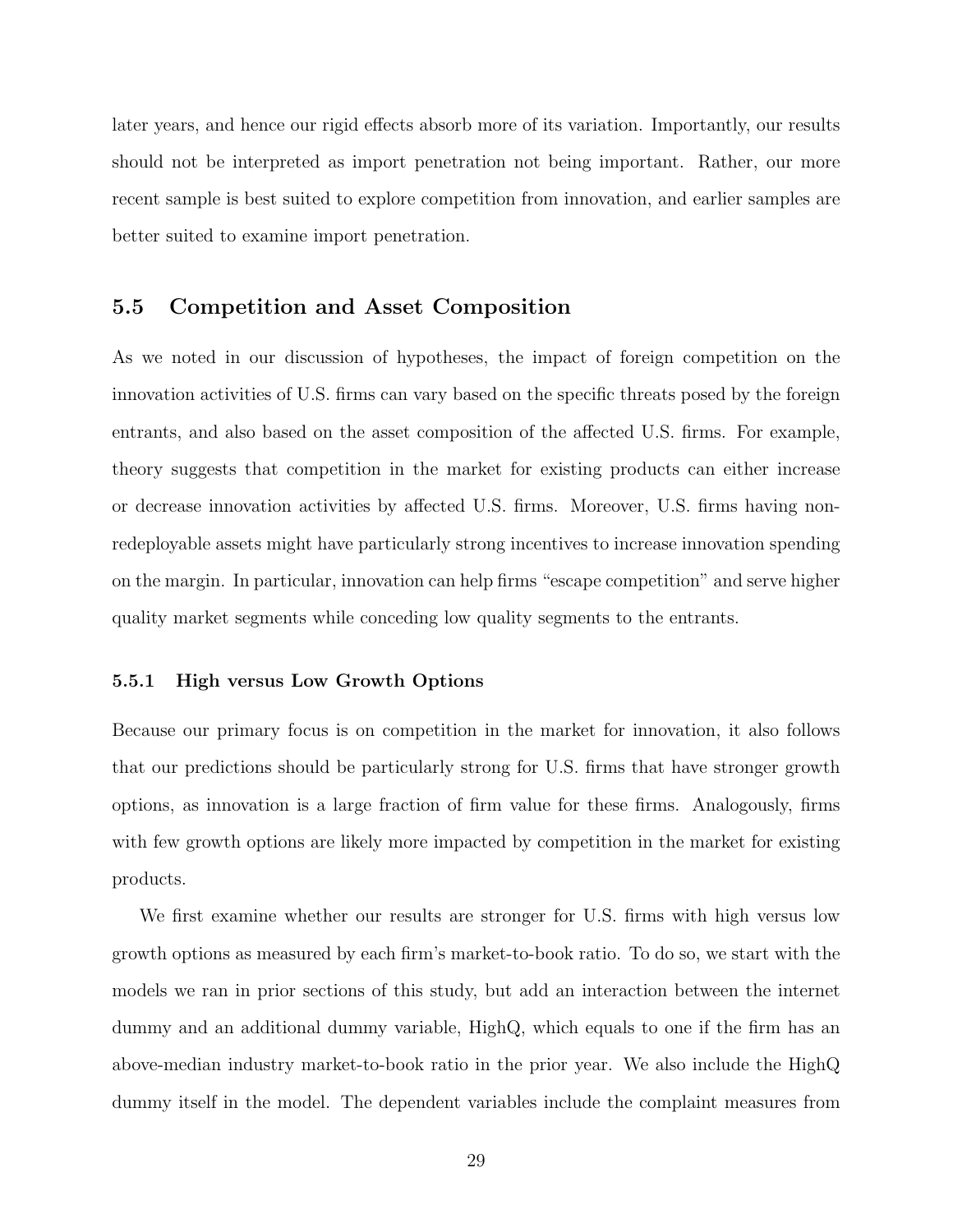Table [4,](#page-38-0) and the innovation measures from Table [6.](#page-40-0) Table [11](#page-45-0) shows the results.

Columns (1) to (3) show that higher market-to-book firms complain more about competition from China, and complain more in the context of paragraphs discussing innovation. As documented in the existing literature, these high valuation firms tend to have more growth options and are more innovative. As a result, their overall valuations load highly on their ability to control markets for innovation in their sectors, and direct competition from Chinese peers on the margin of innovation production should be particularly relevant. The coefficient of the interaction term is generally one-third as large as the coefficient of the internet penetration level alone, suggesting an economically large difference between the high Q and low Q firms.

We also find that these high value firms have innovation activities that are also more sensitive to Chinese internet penetration. As shown in Columns (4) to (7), these high market-to-book ratio firms more severely scale back on their R&D expenses and patenting activities when internet penetration is high. The coefficient of the interaction term for R&D in Column (4) is -0.061, almost half the size of the coefficient of the internet penetration variable itself, which is -0.150. The effect is also economically large for patenting activities.

We conclude that our results for competition in the market for innovation are stronger for U.S. firms that that have more valuable growth options and thus more potential exposure to competitive threats that are uniquely in the market for innovation production.

### 5.5.2 Trapped Assets

The theory of [Bloom, Draca, and Van Reenen](#page-34-1) [\(2016\)](#page-34-1) suggests that firms with more trapped assets (assets with a high adjustment cost to redeploy) will have stronger incentives to increase innovation following shocks to competition. This is due to the possibility that innovation can facilitate an escape from competition into higher-quality market segments [\(Aghion, Bloom, Blundell, Griffith, and Howitt](#page-34-0) [\(2005\)](#page-34-0)). When competition increases, the affected firms become more innovative even if they were not highly innovative before the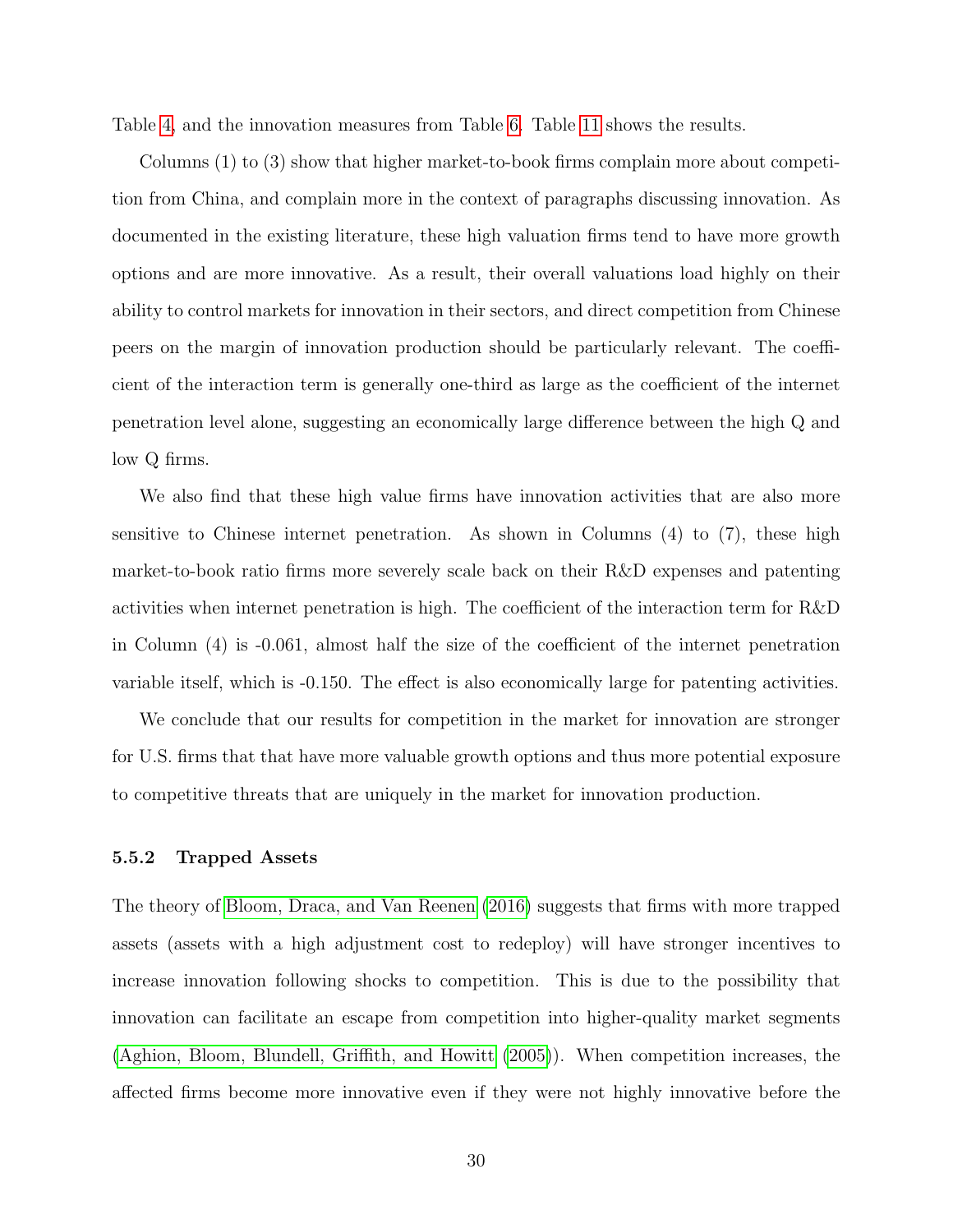shock's arrival. The prediction is that U.S. firms will increase innovation following such competitive shocks.

We now test whether the likely existence of trapped assets also favors higher innovation levels for the affected U.S. firms as the aforementioned theories predict. We measure the likely existence of trapped assets using the level of asset tangibility of the U.S. firms. We then consider regressions similar to those in the previous section, but we interact internet penetration with a dummy indicating above-median asset tangibility in the prior year (instead of a high market-to-book dummy).

Table [12](#page-46-0) displays the results. Columns (1) to (3) show that firms with higher asset tangibility complain more about the Chinese competition. This supports the notion that these firms face fewer options to adapt to the increased competition because they cannot easily downsize as some theories would predict. These results are consistent with the existence of trapped assets. Moreover, despite these additional complaints, we find that high asset tangibility firms favor increases in innovation relative to firms with less asset tangibility as the cross terms in Columns (4) to (7) are all positive and highly significant at the 1% level or the 5% level. These findings are consistent with the possibility of increased innovation to plausibly escape competition.

Although these results support the theories of [Bloom, Draca, and Van Reenen](#page-34-1) [\(2016\)](#page-34-1) and [Aghion, Bloom, Blundell, Griffith, and Howitt](#page-34-0) [\(2005\)](#page-34-0) for this well-motivated subsample, we note that our broader results show that this outcome is not observed in all situations. In particular, the sample-wide results strongly favor down-sizing of innovative activities when the competitive shock is in the market for innovation production.

Overall, our analysis of two competitive margins—competition in innovation and competition in existing products—plus accounting for the role of asset composition of the treated U.S. firms, helps to explain much of the disagreement in the literature regarding the impact of foreign competition on U.S. firms' innovative activities. Collectively, our results stress the importance of analyzing competition on multiple margins when the competitive threats are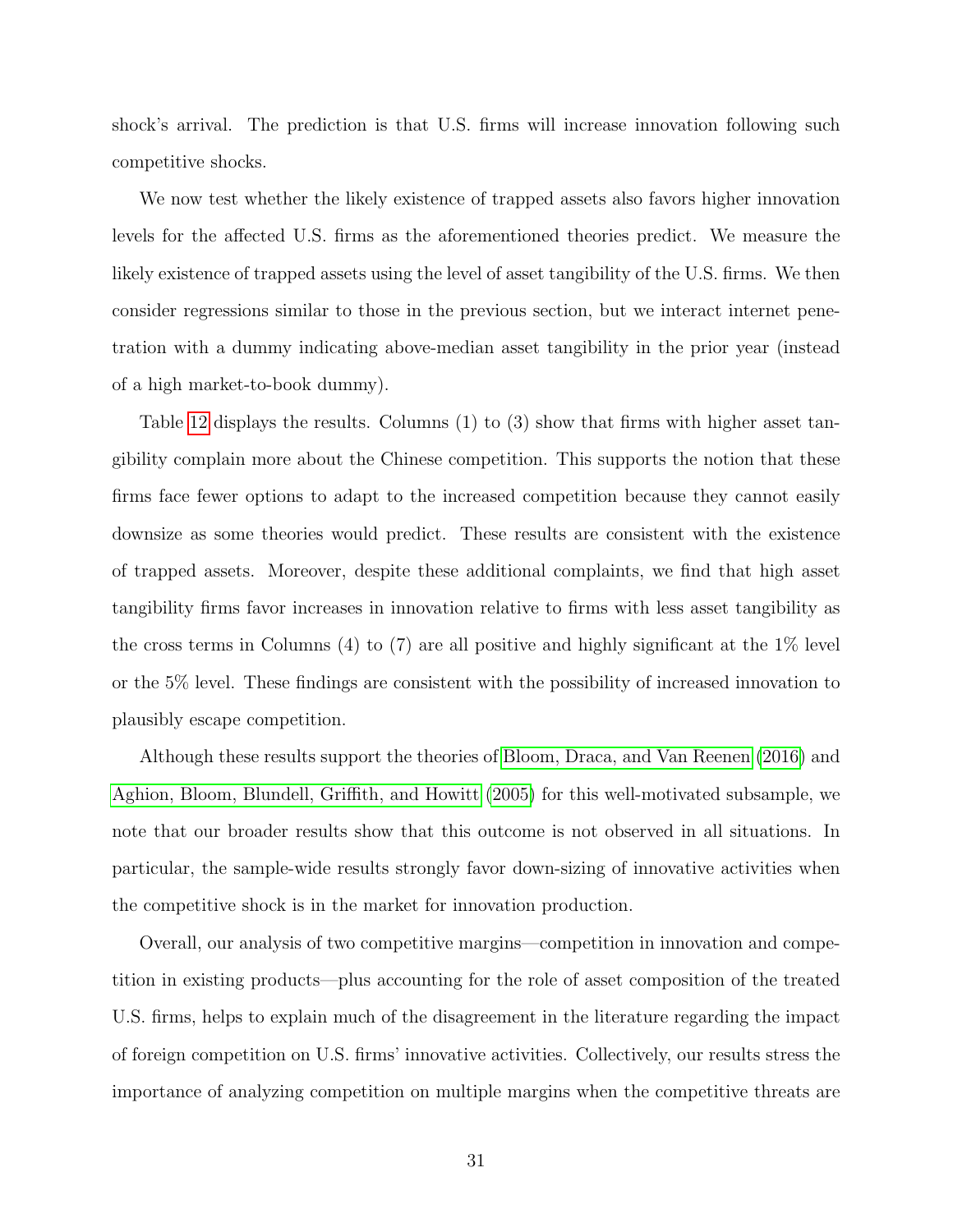more nuanced. Our results also indicate the importance of initial conditions such as asset composition, as these characteristics strongly moderate the incentives to increase or decrease innovation.

# 6 Conclusions

We examine the impact of Chinese competition in innovation on U.S. firms' R&D and patents. We use Chinese province-level data on internet penetration and geographic industryspecific agglomeration data to generate plausibly exogenous variation in the capacity of Chinese firms to challenge U.S. firm innovation. We find that U.S. firms complain more about high competition from Chinese firms, especially in paragraphs where they discuss innovation, when industry-specific Chinese internet penetration increases. Moreover, we find direct evidence of realized ex post competition as Chinese firms apply for more patents that specifically cite the patents of the U.S. firms that are exposed to the internet penetration. In placebo tests, we find little evidence that the Chinese internet penetration impacts R&D and patenting for firms in other major economies.

We do find that Chinese import flows impact U.S. firms' patenting activity, in particular in the years right after China's admission into the WTO in 2001. However, this impact does not reduce the separate impact of competition in innovation from increased access to information via the internet.

Our main conclusion is that increased intellectual property competition has a strong and robust negative impact on U.S. firm R&D spending and realized patents. This indicates a crowding-out effect as the foreign rivals capture some of the rents of innovation. Our results vary when firms have high growth options or highly tangible assets. The impact of foreign innovation competition on U.S. firm innovation is particularly negative for firms that have higher-valued growth options as measured by their market-to-book ratios. In contrast, the impact is less severe when U.S. firms have more tangible assets and likely higher adjustment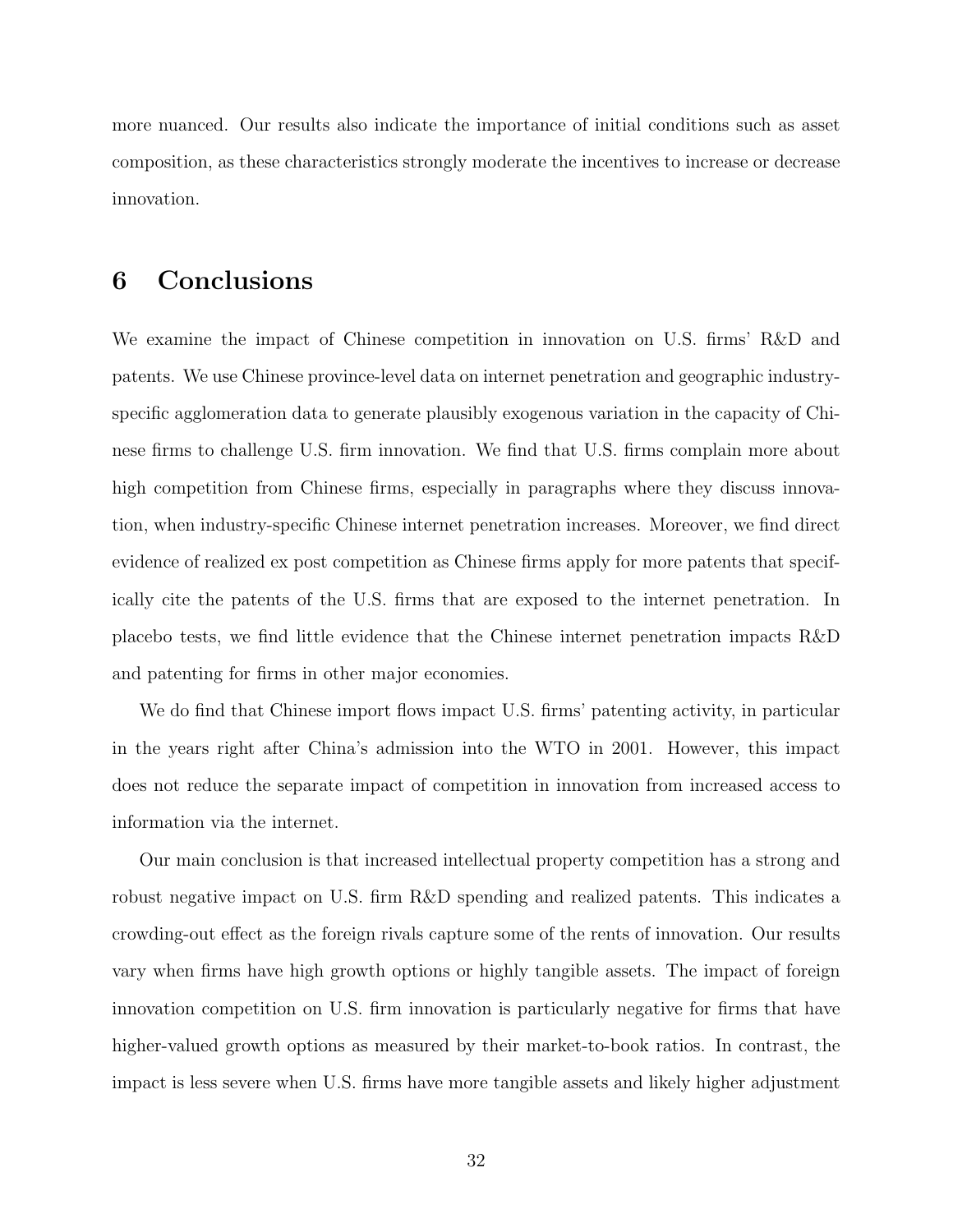costs. As predicted by existing theories, our results are consistent with firms with trapped assets attempting to differentiate their existing products and thus investing more in R&D.

Overall our results help to reconcile disagreement in the literature on whether competition leads to increases or decreases in domestic firm innovation. Given the importance of these issues in political and regulatory circles, we believe more work examining multiple competitive margins and potential intellectual property theft would be invaluable.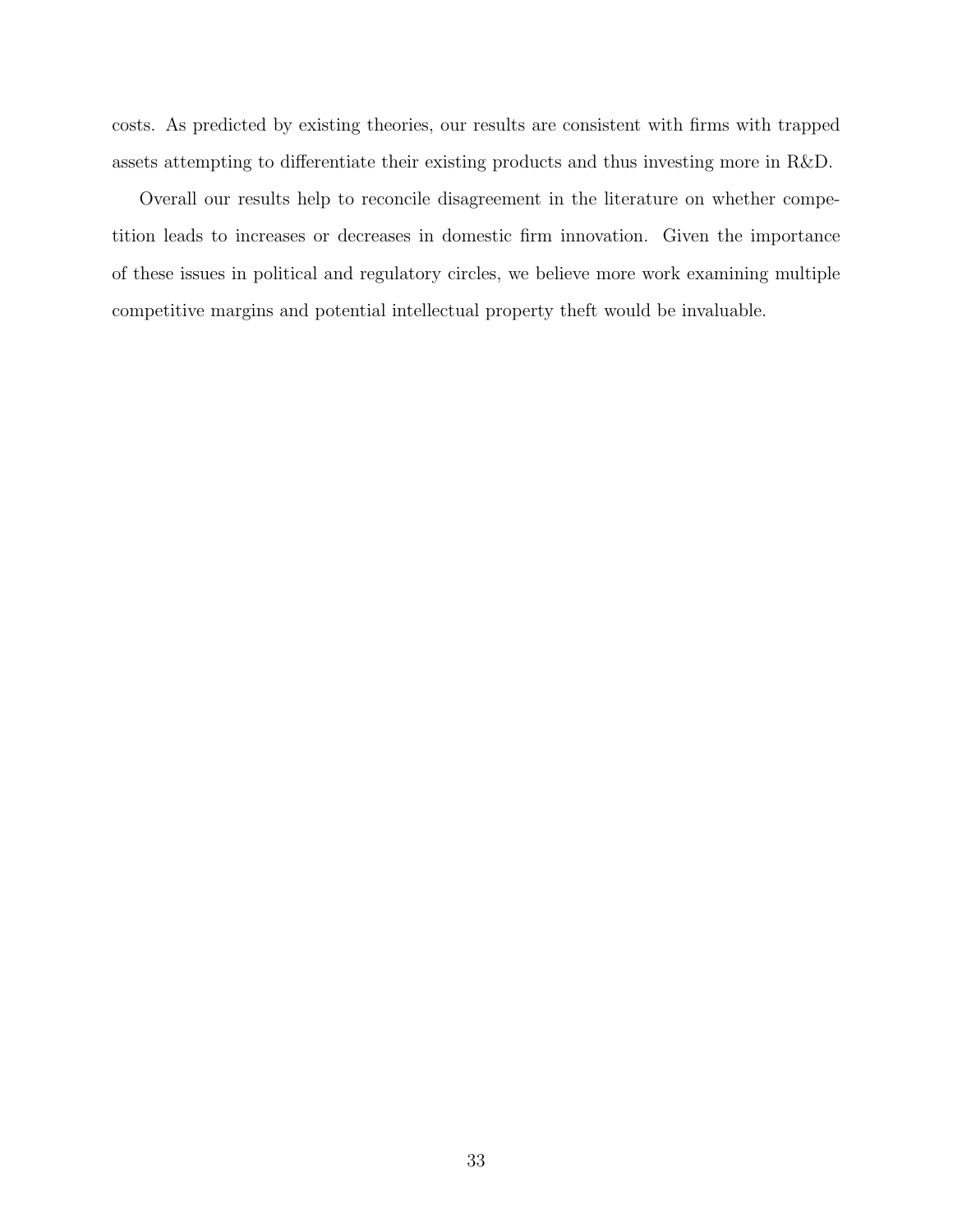# References

- <span id="page-34-0"></span>Aghion, Philippe, Nicholas Bloom, Richard Blundell, Rachel Griffith, and Peter Howitt, 2005, Competition and innovation: an inverted u relationship, Quarterly Journal of Economics 120, 701–28.
- <span id="page-34-2"></span>Autor, David, David Dorn, Gordon H Hanson, Gary Pisano, and Pian Shu, forthcoming, Foreign competition and domestic innovation: Evidence from us patents., American Economic Review: Insights.
- <span id="page-34-7"></span>Bena, Jan, and Kai Li, 2014, Corporate innovations and mergers and acquisitions, Journal of Finance 69, 1923–1960.
- <span id="page-34-1"></span>Bloom, Nicholas, Mirko Draca, and John Van Reenen, 2016, Trade induced technical change? the impact of chinese imports on innovation, IT and productivity, Review of Economics Studies 83, 87–117.
- <span id="page-34-15"></span>Duranton, Gilles, and Henry G Overman, 2005, Testing for localization using micro-geographic data, The Review of Economic Studies 72, 1077–1106.
- <span id="page-34-16"></span>, 2008, Exploring the detailed location patterns of uk manufacturing industries using microgeographic data, Journal of Regional Science 48, 213–243.
- <span id="page-34-14"></span>Ellison, Glenn, and Edward L Glaeser, 1997, Geographic concentration in us manufacturing industries: a dartboard approach, Journal of political economy 105, 889–927.
- <span id="page-34-10"></span>Florence, Philip Sargant, 1948, Investment, location, and size of plant . vol. 7 (CUP Archive).
- <span id="page-34-12"></span>Fuchs, Victor R, 1962, The determinants of the redistribution of manufacturing in the united states since 1929, Review of Economics and Statistics 44, 167–177.
- <span id="page-34-3"></span>Hombert, Johan, and Adrien Matray, 2018, Can innovation help us manufacturing firms escape import competition from china?, The Journal of Finance 80, 2003–2039.
- <span id="page-34-11"></span>Hoover, Edgar M, 1948, Location of economic activity (McGraw-Hill Book Company, Inc., New York).
- <span id="page-34-9"></span>Kogan, Leonid, Dimtris Papanikolaou, Amit Seru, and Noah Stoffman, 2016, Technological innovation, resource allocation and growth, Quarterly Journal of Economics forthcoming.
- <span id="page-34-8"></span>Koh, Ping-Sheng, and David Reeb, 2015, Missing r&d, Journal of Accounting and Economics pp. 73–94.
- <span id="page-34-13"></span>Krugman, Paul R, 1993, Geography and trade (MIT press).
- <span id="page-34-17"></span>Lee, Charles M C, Paul Ma, and Charles C Y Wang, 2015, Search-based peer firms: Aggregating investor perceptions through internet co-searches, Journal of Financial Economics 116, 410–431.
- <span id="page-34-6"></span>Phillips, Gordon M., and Alexei Zhdanov, 2013, R&d and the incentives from merger and acquisition activity, Review of Financial Studies 34-78, 189–238.
- <span id="page-34-5"></span>Reinganum, Jennifer F, 1989, The timing of innovation: Research, development, and diffusion, Handbook of industrial organization 1, 849–908.
- <span id="page-34-4"></span>Roberts, Michael R, and Toni M Whited, 2013, Endogeneity in empirical corporate finance1, in Handbook of the Economics of Financevol. 2 . pp. 493–572 (Elsevier).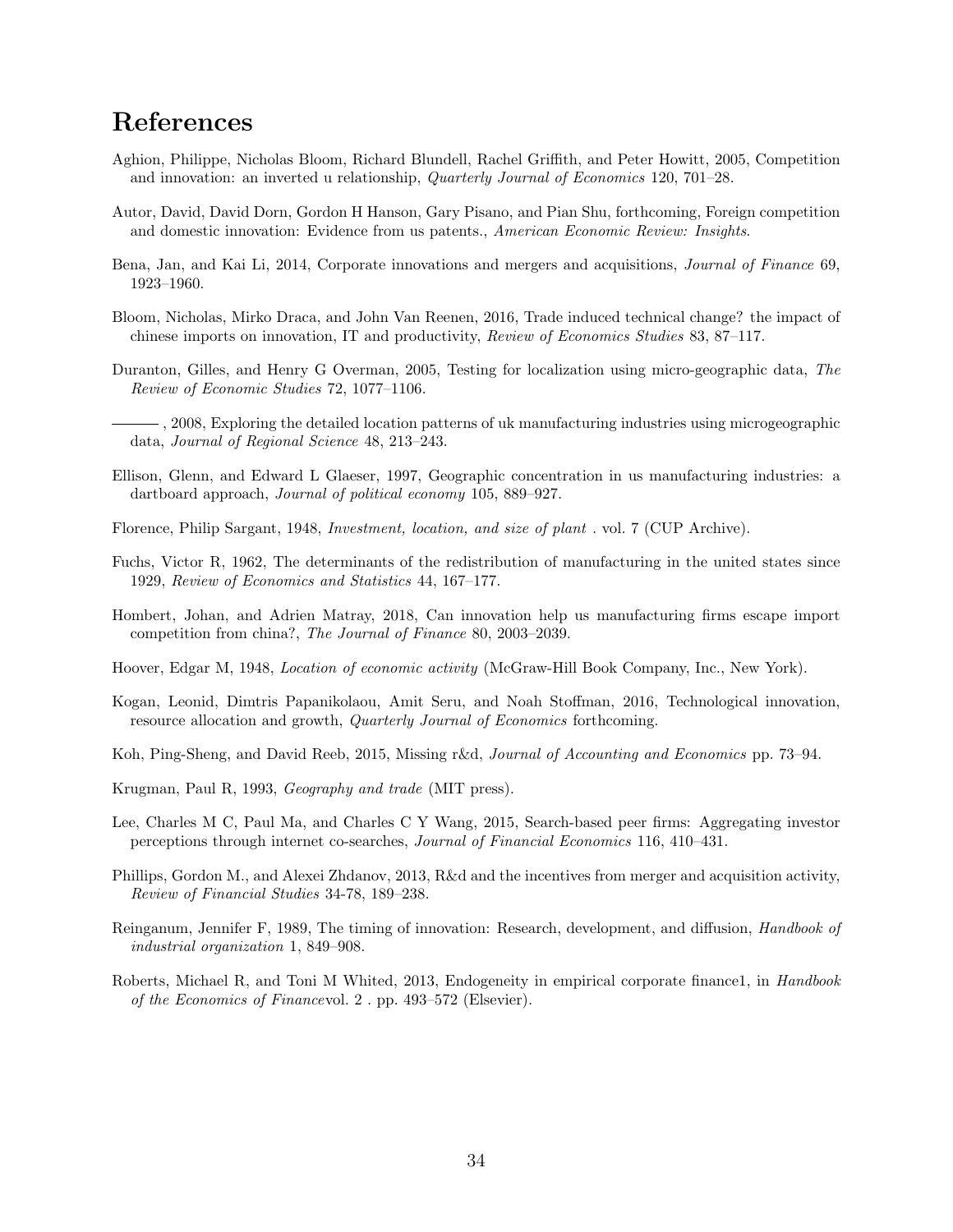# <span id="page-35-0"></span>Tables

# Table 1: Summary Statistics

This table shows the summary statistics of the variables used in our analyses. Detailed variable definitions can be found in Table [13](#page-51-0)

| Variable                    | $\mathbf N$ | ${\it Mean}$ | Std. Dev. | Median | 75th  | 95th   | 99th    |
|-----------------------------|-------------|--------------|-----------|--------|-------|--------|---------|
| <b>CNInternet</b>           | 62892       | 0.36         | $0.23\,$  | 0.31   | 0.56  | 0.75   | 0.77    |
| # EDGARSearch $_{CN}$       | 52605       | 3.06         | 10.62     | 0.00   | 1.00  | 16.00  | 77.07   |
| $# EDGARSearch_{EU}$        | 52605       | 58.23        | 128.17    | 15.00  | 49.00 | 268.00 | 841.00  |
| $# EDGARSearch_{IP}$        | 52605       | 2.80         | 9.07      | 0.00   | 1.00  | 15.00  | 65.00   |
| # EDGARSearch <sub>NA</sub> | 52605       | 32.04        | 61.77     | 11.00  | 31.00 | 142.00 | 396.00  |
| $CNComp \% x 1000$          | 62892       | 0.15         | 0.77      | 0.00   | 0.00  | 0.00   | 5.63    |
| CNComp Dummy                | 62892       | 0.05         | 0.21      | 0.00   | 0.00  | 0.00   | 1.00    |
| CNCompHi % x 1000           | 62892       | 0.09         | 0.51      | 0.00   | 0.00  | 0.00   | 3.85    |
| CNCompHi Dummy              | 62892       | 0.03         | 0.18      | 0.00   | 0.00  | 0.00   | 1.00    |
| $CNIntComp \% x 1000$       | 62892       | 0.05         | 0.32      | 0.00   | 0.00  | 0.00   | 2.51    |
| CNIntComp Dummy             | 62892       | 0.02         | 0.15      | 0.00   | 0.00  | 0.00   | 1.00    |
| CNIntTheft $\% \times 1000$ | 62892       | 0.02         | 0.26      | 0.00   | 0.00  | 0.00   | 0.00    |
| <b>CNIntTheft Dummy</b>     | 62892       | 0.01         | 0.10      | 0.00   | 0.00  | 0.00   | 0.00    |
| EUComp $\% \times 1000$     | 62892       | 0.26         | 1.13      | 0.00   | 0.00  | 1.96   | 5.62    |
| EUCompHi % x 1000           | 62892       | 0.14         | 0.78      | 0.00   | 0.00  | 0.00   | 3.83    |
| EUIntComp $\% \times 1000$  | 62892       | 0.11         | 0.66      | 0.00   | 0.00  | 0.00   | 3.28    |
| JPComp $\% \times 1000$     | 62892       | 0.04         | 0.26      | 0.00   | 0.00  | 0.00   | 2.18    |
| JPCompHi % x 1000           | 62892       | 0.01         | 0.07      | 0.00   | 0.00  | 0.00   | 0.69    |
| JPIntComp $\% \times 1000$  | 62892       | 0.02         | 0.31      | 0.00   | 0.00  | 0.00   | 0.00    |
| NAComp $\%$ x 1000          | 62892       | 0.24         | 0.93      | 0.00   | 0.00  | 1.96   | 6.15    |
| NACompHi % x 1000           | 62892       | 0.10         | 0.53      | 0.00   | 0.00  | 0.00   | 3.85    |
| NAIntComp $\% \times 1000$  | 62892       | 0.05         | 0.32      | 0.00   | 0.00  | 0.00   | 2.53    |
| XRD/Sales                   | 62800       | 0.15         | 0.6       | 0.00   | 0.06  | 0.51   | 4.73    |
| NPatent/Sales               | 62800       | 0.03         | 0.14      | 0.00   | 0.00  | 0.11   | 1.16    |
| PatCiteCN                   | 62892       | 3.28         | 35.51     | 0.00   | 0.00  | 5.00   | 66.00   |
| $\text{PatCiteUS}_{CN}$     | 62892       | $2.36\,$     | 31.85     | 0.00   | 0.00  | 3.00   | 40.00   |
| $\text{PatCiteUS}_{EII}$    | 62892       | 26.85        | 237.32    | 0.00   | 1.00  | 57.00  | 549.00  |
| $PatCiteUS_{JP}$            | 62892       | $23.88\,$    | 286.82    | 0.00   | 0.00  | 34.00  | 357.71  |
| $\text{PatCiteUS}_{NA}$     | 62892       | 5.06         | 53.76     | 0.00   | 0.00  | 11.00  | 93.00   |
| $\text{PatCiteUS}_{IIS}$    | 62892       | 226.84       | 2118.64   | 0.00   | 14.00 | 499.00 | 4558.55 |
| Age                         | 61884       | 17.87        | 13.52     | 14.00  | 24.00 | 47.00  | 53.00   |
| CNSalesGR                   | 62892       | 0.09         | 0.29      | 0.09   | 0.27  | 0.57   | 0.86    |
| log(TA)                     | 61790       | 6.13         | 2.16      | 6.15   | 7.62  | 9.8    | 11.42   |
| Industry Q                  | 61831       | 1.95         | 1.78      | 1.36   | 2.09  | 5.03   | 11.19   |
| <b>TNIC</b>                 | 62892       | 7.56         | 16.25     | 0.96   | 5.04  | 54.32  | 75.24   |
| <b>AssetTangibility</b>     | 59483       | 0.16         | 0.20      | 0.07   | 0.22  | 0.62   | 0.92    |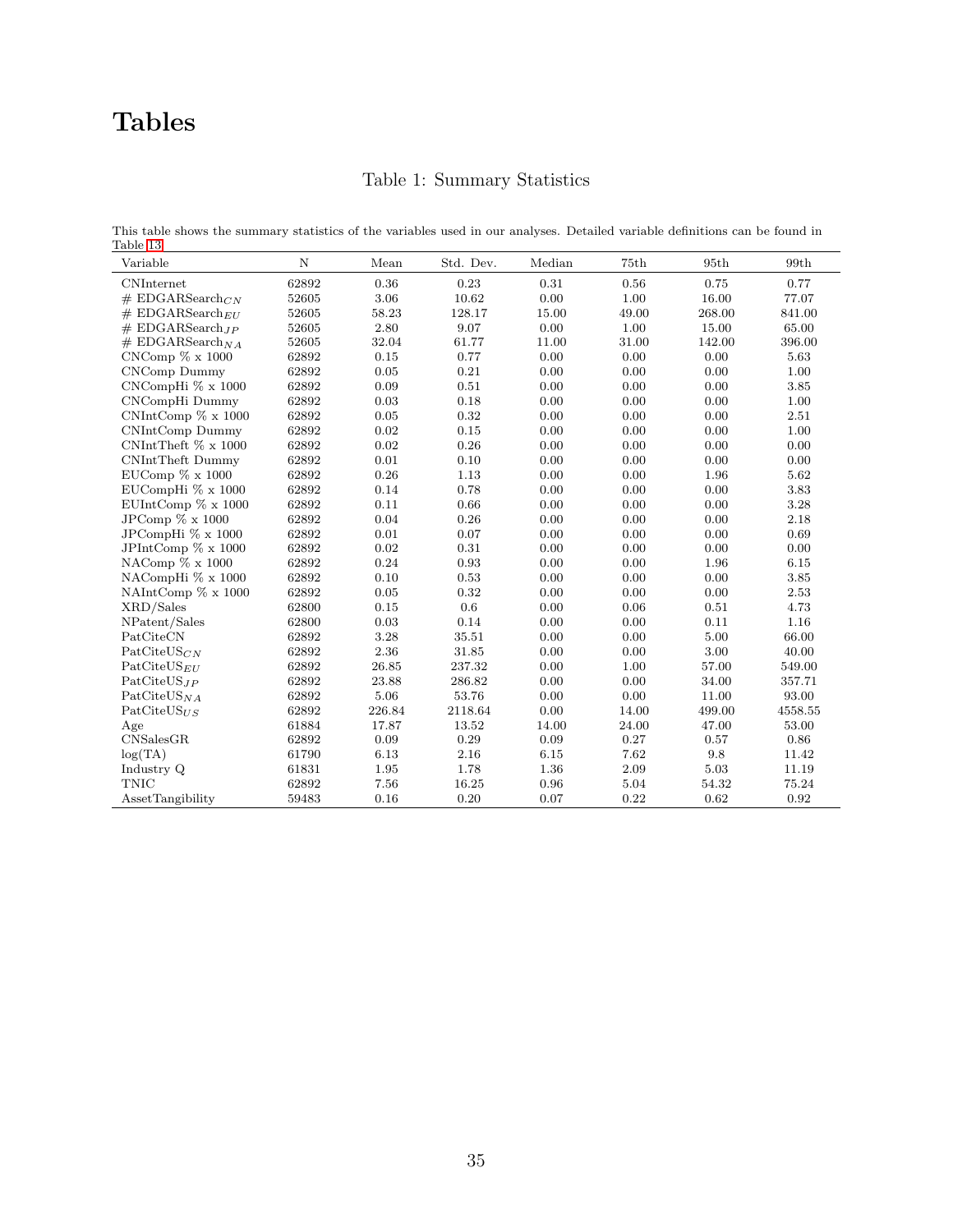| firm-averages. Detailed variable definitions can be found in Table 13 |             |        |           |        |       |        |         |
|-----------------------------------------------------------------------|-------------|--------|-----------|--------|-------|--------|---------|
| Variable                                                              | $\mathbf N$ | Mean   | Std. Dev. | Median | 75th  | 95th   | 99th    |
| <b>CNInternet</b>                                                     | 8584        | 0.34   | 0.19      | 0.33   | 0.48  | 0.7    | 0.76    |
| # EDGARSearch $_{CN}$                                                 | 7589        | 2.72   | 7.57      | 0.40   | 1.86  | 12.53  | 42.80   |
| $#$ EDGARSearch <sub>EU</sub>                                         | 7589        | 48.62  | 85.77     | 19.46  | 50.85 | 199.00 | 472.09  |
| # EDGARSearch <sub>IP</sub>                                           | 7589        | 2.20   | 5.81      | 0.33   | 1.75  | 10.00  | 32.18   |
| $# EDGARSearch_{NA}$                                                  | 7589        | 27.49  | 43.37     | 13.12  | 30.00 | 101.76 | 236.72  |
| $CNComp \frac{6}{2} \times 1000$                                      | 8584        | 0.16   | 0.69      | 0.00   | 0.00  | 0.98   | 4.42    |
| CNComp Dummy                                                          | 8584        | 0.05   | 0.18      | 0.00   | 0.00  | 0.36   | 1.00    |
| $CNCompHi \% x 1000$                                                  | 8584        | 0.09   | 0.44      | 0.00   | 0.00  | 0.48   | 2.70    |
| CNCompHi Dummy                                                        | 8584        | 0.03   | 0.15      | 0.00   | 0.00  | 0.20   | 1.00    |
| $CNIntComp \ % x 1000$                                                | 8584        | 0.05   | 0.26      | 0.00   | 0.00  | 0.17   | 1.55    |
| CNIntComp Dummy                                                       | 8584        | 0.02   | 0.12      | 0.00   | 0.00  | 0.08   | 0.80    |
| CNIntTheft $\% \times 1000$                                           | 8584        | 0.02   | 0.21      | 0.00   | 0.00  | 0.00   | 1.00    |
| CNIntTheft Dummy                                                      | 8584        | 0.01   | 0.09      | 0.00   | 0.00  | 0.00   | 0.42    |
| EUComp $\%$ x 1000                                                    | 8584        | 0.26   | 0.87      | 0.00   | 0.00  | 1.73   | 4.15    |
| EUCompHi % x 1000                                                     | 8584        | 0.13   | 0.58      | 0.00   | 0.00  | 0.90   | 2.68    |
| EUIntComp $\% \times 1000$                                            | 8584        | 0.11   | 0.50      | 0.00   | 0.00  | 0.66   | 2.37    |
| JPComp $\% \times 1000$                                               | 8584        | 0.03   | 0.20      | 0.00   | 0.00  | 0.00   | 1.16    |
| JPCompHi % x 1000                                                     | 8584        | 0.01   | 0.05      | 0.00   | 0.00  | 0.00   | 0.23    |
| JPIntComp % x 1000                                                    | 8584        | 0.02   | 0.23      | 0.00   | 0.00  | 0.00   | 0.85    |
| NAComp % x 1000                                                       | 8584        | 0.22   | 0.74      | 0.00   | 0.00  | 1.51   | 4.08    |
| NACompHi % x 1000                                                     | 8584        | 0.10   | 0.41      | 0.00   | 0.00  | 0.63   | 2.22    |
| NAIntComp $\% \times 1000$                                            | 8584        | 0.04   | 0.24      | 0.00   | 0.00  | 0.19   | 1.24    |
| XRD/Sales                                                             | 8279        | 0.22   | 0.70      | 0.00   | 0.10  | 1.26   | 4.38    |
| NPatent/Sales                                                         | 8279        | 0.03   | 0.12      | 0.00   | 0.00  | 0.13   | 0.78    |
| PatCiteCN                                                             | 8584        | 1.76   | 21.20     | 0.00   | 0.00  | 2.16   | 33.55   |
| $\text{PatCiteUS}_{CN}$                                               | 8584        | 1.28   | 18.39     | 0.00   | 0.00  | 1.53   | 21.01   |
| $\text{PatCiteUS}_{EII}$                                              | 8584        | 15.33  | 163.61    | 0.00   | 0.50  | 25.99  | 302.83  |
| $\text{PatCiteUS}_{JP}$                                               | 8584        | 13.26  | 192.43    | 0.00   | 0.13  | 15.50  | 190.17  |
| $\text{PatCiteUS}_{NA}$                                               | 8584        | 2.87   | 34.20     | 0.00   | 0.00  | 5.00   | 50.26   |
| $\text{PatCiteUS}_{\text{IIS}}$                                       | 8584        | 130.27 | 1476.00   | 0.00   | 5.40  | 225.85 | 2455.58 |
| Age                                                                   | 8575        | 13.80  | 12.12     | 9.50   | 17.50 | 44.00  | 48.00   |
| CNSalesGR                                                             | 8584        | 0.09   | 0.15      | 0.07   | 0.14  | 0.35   | 0.47    |
| log(TA)                                                               | 8584        | 5.68   | 2.11      | 5.64   | 7.11  | 9.27   | 10.89   |
| Industry Q                                                            | 8584        | 1.97   | 1.40      | 1.48   | 2.28  | 4.72   | 7.75    |
| <b>TNIC</b>                                                           | 8584        | 7.98   | 15.82     | 1.41   | 6.27  | 51.38  | 71.77   |
| AssetTangibility                                                      | 8302        | 0.15   | 0.20      | 0.07   | 0.21  | 0.61   | 0.81    |

Table 2: Summary Statistics at the firm level

<span id="page-36-0"></span>We first calculate the mean value of each variables for each firm, and the table shows the summary statistics of the firm-averages. Detailed variable definitions can be found in Table [13](#page-51-0)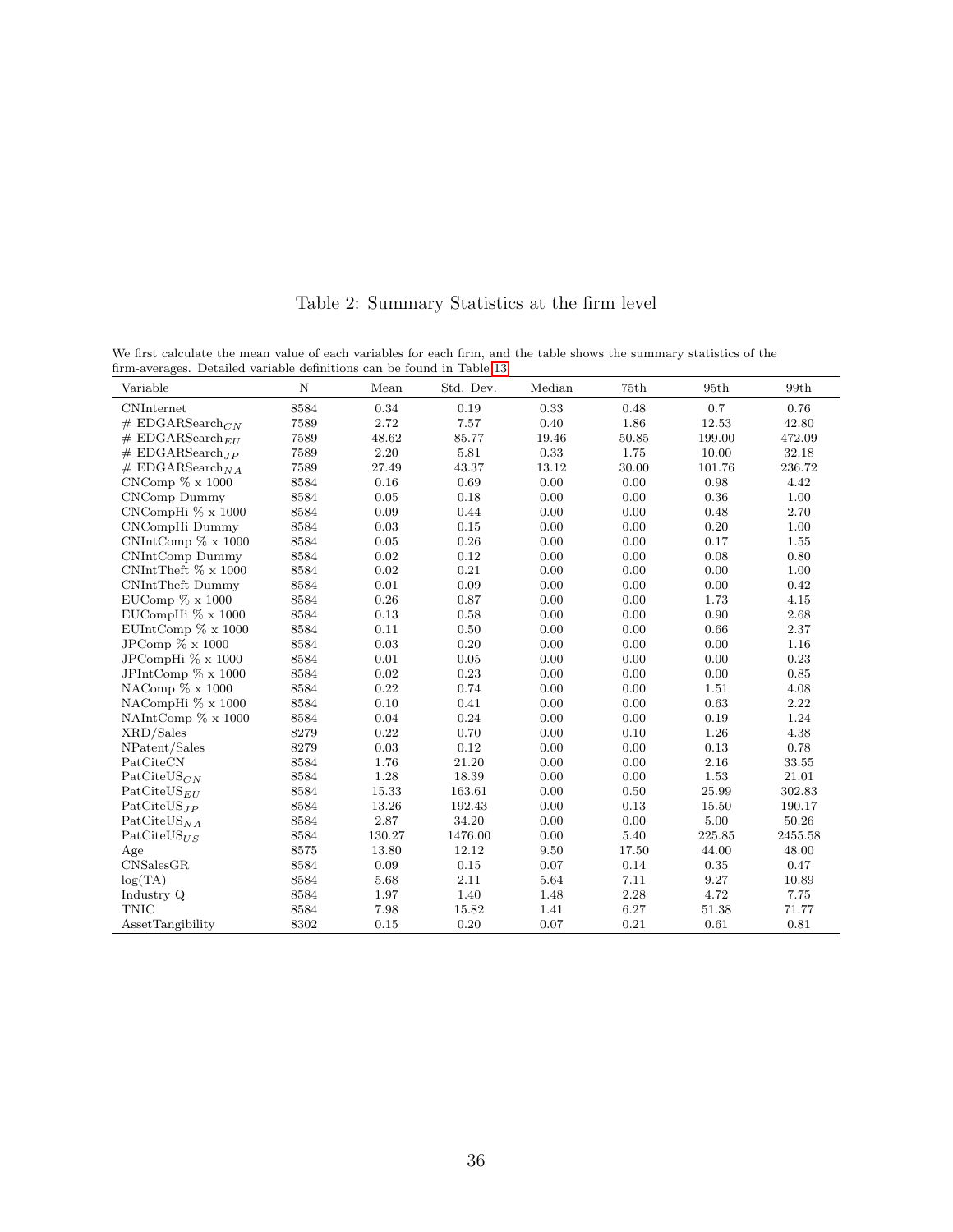| Table 3: EDGAR searches and Chinese internet penetration |  |  |  |  |
|----------------------------------------------------------|--|--|--|--|
|----------------------------------------------------------|--|--|--|--|

<span id="page-37-0"></span>The table displays OLS regressions in which the dependent variable is the number of EDGAR searches scaled by sales. For ease of interpretation, we standardize this variable to have unit variance in each year. Column (1) tabulates EDGAR searches whose IP addresses are from China; Column (2) tabulates European IP addresses, Column (3) counts Japanese IP addresses, and Column (4) counts Canadian and Mexican IP addresses. Following [Lee, Ma, and Wang](#page-34-17) [\(2015\)](#page-34-17), we exclude EDGAR searches by web crawlers. All RHS variables are also standardized to have unit variance for ease of interpretation. The sample includes all Compustat firms from 2004 to 2015 with available 10K filings on the EDGAR system as the EDGAR server log starts in February of 2003. We exclude all observations where the total assets or sales are smaller than one million dollars. Robust standard errors clustered by firms are reported in the parentheses. Detailed definitions of the variables can be found in Table [13](#page-51-0) in the Appendix. Coefficients marked with \*\*\*, \*\*, and \* are significant at the 1%, 5%, and 10% levels, respectively.

|                   |             |             | $\#$ of EDGAR searches / Sales |             |
|-------------------|-------------|-------------|--------------------------------|-------------|
|                   | $\mbox{CN}$ | EU          | JP                             | NA          |
|                   | (1)         | (2)         | (3)                            | (4)         |
| <b>CNInternet</b> | $0.105***$  | $-0.012$    | $\,0.042\,$                    | 0.019       |
|                   | (0.045)     | (0.041)     | (0.043)                        | (0.038)     |
| CNSalesGR         | $-0.007$    | $-0.001$    | $-0.004$                       | 0.006       |
|                   | (0.004)     | (0.004)     | (0.005)                        | (0.005)     |
| log(10kSize)      | $0.013*$    | $0.014**$   | 0.010                          | $0.016***$  |
|                   | (0.007)     | (0.006)     | (0.007)                        | (0.006)     |
| $log(Age + 1)$    | $0.131***$  | $0.135***$  | $0.095***$                     | $0.073***$  |
|                   | (0.029)     | (0.024)     | (0.024)                        | (0.026)     |
| log(TA)           | $-0.227***$ | $-0.431***$ | $-0.203***$                    | $-0.418***$ |
|                   | (0.041)     | (0.044)     | (0.041)                        | (0.044)     |
| Industry Q        | $0.006\,$   | $\,0.014\,$ | $-0.016$                       | 0.025       |
|                   | (0.013)     | (0.016)     | (0.018)                        | (0.017)     |
| <b>TNIC</b>       | 0.013       | 0.011       | 0.014                          | $0.018*$    |
|                   | (0.012)     | (0.011)     | (0.012)                        | (0.009)     |
| $\rm{JV}$         | 0.017       | $-0.001$    | 0.038                          | 0.003       |
|                   | (0.050)     | (0.036)     | (0.035)                        | (0.042)     |
| Firm FE           | Y           | Y           | Y                              | Y           |
| Year FE           | Y           | Y           | Y                              | Y           |
| $\boldsymbol{N}$  | 48,808      | 48,808      | 48,808                         | 48,808      |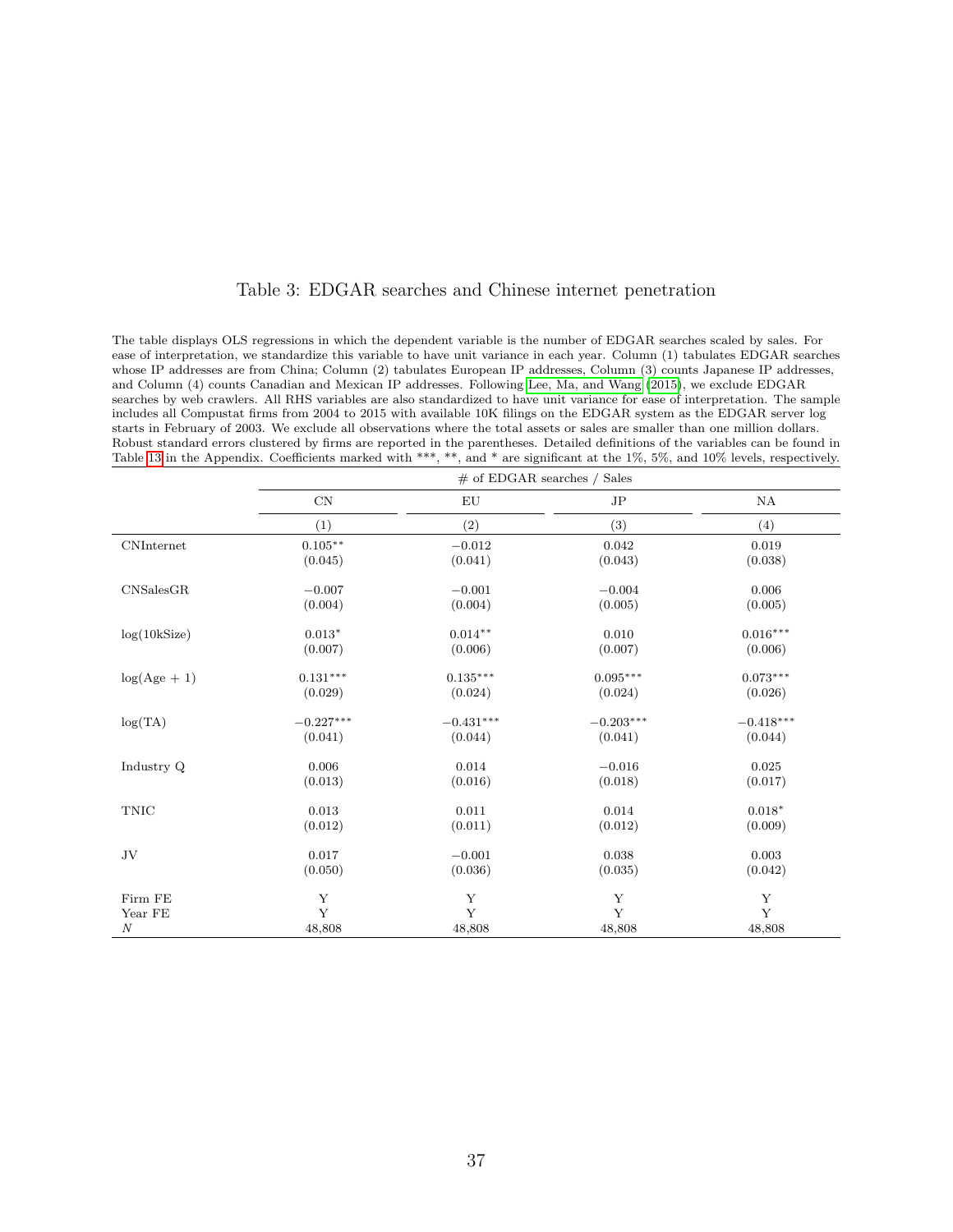### Table 4: Competition complaints and Chinese internet penetration

<span id="page-38-0"></span>The table displays OLS regressions in which the dependent variables are textual measures of competition complaints in 10K filings. We search for four types of complaints in the 10K filings. CNComp measures competition in general; CNCompHi measures competition with high intensity; CNIntComp measures intellectual property competition; CNIntTheft measures intellectual property theft. All these competition measures are China-specific, meaning the words "China" or "Chinese" appear in the the same paragraph as the competition complaint phrases. We exclude instances if other countries are in the same paragraph to ensure the competition discussion is truly about China. More detailed variable construction procedures can be found in Table [13](#page-51-0) in the Appendix. In Columns (1), (3), (5), and (7), the dependent variables are the number of paragraphs containing the above search instances divided by the total number of paragraphs of the 10K filing. In Columns (2), (4), (6), and (8), the dependent variables are dummies that equal to 1 if we found any of the phrases in the search. The key independent variable CNInternet is the Chinese internet penetration ratio. All independent variables, except for  $log(10kSize)$ , are one-year lagged relative to the dependent variables. All the variables are normalized by their standard deviations for easier interpretation. The sample covers all Compustat firms from 2001 to 2015 with 10K filings. We exclude all observations where the total asset or sales are smaller than one million dollars. Robust standard errors clustered by firms are reported in the parentheses. Detailed definitions of the variables can be found in Table [13](#page-51-0) in the Appendix. Coefficients marked with \*\*\*, \*\*, and \* are significant at the 1%, 5%, and 10% levels, respectively.

|                  | CNComp      |             | CNCompHi    |             | CNIntComp   |             | <b>CNIntTheft</b> |                 |
|------------------|-------------|-------------|-------------|-------------|-------------|-------------|-------------------|-----------------|
|                  | %           | dummy       | %           | dummy       | %           | dummy       | %                 | dummy           |
|                  | (1)         | (2)         | (3)         | (4)         | (5)         | (6)         | (7)               | (8)             |
| CNInternet       | $0.122***$  | $0.153***$  | $0.122***$  | $0.141***$  | $0.114***$  | $0.132***$  | $0.080**$         | $0.096***$      |
|                  | (0.038)     | (0.040)     | (0.036)     | (0.039)     | (0.038)     | (0.039)     | (0.038)           | (0.036)         |
| CNSalesGR        | 0.001       | $0.006*$    | $-0.001$    | 0.002       | $-0.001$    | 0.001       | $-0.002$          | $-0.002$        |
|                  | (0.003)     | (0.003)     | (0.003)     | (0.003)     | (0.003)     | (0.003)     | (0.003)           | (0.003)         |
| log(10kSize)     | $-0.107***$ | $-0.031***$ | $-0.110***$ | $-0.051***$ | $-0.097***$ | $-0.062***$ | $-0.069***$       | $-0.027***$     |
|                  | (0.010)     | (0.008)     | (0.011)     | (0.009)     | (0.011)     | (0.010)     | (0.014)           | (0.009)         |
| $log(Age + 1)$   | $-0.053**$  | $-0.050**$  | $-0.057**$  | $-0.053**$  | $-0.026$    | $-0.022$    | $-0.020$          | $-0.018$        |
|                  | (0.022)     | (0.022)     | (0.023)     | (0.023)     | (0.025)     | (0.025)     | (0.026)           | (0.023)         |
| log(TA)          | 0.043       | 0.026       | $0.056**$   | 0.038       | 0.031       | 0.025       | $0.074***$        | $0.068^{***}\,$ |
|                  | (0.028)     | (0.027)     | (0.027)     | (0.026)     | (0.031)     | (0.030)     | (0.028)           | (0.025)         |
| Industry Q       | $-0.018***$ | $-0.017***$ | $-0.016***$ | $-0.014**$  | $-0.021***$ | $-0.020***$ | $-0.020***$       | $-0.010$        |
|                  | (0.005)     | (0.006)     | (0.006)     | (0.006)     | (0.006)     | (0.006)     | (0.008)           | (0.007)         |
| <b>TNIC</b>      | $-0.004$    | $-0.005$    | $-0.005$    | $-0.008$    | $-0.013**$  | $-0.013**$  | $-0.006$          | $-0.010**$      |
|                  | (0.005)     | (0.006)     | (0.005)     | (0.006)     | (0.006)     | (0.006)     | (0.004)           | (0.005)         |
| JV               | $0.020***$  | $0.020***$  | $0.027***$  | $0.026***$  | 0.011       | 0.011       | 0.005             | 0.002           |
|                  | (0.007)     | (0.007)     | (0.008)     | (0.008)     | (0.008)     | (0.008)     | (0.007)           | (0.005)         |
| Firm FE          | Y           | Y           | Y           | Y           | Y           | Y           | Y                 | Y               |
| Year FE          | Y           | Y           | Y           | Y           | Y           | Y           | Y                 | Y               |
| $\boldsymbol{N}$ | 62,892      | 62,892      | 62,892      | 62,892      | 62,892      | 62,892      | 62,892            | 62,892          |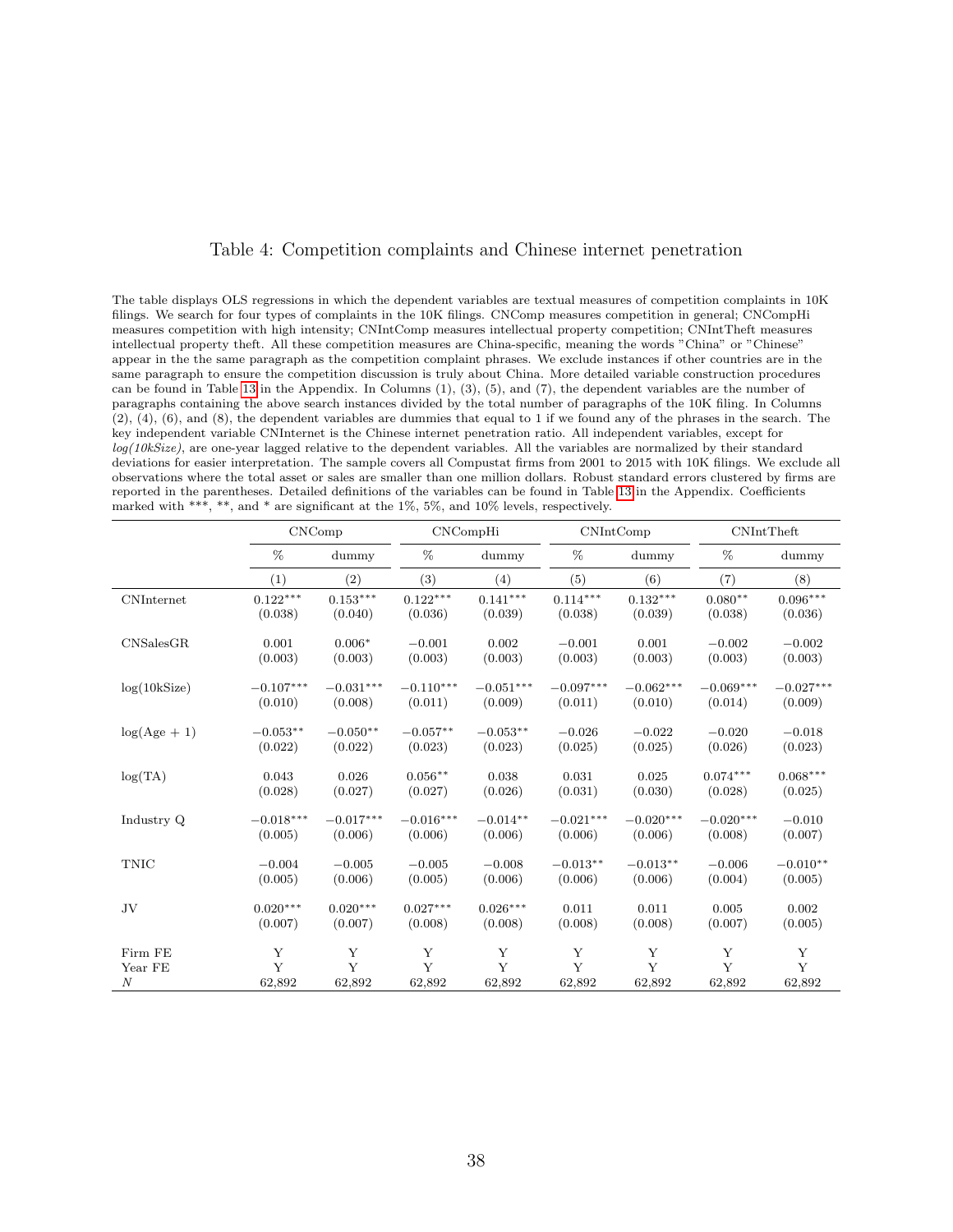#### <span id="page-39-0"></span>Table 5: Placebo tests - Competition from other countries and Chinese internet penetration

The table displays OLS regressions in which the dependent variables are textual measures of competition complaints from 10K filings. The dependent variables are constructed in a similar way as in Table [4.](#page-38-0) However, instead of measuring China-related competition complaints, we now search for competition complaints about other regions of the world. More specifically, Columns (1) - (2) report searches using European Union countries, Column (3) - (4) using Japan, and Columns (5)-(6) using Canada and Mexico. All the dependent variables are the count of matched paragraphs divided by the total number of paragraphs in the 10K filings. The key independent variable CNInternet is the Chinese internet penetration ratio. All independent variables, except for  $log(10kSize)$ , are one-year lagged relative to the dependent variables. All the variables are normalized by their standard deviations for easier interpretation. The sample covers all Compustat firms from 2001 to 2015 with 10K filings. We exclude all observations where the total asset or the sales are smaller than one million dollars. Robust standard errors clustered by firms are reported in the parentheses. Detailed definitions of the variables can be found in Table [13](#page-51-0) in the Appendix. Coefficients marked with \*\*\*, \*\*, and \* are significant at the 1%, 5%, and 10% levels, respectively.

|                   | $_{\rm JP}$ |             | NA          |          |             | ΕU          |
|-------------------|-------------|-------------|-------------|----------|-------------|-------------|
|                   | IntComp     | IntTheft    | IntComp     | IntTheft | IntComp     | IntTheft    |
|                   | (1)         | (2)         | (3)         | (4)      | (5)         | (6)         |
| <b>CNInternet</b> | 0.010       | $-0.011$    | 0.044       | 0.000    | 0.040       | 0.009       |
|                   | (0.033)     | (0.011)     | (0.040)     | (0.000)  | (0.047)     | (0.024)     |
| CNSalesGR         | $-0.001$    | $-0.001$    | 0.0001      | 0.000    | $-0.0004$   | $-0.001$    |
|                   | (0.003)     | (0.001)     | (0.004)     | (0.000)  | (0.003)     | (0.001)     |
| log(10kSize)      | $-0.078***$ | $-0.011***$ | $-0.149***$ | 0.000    | $-0.208***$ | $-0.063***$ |
|                   | (0.014)     | (0.003)     | (0.014)     | (0.000)  | (0.018)     | (0.008)     |
| $log(Age + 1)$    | $0.036**$   | $0.011**$   | $-0.040$    | 0.000    | $-0.047**$  | $-0.006$    |
|                   | (0.017)     | (0.005)     | (0.025)     | (0.000)  | (0.022)     | (0.012)     |
| log(TA)           | $0.062*$    | 0.009       | $0.131***$  | 0.000    | $0.202***$  | $0.087***$  |
|                   | (0.034)     | (0.008)     | (0.031)     | (0.000)  | (0.039)     | (0.021)     |
| Industry Q        | 0.007       | 0.003       | 0.010       | 0.000    | $-0.017$    | 0.005       |
|                   | (0.009)     | (0.003)     | (0.008)     | (0.000)  | (0.011)     | (0.008)     |
| <b>TNIC</b>       | $-0.002$    | $-0.002$    | 0.002       | 0.000    | 0.009       | 0.004       |
|                   | (0.006)     | (0.002)     | (0.008)     | (0.000)  | (0.009)     | (0.005)     |
| JV                | $-0.003$    | $-0.0003$   | 0.003       | 0.000    | $-0.007$    | 0.001       |
|                   | (0.007)     | (0.001)     | (0.008)     | (0.000)  | (0.007)     | (0.003)     |
| Firm FE           | Y           | Y           | Y           | Y        | Y           | Y           |
| Year FE           | Y           | Y           | Y           | Y        | Y           | Y           |
| $\boldsymbol{N}$  | 62,892      | 62,892      | 62,892      | 62,892   | 62,892      | 62,892      |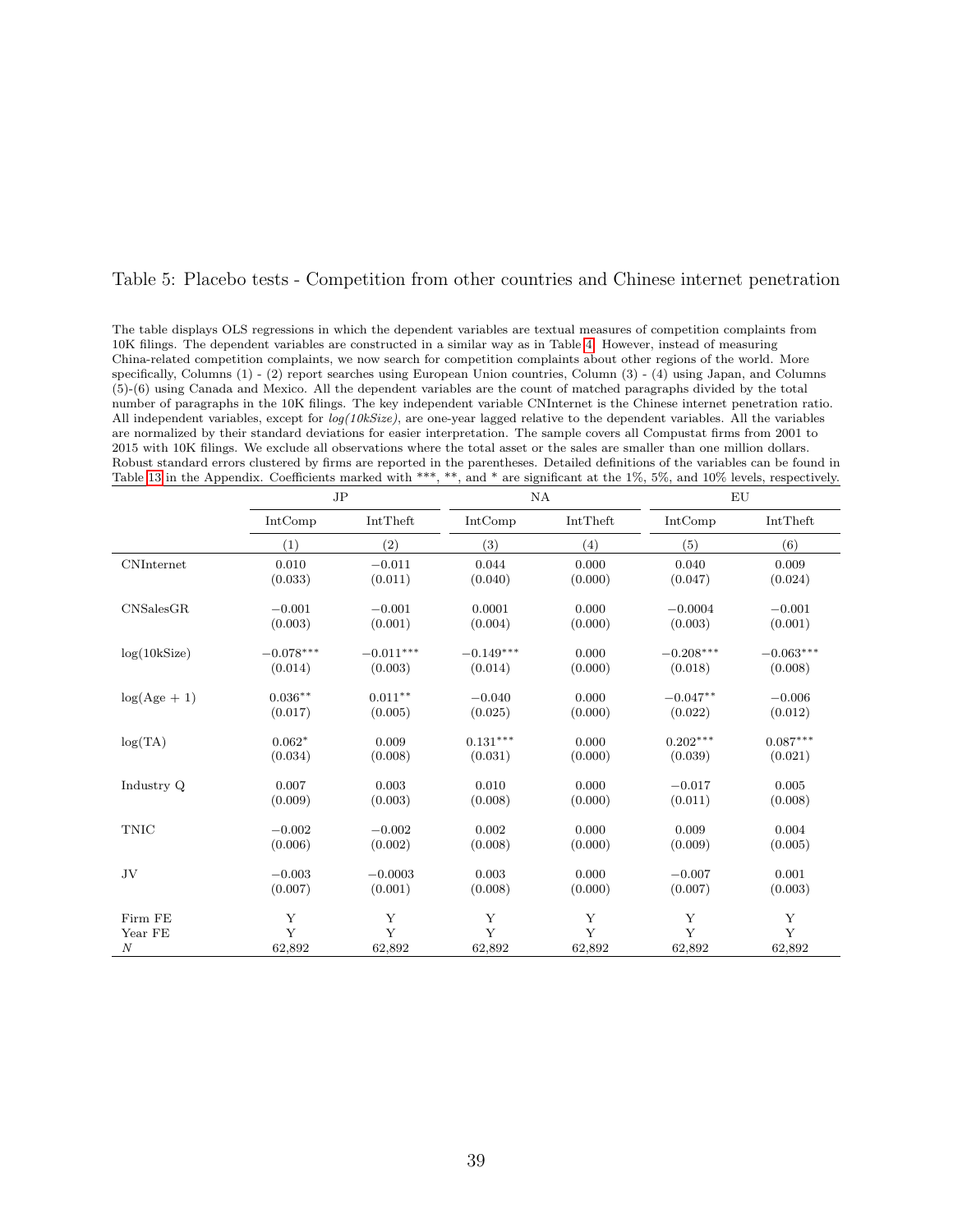### Table 6: U.S. Firm Innovation activities and Chinese internet penetration

<span id="page-40-0"></span>The table displays OLS regressions in which the dependent variables are U.S. firms' innovation activities. The dependent variable in Columns (1) - (3) is the R&D expenses over sales. For missing R&D, we follow the [Koh and Reeb](#page-34-8) [\(2015\)](#page-34-8) and replace the missing with industry average if the firm files for any patent patents applications in the past three years (including the current year), and 0 otherwise. The dependent variables are measures from 1, 2, or 3 years in the future. Note all the variables are normalized by the sales from year t. The dependent variable in Columns (4) - (6) is the total number of patent applications each year (by filing date) divided by sales. The patent data comes from Google Patents, and we match the patents to Compustat firms using the links from [Kogan, Papanikolaou, Seru, and Stoffman](#page-34-9) [\(2016\)](#page-34-9). The dependent variables are measures from 1, 2, or 3 years in the future. The key independent variable CNInternet is the Chinese internet penetration ratio. All independent variables are one-year lagged relative to the dependent variables. All the variables are normalized by their standard deviations for easier interpretation. The sample covers all Compustat firms from 2003 to 2015. We exclude all observations where the total asset or the sales are smaller than one million dollars. Robust standard errors clustered by firms are reported in the parentheses. Detailed definitions of the variables can be found in Table [13](#page-51-0) in the Appendix. Coefficients marked with \*\*\*, \*\*, and \* are significant at the 1%, 5%, and 10% levels, respectively.

|                   |             | XRD/Sales               |                         |             | NPatent / Sales |             |
|-------------------|-------------|-------------------------|-------------------------|-------------|-----------------|-------------|
|                   | $t+1$       | $t+2$                   | $t+3$                   | $t+1$       | $t+2$           | $t+3$       |
|                   | (1)         | (2)                     | (3)                     | (4)         | (5)             | (6)         |
| <b>CNInternet</b> | $-0.172***$ | $-0.194^{\ast\ast\ast}$ | $-0.203^{\ast\ast\ast}$ | $-0.090**$  | $-0.083**$      | $-0.082**$  |
|                   | (0.036)     | (0.039)                 | (0.040)                 | (0.037)     | (0.034)         | (0.033)     |
| CNSalesGR         | $0.005**$   | $0.003*$                | 0.003                   | $-0.0004$   | $0.006***$      | 0.003       |
|                   | (0.002)     | (0.002)                 | (0.002)                 | (0.002)     | (0.002)         | (0.002)     |
| $log(Age + 1)$    | $-0.114***$ | $-0.109***$             | $-0.100***$             | $-0.091***$ | $-0.102***$     | $-0.094***$ |
|                   | (0.016)     | (0.018)                 | (0.019)                 | (0.018)     | (0.018)         | (0.018)     |
| log(TA)           | 0.036       | $-0.004$                | $-0.103***$             | $-0.067**$  | $-0.087***$     | $-0.115***$ |
|                   | (0.027)     | (0.030)                 | (0.032)                 | (0.029)     | (0.028)         | (0.027)     |
| Industry Q        | $0.037***$  | $0.049***$              | $0.044***$              | $0.026**$   | 0.007           | 0.001       |
|                   | (0.012)     | (0.013)                 | (0.013)                 | (0.013)     | (0.013)         | (0.013)     |
| <b>TNIC</b>       | $0.039***$  | $0.041***$              | $0.035***$              | $0.020**$   | $0.031***$      | $0.029***$  |
|                   | (0.010)     | (0.010)                 | (0.011)                 | (0.008)     | (0.008)         | (0.008)     |
| $\rm{JV}$         | 0.003       | $0.006*$                | 0.005                   | $-0.003$    | 0.003           | 0.003       |
|                   | (0.003)     | (0.003)                 | (0.003)                 | (0.003)     | (0.003)         | (0.003)     |
| Firm FE           | Y           | Y                       | Y                       | Y           | Y               | $\mathbf Y$ |
| Year FE           | Y           | Y                       | Y                       | Y           | Y               | Y           |
| $\boldsymbol{N}$  | 62,738      | 54,626                  | 47,413                  | 62,738      | 54,626          | 47,413      |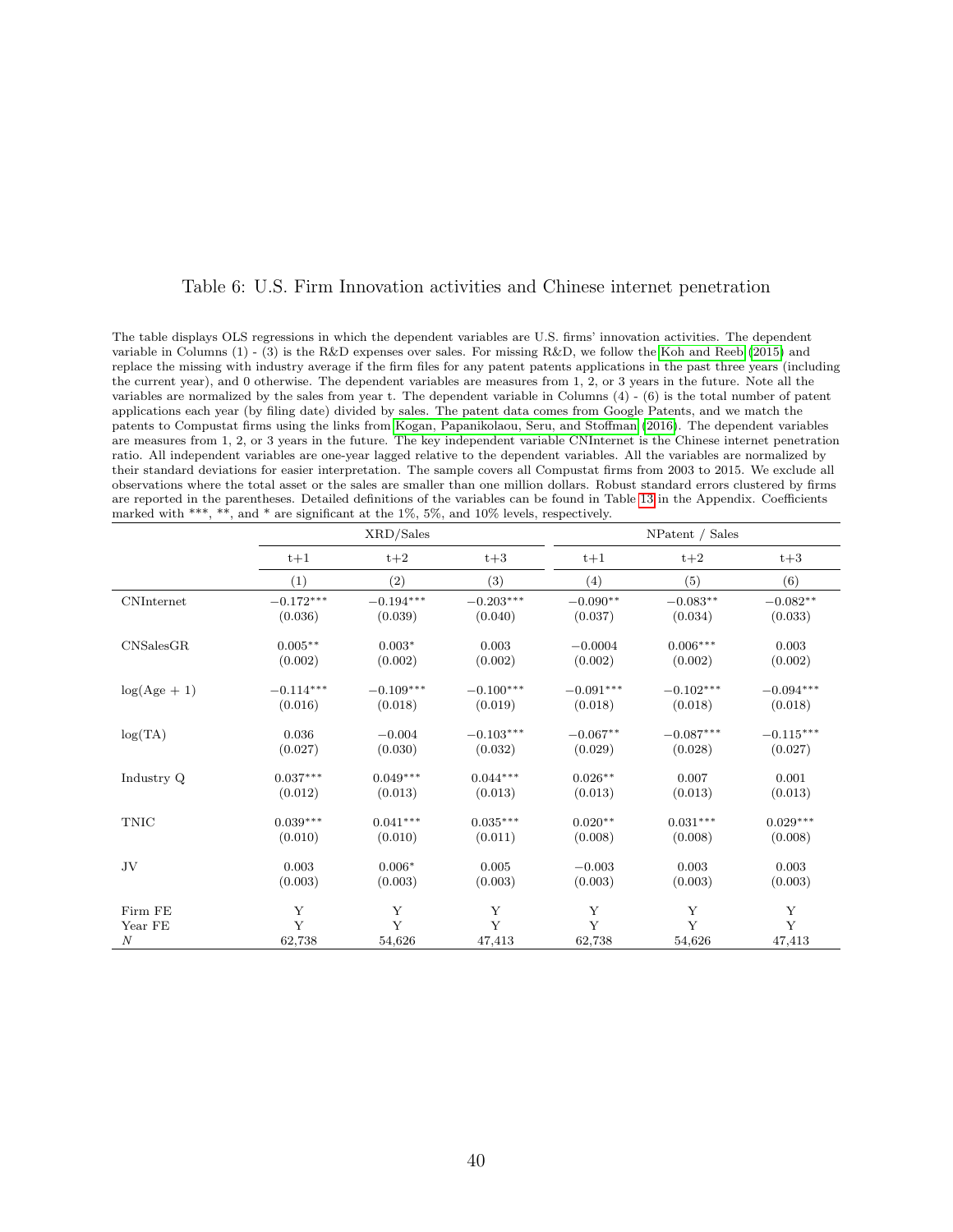### Table 7: Competition in Innovation vs. Existing Products

<span id="page-41-0"></span>This table compares the competition in innovation with the product market competition. Panel A shows our main tests. The key new independent variable, CNImport, is the import penetration ratio from China, defined for each 3-digit SIC industries. The dependent variables in Columns (1)-(4) are U.S. firm R&D expenses divided by the sales in the previous year, and the dependent variables in Columns (5)-(8) are the number of U.S. firm patents dividend by the sales in the previous years. Columns (1)-(3) and (5)-(7) include observations from 2001-2007, and Columns (4) and (8) use the full sample period (2001-2016) from our paper. The sample construction follows the same procedure as in previous tables. We exclude all observations where the total asset or the sales are smaller than one million dollars. In Panel B, we test the effects of only CNImport on innovation activities. The dependent variables are the same as in Panel A. Columns (1), and (3) use observations from 1997-2007, while the other column use the full sample in our paper (2001-2016). All independent variables are one-year lagged relative to the dependent variables, and all the variables are normalized by their standard deviations for easier interpretation. Robust standard errors clustered by firms are reported in the parentheses. Detailed definitions of the variables can be found in Table [13](#page-51-0) in the Appendix. Coefficients marked with \*\*\*, \*\*, and \* are significant at the 1%, 5%, and 10% levels, respectively.

|                  |                       | XRD/Sales           |                       |                        |                     |                       | NPatents/Sales       |                       |
|------------------|-----------------------|---------------------|-----------------------|------------------------|---------------------|-----------------------|----------------------|-----------------------|
|                  |                       | 2001-2007           |                       | $01 - 16$              |                     | 2001-2007             |                      | $01 - 16$             |
|                  | (1)                   | (2)                 | (3)                   | (4)                    | (5)                 | (6)                   | (7)                  | (8)                   |
| CNInternet       | $-0.176**$<br>(0.081) |                     | $-0.176**$<br>(0.088) | $-0.182***$<br>(0.039) | $-0.098$<br>(0.086) |                       | $-0.077$<br>(0.093)  | $-0.088**$<br>(0.038) |
| CNImport         |                       | $-0.015$<br>(0.011) | $-0.006$<br>(0.013)   | 0.011<br>(0.007)       |                     | $-0.035**$<br>(0.017) | $-0.032*$<br>(0.018) | $-0.005$<br>(0.014)   |
| CNSalesGR        | 0.005                 | 0.004               | 0.004                 | $0.005**$              | 0.001               | 0.00001               | 0.0004               | $-0.001$              |
|                  | (0.003)               | (0.003)             | (0.003)               | (0.002)                | (0.003)             | (0.003)               | (0.003)              | (0.002)               |
| $log(Age + 1)$   | $-0.155***$           | $-0.155***$         | $-0.157***$           | $-0.115***$            | $-0.147***$         | $-0.149***$           | $-0.150***$          | $-0.093***$           |
|                  | (0.031)               | (0.031)             | (0.031)               | (0.016)                | (0.033)             | (0.033)               | (0.033)              | (0.018)               |
| log(TA)          | $0.114***$            | $0.113***$          | $0.112***$            | 0.037                  | $-0.014$            | $-0.020$              | $-0.020$             | $-0.068**$            |
|                  | (0.037)               | (0.038)             | (0.037)               | (0.028)                | (0.042)             | (0.043)               | (0.043)              | (0.029)               |
| Industry Q       | $0.038***$            | $0.038***$          | $0.038***$            | $0.037***$             | $0.033**$           | $0.032**$             | $0.032**$            | $0.026**$             |
|                  | (0.013)               | (0.013)             | (0.013)               | (0.013)                | (0.014)             | (0.014)               | (0.014)              | (0.013)               |
| <b>TNIC</b>      | $0.054***$            | $0.052***$          | $0.054***$            | $0.039***$             | $0.035***$          | $0.034***$            | $0.035***$           | $0.020**$             |
|                  | (0.014)               | (0.014)             | (0.014)               | (0.010)                | (0.013)             | (0.013)               | (0.013)              | (0.008)               |
| JV               | 0.008                 | 0.008               | 0.008                 | 0.004                  | 0.003               | 0.003                 | 0.003                | $-0.003$              |
|                  | (0.006)               | (0.006)             | (0.006)               | (0.003)                | (0.005)             | (0.005)               | (0.005)              | (0.003)               |
| Firm FE          | Y                     | Y                   | Y                     | Y                      | Y                   | Y                     | Y                    | Y                     |
| Year FE          | Y                     | Y                   | Y                     | Y                      | $\mathbf{Y}$        | Y                     | Y                    | Y                     |
| $\boldsymbol{N}$ | 32,766                | 32,539              | 32,539                | 62,248                 | 32,766              | 32,539                | 32,539               | 62,248                |

#### Panel B: Competition in Existing Products

|                    |                        | XRD/Sales             |                        | NPatents/Sales        |
|--------------------|------------------------|-----------------------|------------------------|-----------------------|
|                    | 1997-2007              | $2001 - 2016$         | 1997-2007              | $2001 - 2016$         |
|                    | $\left  \right $       | $\left( 2\right)$     | (3)                    | (4)                   |
| CNImport           | $-0.035***$<br>(0.012) | $-0.015**$<br>(0.007) | $-0.027*$<br>(0.014)   | $-0.022*$<br>(0.012)  |
| Size               | $-0.233***$<br>(0.036) | $-0.031$<br>(0.026)   | $-0.145***$<br>(0.042) | $-0.065**$<br>(0.027) |
| Firm FE<br>Year FE |                        |                       |                        |                       |
| N                  | 46,198                 | 74,330                | 46,198                 | 74,330                |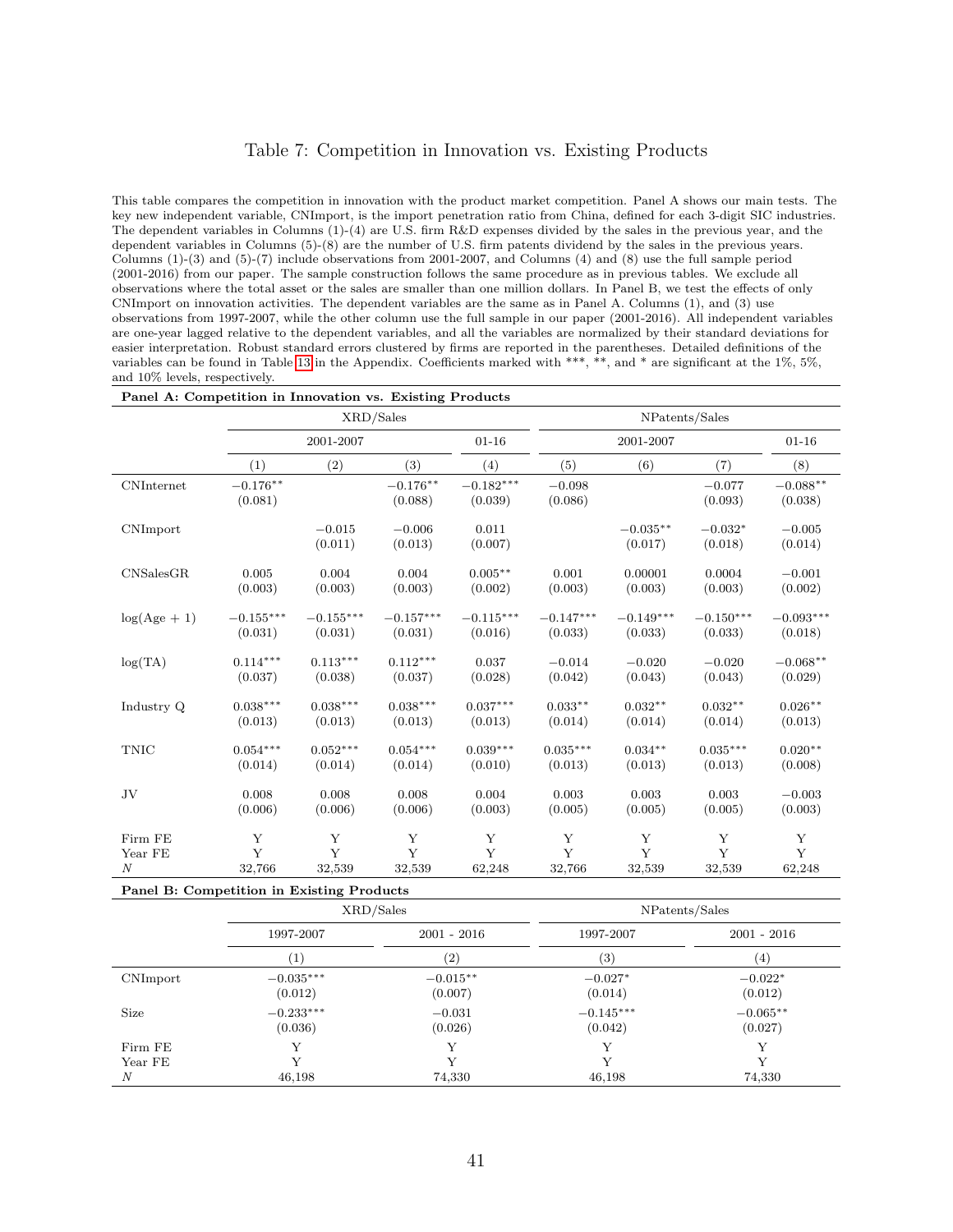### <span id="page-42-0"></span>Table 8: U.S. Innovation activities and Chinese internet penetration - Poisson Regression

The table displays poisson regressions in which the dependent variables are U.S. firms' innovation activities. The dependent variable in Columns (1) - (3) is the R&D expenses over sales. For missing R&D, we follow the [Koh and Reeb](#page-34-8) [\(2015\)](#page-34-8) and replace the missing with industry average if the firm files for any patent patents applications in the past three years (including the current year), and 0 otherwise. The dependent variables are measures from 1, 2, or 3 years in the future. The dependent variable in Columns (4) - (6) is the total number of patent applications each year (by filing date) dividend by sales. The patent data comes from Google Patents, and we match the patents to Compustat firms using the links from [Kogan,](#page-34-9) [Papanikolaou, Seru, and Stoffman](#page-34-9) [\(2016\)](#page-34-9). The dependent variables are measures from 1, 2, or 3 years in the future. The key independent variable CNInternet is the Chinese internet penetration ratio. All independent variables are one-year lagged relative to the dependent variables. All the variables are normalized by their standard deviations for easier interpretation. The sample covers all Compustat firms from 2003 to 2015. We exclude all observations where the total asset or the sales are smaller than one million dollars. Robust standard errors clustered by firms are reported in the parentheses. Detailed definitions of the variables can be found in Table [13](#page-51-0) in the Appendix. Coefficients marked with \*\*\*, \*\*, and \* are significant at the 1%, 5%, and 10% levels, respectively.

|                      |                        | XRD/Sales              |                        |                        | NPatent / Sales        |                        |
|----------------------|------------------------|------------------------|------------------------|------------------------|------------------------|------------------------|
|                      | $t+1$                  | $t+2$                  | $t+3$                  | $t+1$                  | $t+2$                  | $t+3$                  |
|                      | (1)                    | (2)                    | (3)                    | (4)                    | (5)                    | (6)                    |
| <b>CNInternet</b>    | $-0.544***$<br>(0.059) | $-0.568***$<br>(0.061) | $-0.605***$<br>(0.066) | $-0.276***$<br>(0.098) | $-0.330***$<br>(0.100) | $-0.397***$<br>(0.105) |
| CNSalesGR            | $-0.037*$<br>(0.019)   | $-0.063***$<br>(0.022) | $-0.054**$<br>(0.024)  | $-0.040**$<br>(0.020)  | $-0.011$<br>(0.020)    | $-0.045**$<br>(0.019)  |
| $log(Age + 1)$       | $-0.190***$<br>(0.021) | $-0.167***$<br>(0.023) | $-0.128***$<br>(0.024) | 0.010<br>(0.033)       | $-0.033$<br>(0.037)    | 0.008<br>(0.033)       |
| log(AT)              | $-0.598***$<br>(0.028) | $-0.658***$<br>(0.027) | $-0.693***$<br>(0.030) | $-0.430***$<br>(0.036) | $-0.435***$<br>(0.037) | $-0.475***$<br>(0.039) |
| Industry Q           | $0.091***$<br>(0.019)  | $0.096***$<br>(0.020)  | $0.074***$<br>(0.021)  | $0.049**$<br>(0.021)   | $0.056**$<br>(0.023)   | 0.031<br>(0.023)       |
| <b>TNIC</b>          | $0.218***$<br>(0.029)  | $0.210***$<br>(0.031)  | $0.195***$<br>(0.032)  | $0.108***$<br>(0.040)  | $0.081*$<br>(0.045)    | $0.083*$<br>(0.046)    |
| Lagged XRD/Sales     | $0.243***$<br>(0.025)  | $0.238***$<br>(0.026)  | $0.236***$<br>(0.027)  |                        |                        |                        |
| Lagged NPatent/Sales |                        |                        |                        | $0.214***$<br>(0.022)  | $0.205***$<br>(0.023)  | $0.215***$<br>(0.027)  |
| Year FE              | Y                      | Y                      | Y                      | Y                      | Y                      | Y                      |
| $\boldsymbol{N}$     | 60,689                 | 52,790                 | 45,834                 | 60,689                 | 52,790                 | 45,834                 |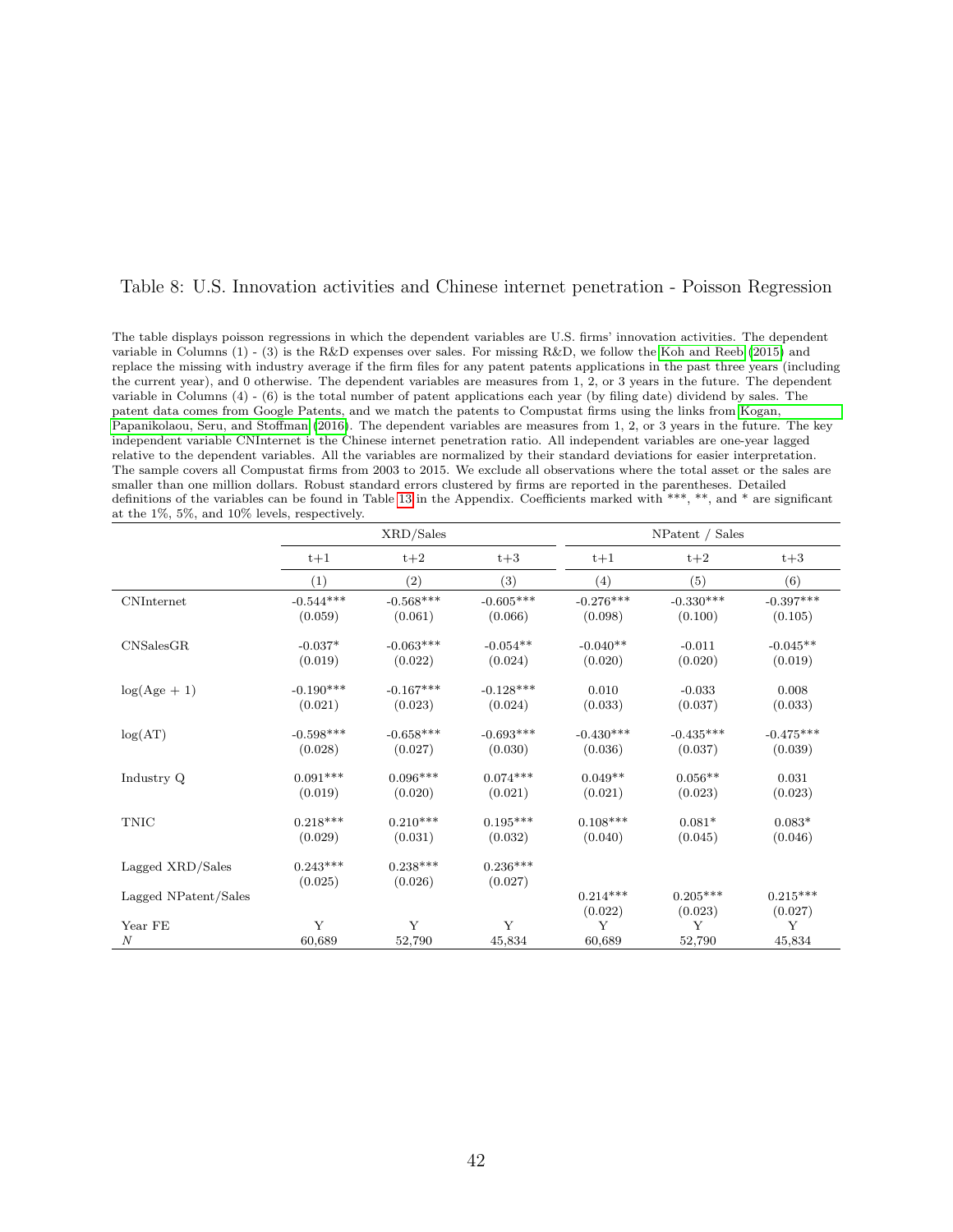| これでは いっけい しょく しょうしょう しょうしょう<br>ı |
|----------------------------------|
| l                                |
| $\frac{1}{2}$<br>5               |
| $\frac{1}{2}$                    |
|                                  |
|                                  |
| estant estatione and i<br>į      |

<span id="page-43-0"></span>The table displays OLS regressions in which the dependent variables are the annual number of citations by Chinese firms on the U.S. firm's existing patents. In Columns (1) lagged relative to the dependent variables. All the variables are normalized by their standard deviations for easier interpretation. The sample covers all Compustat firms from 2003 to 2015. We exclude all observations where the total asset or the sales are smaller than one million dollars. Robust standard errors clustered by firms are reported in the (3), for each firm we count the number of new patents that have cited the U.S. firm's existing patents in each year. We further require the first assignee of the citing patent is a Chinese company, and the patent is filed in the US with USPTO. The dependent variables in Columns  $(1)$  -  $(3)$  are the total count number, PatCiteUS<sub>CN</sub>, divided by sales assigned to US firms. The dependent variables in Columns (4) - (6) are PatCiteUS<sub>CN</sub> /(PatCiteUS<sub>CN</sub> + PatCiteUS<sub>US</sub> + 1) in the next three years, respectively. In Columns (7) - (9), PatCiteCN counts the number of new patents filed with Chinese Patent Office (SIPO) that have cited the firm's existing patents. We exclude patents that are filed in The table displays OLS regressions in which the dependent variables are the annual number of citations by Chinese firms on the U.S. firm's existing patents. In Columns (1) -(3), for each firm we count the number of new patents that have cited the U.S. firm's existing patents in each year. We further require the first assignee of the citing patent is (7) - (9), PatCiteCN counts the number of new patents filed with Chinese Patent Office (SIPO) that have cited the firm's existing patents. We exclude patents that are filed in SIPO but are assigned to US companies. In Columns (10) - (12), we use PatCiteCN / (PatCiteCN + PatCiteUS + 1) as the dependent variables, where the PatCiteUS is the lagged relative to the dependent variables. All the variables are normalized by their standard deviations for easier interpretation. The sample covers all Compustat firms from  $\alpha_0$  and  $\alpha_1$  is the sample covers all Com 2003 to 2015. We exclude all observations where the total asset or the sales are smaller than one million dollars. Robust standard errors clustered by firms are reported in the assigned to US firms. The dependent variables in Columns (4) - (6) are PatCiteUSC<sub>N</sub> /(PatCiteUS<sub>CN</sub> + PatCiteUS<sub>US</sub> + 1) in the next three years, respectively. In Columns (3) in the next three years, respectively. In Col a Chinese company, and the patent is filed in the US with USPTO. The dependent variables in Columns (1) - (3) are the total count number, PatCiteUS<sub>CN</sub>, divided by sales<br>in the nont three wests worder in Columns (4) (6) we SIPO but are assigned to US companies. In Columns (10) - (12), we use PatCiteCN / (PatCiteCN + PatCiteUS + 1) as the dependent variables, where the PatCiteUS is the total counts of new citing patents filed in the US. The key independent variable CNInternet is the Chinese internet penetration ratio. All independent variables are one-year in the next three years, respectively. In Columns  $(4)$  -  $(6)$ , we further compare PatCiteUS<sub>CN</sub> to the number of citations from new patents which are filed with USPTO and total counts of new citing patents filed in the US. The key independent variable CNInternet is the Chinese internet penetration ratio. All independent variables are one-year parentheses. Detailed definitions of the variables can be found in Table 13 in the Appendix. Coefficients marked with \*\*\*, \*\*, and \* are significant at the 1%, 5%, and 10% in the next three years, respectively. In Columns (4) - (6), we further compare PatCiteUS<sub>CN</sub> to the number of citations from new patents which are filed with USPTO and<br>conjunct to a filed from a compart which is followed parentheses. Detailed definitions of the variables can be found in Table [13](#page-51-0) in the Appendix. Coefficients marked with \*\*\*, \*\*, and \* are significant at the 1%, 5%, and 10% levels, respectively. levels, respectively.

|                              |                                      | $PatCiteUS_{CN}$<br>Sales |                                  |                             | $PatCiteUSCN + PatCiteUSUS + 1$<br>PatCiteUSCN |                             |                       | PatCiteCN<br>Sales     |                             |                                   | $PatCiteCN+PatCiteUS+1$<br>PatCiteCN |                             |
|------------------------------|--------------------------------------|---------------------------|----------------------------------|-----------------------------|------------------------------------------------|-----------------------------|-----------------------|------------------------|-----------------------------|-----------------------------------|--------------------------------------|-----------------------------|
|                              | $t + 1$                              | $t+2$                     | $t+3$                            | $t + 1$                     | $t+2$                                          | $t + 3$                     | $\pm$                 | $t + 2$                | $t+3$                       | $+1$                              | $t+2$                                | $t + 3$                     |
|                              | Ξ                                    | $\widehat{c}$             | ව                                | $\bigoplus$                 | $\widetilde{5}$                                | $\widehat{c}$               | E                     | $\left( 8\right)$      | $\odot$                     | (10)                              | $\left(11\right)$                    | $\left(12\right)$           |
| CNInternet                   | $0.228***$<br>(0.049)                | $0.175***$<br>(0.046)     | 155***<br>(0.047)<br>ö           | $0.213***$<br>(0.041)       | $0.223***$<br>(0.042)                          | $0.196***$<br>(0.044)       | $0.218**$<br>(0.040)  | $0.139***$<br>(0.037)  | $0.107***$<br>(0.040)       | $0.297***$<br>(0.043)             | $0.271***$<br>(0.046)                | $0.271***$<br>(0.050)       |
| CNSalesGR                    | $-0.0004$<br>(0.003)                 | (0.003)                   | (0.004)<br>$0.007*$              | (0.004)<br>0.001            | (0.004)<br>0.006                               | $0.015***$<br>(0.005)       | (0.003)<br>0.001      | $0.007$ **<br>(0.003)  | $0.012***$<br>(0.003)       | $-0.007*$<br>(0.004)              | (0.004)<br>0.002                     | $0.011**$<br>(0.004)        |
| $log(Age + 1)$               | $0.053***$<br>(0.020)                | $0.062***$<br>(0.019)     | (0.020)<br>0.029                 | $-0.062***$<br>(0.020)      | $-0.047**$<br>(0.021)                          | $-0.030$<br>(0.022)         | $-0.002$<br>(0.018)   | (0.018)<br>0.004       | (0.019)<br>0.003            | $-0.424***$<br>(0.027)            | $-0.403***$<br>(0.028)               | $-0.384***$<br>(0.028)      |
| $\log(\mathrm{T}\mathrm{A})$ | $-0.280***$<br>(0.033)               | $-0.266***$<br>(0.035)    | $-0.213***$<br>(0.035)           | $-0.107***$<br>(0.026)      | $-0.092***$<br>(0.028)                         | $-0.081***$<br>(0.030)      | $0.328**$<br>(0.033)  | $-0.322**$<br>(0.034)  | $-0.286***$<br>(0.037)      | $-0.025$<br>(0.028)               | $-0.045$<br>(0.029)                  | $-0.049$<br>(0.031)         |
| Industry Q                   | $-0.051***$<br>$\left( 0.011\right)$ | $-0.042***$<br>(0.013)    | $-0.052***$<br>(0.014)           | $-0.044***$<br>(0.008)      | $-0.042***$<br>(0.009)                         | $-0.037***$<br>(0.010)      | $-0.025**$<br>(0.012) | $-0.030***$<br>(0.011) | $-0.023*$<br>(0.013)        | $-0.002$<br>(0.007)               | $-0.005$<br>(0.008)                  | $-0.004$<br>(0.008)         |
| TNIC                         | $-0.025***$<br>(0.009)               | $-0.014$<br>(0.009)       | $-0.004$<br>(0.009)              | $-0.012$<br>(0.008)         | $-0.004$<br>(0.007)                            | $-0.007$<br>(0.008)         | $-0.0003$<br>(0.009)  | $-0.003$<br>(0.008)    | $-0.007$<br>(0.008)         | $0.015**$<br>(0.008)              | $0.015**$<br>(0.008)                 | $0.018**$<br>(0.007)        |
| $\gtrsim$                    | $-0.012***$<br>(0.004)               | $-0.003$<br>(0.004)       | (0.004)<br>0.004                 | $-0.002$<br>(0.007)         | $-0.002$<br>(0.007)                            | $-0.002$<br>(0.007)         | $-0.008*$<br>(0.005)  | $-0.005$<br>(0.005)    | $-0.008$<br>(0.005)         | (0.010)<br>$0.006\,$              | (0.010)<br>0.001                     | $-0.009$<br>(0.010)         |
| Firm FE<br>Year FE<br>$\geq$ | 62,831                               | 54,626<br>$\mathsf{Y}$    | 17,413<br>$\mathbf{\Sigma}$<br>Υ | 62,831<br>$\mathsf{Y}$<br>Y | 54,761<br>$\rightarrow$<br>Υ                   | 47,581<br>$\mathsf{Y}$<br>Υ | 62,831<br>$\geq$<br>Y | 54,626<br>$\geq$<br>Υ  | 47,413<br>$\geq$<br>$\succ$ | 62,831<br>$\mathsf{Y}$<br>$\succ$ | 54,761<br>$\blacktriangleright$<br>Υ | 47,581<br>$\mathsf{Y}$<br>λ |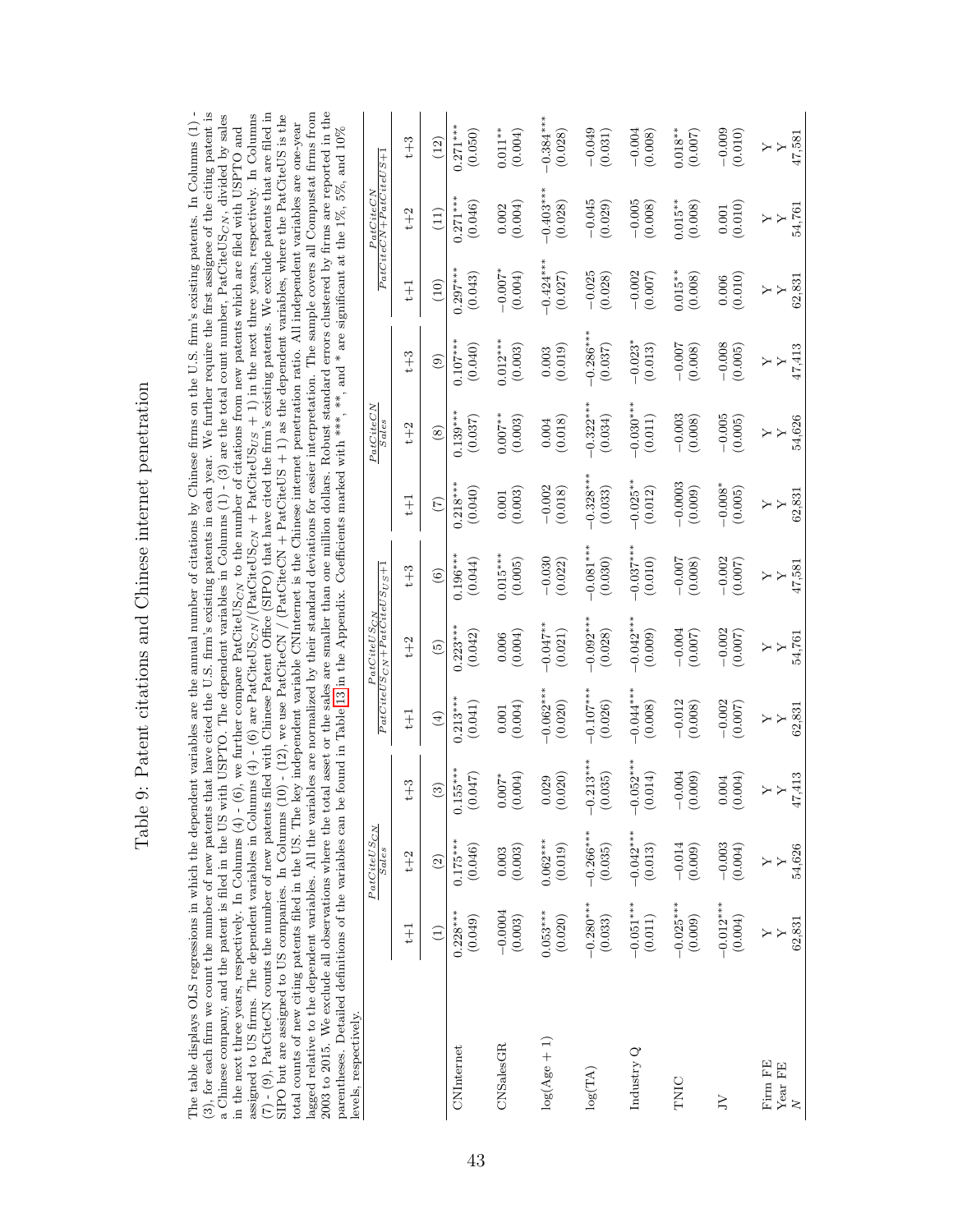<span id="page-44-0"></span>

| dependent variables as in the Columns (1)-(3) of Table 9. PatCiteUS $_{it}^{JP}$ are the number of patents, which are filed by Japanese firms with USPTO in year t, that cite firm i's<br>independent variable CNInternet is the Chinese internet penetration ratio. All independent variables are one-year lagged relative to the dependent variables. All the variables<br>The table displays OLS regressions in which the dependent variables are the annual number of citations by firms in other economies on firm's existing patents. We define the<br>are normalized by their standard deviations for easier interpretation. The sample covers all Compustat firms from 2003 to 2015. We exclude all observations where the total<br>existing patents. Similarly, PatCiteUS <sup>24</sup> are the patent counts filed by firms from Canada or Mexica, and PatCiteUS $_{H}^{EU}$ , the firms from European Union. The key<br>asset or the sales are smaller than one million dollars. |                                                |                                           | $\ast$                           |                              |                                         |                                                                     |                                        | Robust standard errors clustered by firms are reported in the parentheses. Detailed definitions of the variables can be |                                         |
|---------------------------------------------------------------------------------------------------------------------------------------------------------------------------------------------------------------------------------------------------------------------------------------------------------------------------------------------------------------------------------------------------------------------------------------------------------------------------------------------------------------------------------------------------------------------------------------------------------------------------------------------------------------------------------------------------------------------------------------------------------------------------------------------------------------------------------------------------------------------------------------------------------------------------------------------------------------------------------------------|------------------------------------------------|-------------------------------------------|----------------------------------|------------------------------|-----------------------------------------|---------------------------------------------------------------------|----------------------------------------|-------------------------------------------------------------------------------------------------------------------------|-----------------------------------------|
| found in Table 13 in the Appendix. Coefficients marked with ***, **                                                                                                                                                                                                                                                                                                                                                                                                                                                                                                                                                                                                                                                                                                                                                                                                                                                                                                                         |                                                | $PatCiteUS_{JP}$<br><b>Sales</b>          | , and                            |                              | $PatCiteUS_{NA}$<br><b>Sales</b>        | are significant at the $1\%, 5\%,$ and $10\%$ levels, respectively. |                                        | $PatCiteUS_{EU}$<br>Sales                                                                                               |                                         |
|                                                                                                                                                                                                                                                                                                                                                                                                                                                                                                                                                                                                                                                                                                                                                                                                                                                                                                                                                                                             | $t + 1$                                        | $t+2$                                     | $t + 3$                          | $t + 1$                      | $t+2$                                   | $t+3$                                                               | $+1$                                   | $t+2$                                                                                                                   | $t+3$                                   |
|                                                                                                                                                                                                                                                                                                                                                                                                                                                                                                                                                                                                                                                                                                                                                                                                                                                                                                                                                                                             | $\left( \begin{matrix} 1 \end{matrix} \right)$ | $\widehat{2}$                             | $\widehat{c}$                    | $\widehat{E}$                | $\widetilde{5}$                         | $\widehat{6}$                                                       | $\widehat{L}$                          | $\circled{s}$                                                                                                           | $\circledcirc$                          |
| CNInternet                                                                                                                                                                                                                                                                                                                                                                                                                                                                                                                                                                                                                                                                                                                                                                                                                                                                                                                                                                                  | $-0.017$                                       | $-0.048$                                  | $-0.066$                         | (0.040)                      | (0.039)                                 | (0.044)                                                             | $-0.006$                               | $-0.039$                                                                                                                | $-0.038$                                |
|                                                                                                                                                                                                                                                                                                                                                                                                                                                                                                                                                                                                                                                                                                                                                                                                                                                                                                                                                                                             | (0.040)                                        | (0.042)                                   | (0.046)                          | 0.026                        | 0.053                                   | 0.025                                                               | (0.040)                                | (0.040)                                                                                                                 | (0.045)                                 |
| CNSalesGR                                                                                                                                                                                                                                                                                                                                                                                                                                                                                                                                                                                                                                                                                                                                                                                                                                                                                                                                                                                   | (0.002)<br>$-0.001$                            | $0.005**$<br>(0.002)                      | $-0.003$<br>(0.003)              | $-0.004*$<br>(0.002)         | (0.003)<br>0.002                        | $-0.002$<br>(0.003)                                                 | $-0.0003$<br>(0.002)                   | (0.002)                                                                                                                 | 0.00004<br>(0.002)                      |
| $log(Age + 1)$                                                                                                                                                                                                                                                                                                                                                                                                                                                                                                                                                                                                                                                                                                                                                                                                                                                                                                                                                                              | $0.071***$                                     | $0.034*$                                  | (0.019)                          | $0.077***$                   | $0.066***$                              | $0.057***$                                                          | $0.067***$                             | (0.017)                                                                                                                 | (0.017)                                 |
|                                                                                                                                                                                                                                                                                                                                                                                                                                                                                                                                                                                                                                                                                                                                                                                                                                                                                                                                                                                             | (0.016)                                        | (0.017)                                   | 0.027                            | (0.017)                      | (0.018)                                 | (0.019)                                                             | (0.015)                                | $0.011\,$                                                                                                               | 0.027                                   |
| log(TA)                                                                                                                                                                                                                                                                                                                                                                                                                                                                                                                                                                                                                                                                                                                                                                                                                                                                                                                                                                                     | $-0.187***$                                    | $-0.190***$                               | $-0.030$                         | $-0.207***$                  | $-0.217***$                             | $-0.101***$                                                         | $-0.193***$                            | $-0.171***$                                                                                                             | $-0.056*$                               |
|                                                                                                                                                                                                                                                                                                                                                                                                                                                                                                                                                                                                                                                                                                                                                                                                                                                                                                                                                                                             | (0.029)                                        | (0.034)                                   | (0.035)                          | (0.029)                      | (0.032)                                 | (0.030)                                                             | (0.030)                                | (0.031)                                                                                                                 | (0.032)                                 |
| Industry Q                                                                                                                                                                                                                                                                                                                                                                                                                                                                                                                                                                                                                                                                                                                                                                                                                                                                                                                                                                                  | $-0.029***$                                    | 0.004                                     | $-0.005$                         | $-0.022$                     | (0.012)                                 | $-0.003$                                                            | $-0.025**$                             | (0.013)                                                                                                                 | $-0.003$                                |
|                                                                                                                                                                                                                                                                                                                                                                                                                                                                                                                                                                                                                                                                                                                                                                                                                                                                                                                                                                                             | (0.011)                                        | (0.012)                                   | (0.012)                          | (0.013)                      | 0.001                                   | (0.014)                                                             | (0.012)                                | 0.008                                                                                                                   | (0.013)                                 |
| TNIC                                                                                                                                                                                                                                                                                                                                                                                                                                                                                                                                                                                                                                                                                                                                                                                                                                                                                                                                                                                        | $0.016**$                                      | $0.026***$                                | (0.009)                          | $-0.015*$                    | $-0.009$                                | $-0.013$                                                            | (0.008)                                | $0.025***$                                                                                                              | $-0.0001$                               |
|                                                                                                                                                                                                                                                                                                                                                                                                                                                                                                                                                                                                                                                                                                                                                                                                                                                                                                                                                                                             | (0.008)                                        | (0.009)                                   | 0.002                            | (0.008)                      | (0.008)                                 | (0.009)                                                             | $0.001\,$                              | (0.008)                                                                                                                 | (0.008)                                 |
| $\geq$                                                                                                                                                                                                                                                                                                                                                                                                                                                                                                                                                                                                                                                                                                                                                                                                                                                                                                                                                                                      | $-0.005$                                       | 0.002                                     | (0.004)                          | $-0.002$                     | $-0.001$                                | $-0.001$                                                            | $-0.005$                               | $-0.001$                                                                                                                | $-0.001$                                |
|                                                                                                                                                                                                                                                                                                                                                                                                                                                                                                                                                                                                                                                                                                                                                                                                                                                                                                                                                                                             | (0.004)                                        | (0.004)                                   | 0.001                            | (0.004)                      | (0.004)                                 | (0.004)                                                             | (0.003)                                | (0.003)                                                                                                                 | (0.003)                                 |
| Firm FE<br>Year FE<br>$\geq$                                                                                                                                                                                                                                                                                                                                                                                                                                                                                                                                                                                                                                                                                                                                                                                                                                                                                                                                                                | 62,831<br>$\rightarrow$                        | 54,626<br>$\ddot{\phantom{1}}$<br>$\succ$ | 47,581<br>$\geq$<br>$\mathbf{y}$ | 62,831<br>$\rightarrow$<br>Y | 54,626<br>$\rightarrow$<br>$\mathbf{y}$ | 47,581<br>$\rightarrow$<br>$\mathbf{y}$                             | 62,831<br>$\mathbf{y}$<br>$\mathsf{Y}$ | 54,626<br>$\mathbf{y}$<br>$\mathsf{Y}$                                                                                  | 47,581<br>$\rightarrow$<br>$\mathbf{y}$ |

Table 10: Placebo tests - patent citations from other counties and Chinese internet penetration Table 10: Placebo tests - patent citations from other counties and Chinese internet penetration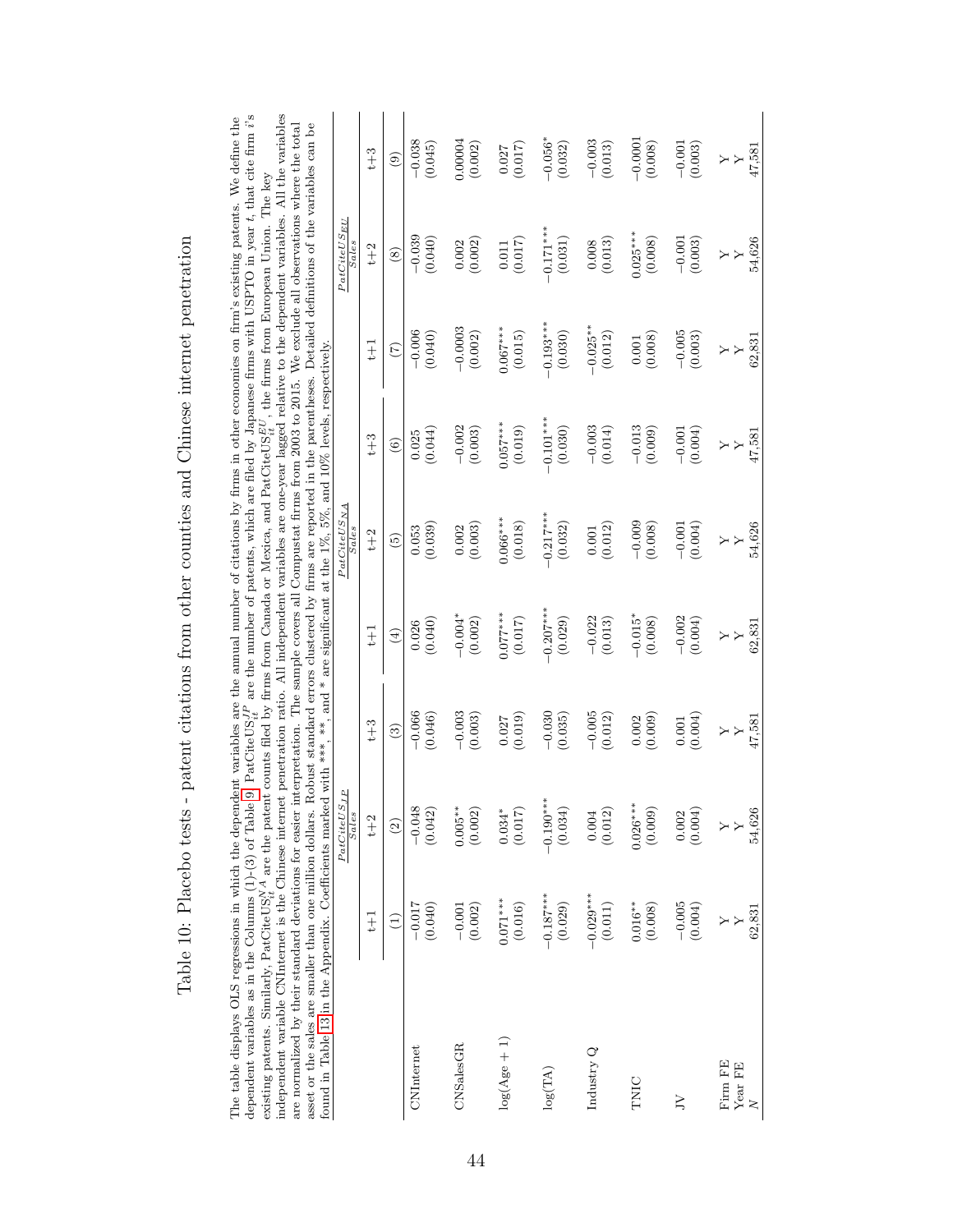### Table 11: Subsample analysis - by Q

<span id="page-45-0"></span>This table re-estimates regressions in Table [4](#page-38-0) and [6](#page-40-0) with an additional variable, HighQ, which equals to 1 if the U.S. firm's Q is higher than the median Q in each year, and 0 otherwise. We interact the HighQ dummy with the Chinese internet penetration variable and test whether high- and low-Q firms have different responses in their innovation activities to Chinese competition. All independent variables are one-year lagged relative to the dependent variables. All the variables are normalized by their standard deviations for easier interpretation. The sample construction follows the same procedure as in previous tables. We exclude all observations where the total asset or the sales are smaller than one million dollars. Robust standard errors clustered by firms are reported in the parentheses. Detailed definitions of the variables can be found in Table [13](#page-51-0) in the Appendix. Coefficients marked with \*\*\*, \*\*, and \* are significant at the 1%, 5%, and 10% levels, respectively.

|                    | CNComp                 |                        | CNCompHi CNIntComp     | XRD/Sales   |             | NPatent/Sales |             |
|--------------------|------------------------|------------------------|------------------------|-------------|-------------|---------------|-------------|
|                    | $t+1$                  | $t+1$                  | $t+1$                  | $t+1$       | $t+3$       | $t+1$         | $t+3$       |
|                    | (1)                    | (2)                    | (3)                    | (4)         | (5)         | (6)           | (7)         |
| CNInternet x HighQ | $0.030**$              | $0.026**$              | 0.021                  | $-0.062***$ | $-0.064***$ | $-0.047***$   | $-0.058***$ |
|                    | (0.012)                | (0.012)                | (0.014)                | (0.010)     | (0.014)     | (0.011)       | (0.012)     |
| CNInternet         | $0.105^{***}\,$        | $0.107***$             | $0.102***$             | $-0.140***$ | $-0.174***$ | $-0.066*$     | $-0.056*$   |
|                    | (0.039)                | (0.037)                | (0.038)                | (0.033)     | (0.036)     | (0.034)       | (0.030)     |
| CNSalesGR x HighQ  | 0.0002                 | $-0.001$               | 0.003                  | 0.006       | $-0.004$    | $-0.001$      | $0.006*$    |
|                    | (0.005)                | (0.005)                | (0.005)                | (0.004)     | (0.004)     | (0.004)       | (0.004)     |
| CNSalesGR          | 0.001                  | $-0.001$               | $-0.003$               | 0.002       | $0.006***$  | 0.00004       | $-0.0001$   |
|                    | (0.003)                | (0.004)                | (0.004)                | (0.002)     | (0.002)     | (0.002)       | (0.002)     |
| HighQ              | $-0.029$               | $-0.035*$              | $-0.040**$             | $0.078***$  | $0.063***$  | 0.021         | $0.055***$  |
|                    | (0.018)                | (0.018)                | (0.019)                | (0.018)     | (0.020)     | (0.020)       | (0.019)     |
| log(10kSize)       | $-0.106***$<br>(0.010) | $-0.110***$<br>(0.011) | $-0.097***$<br>(0.011) |             |             |               |             |
| $log(Age + 1)$     | $-0.052**$             | $-0.057**$             | $-0.026$               | $-0.116***$ | $-0.102***$ | $-0.095***$   | $-0.096***$ |
|                    | (0.022)                | (0.023)                | (0.025)                | (0.016)     | (0.019)     | (0.018)       | (0.018)     |
| log(TA)            | 0.040                  | $0.054**$              | 0.028                  | 0.042       | $-0.097***$ | $-0.065**$    | $-0.110***$ |
|                    | (0.028)                | (0.027)                | (0.031)                | (0.027)     | (0.032)     | (0.029)       | (0.027)     |
| Industry Q         | $-0.018***$            | $-0.014***$            | $-0.018***$            | $0.033**$   | $0.041***$  | $0.032**$     | $-0.001$    |
|                    | (0.006)                | (0.005)                | (0.006)                | (0.014)     | (0.015)     | (0.014)       | (0.014)     |
| TNIC               | $-0.003$               | $\!-0.004\!$           | $-0.012**$             | $0.036***$  | $0.033***$  | $0.018**$     | $0.027***$  |
|                    | (0.005)                | (0.005)                | (0.006)                | (0.010)     | (0.011)     | (0.008)       | (0.008)     |
| $\rm{JV}$          | $0.021***$             | $0.028***$             | 0.011                  | 0.003       | 0.004       | $-0.003$      | 0.003       |
|                    | (0.007)                | (0.008)                | (0.008)                | (0.003)     | (0.003)     | (0.003)       | (0.003)     |
| Firm FE            | Y                      | Y                      | $\mathbf Y$            | Y           | Y           | Y             | Y           |
| Year FE            | Y                      | Y                      | Y                      | Y           | Y           | $\mathbf{Y}$  | Y           |
| $\cal N$           | 62,892                 | 62,892                 | 62,892                 | 62,738      | 47,413      | 62,738        | 47,413      |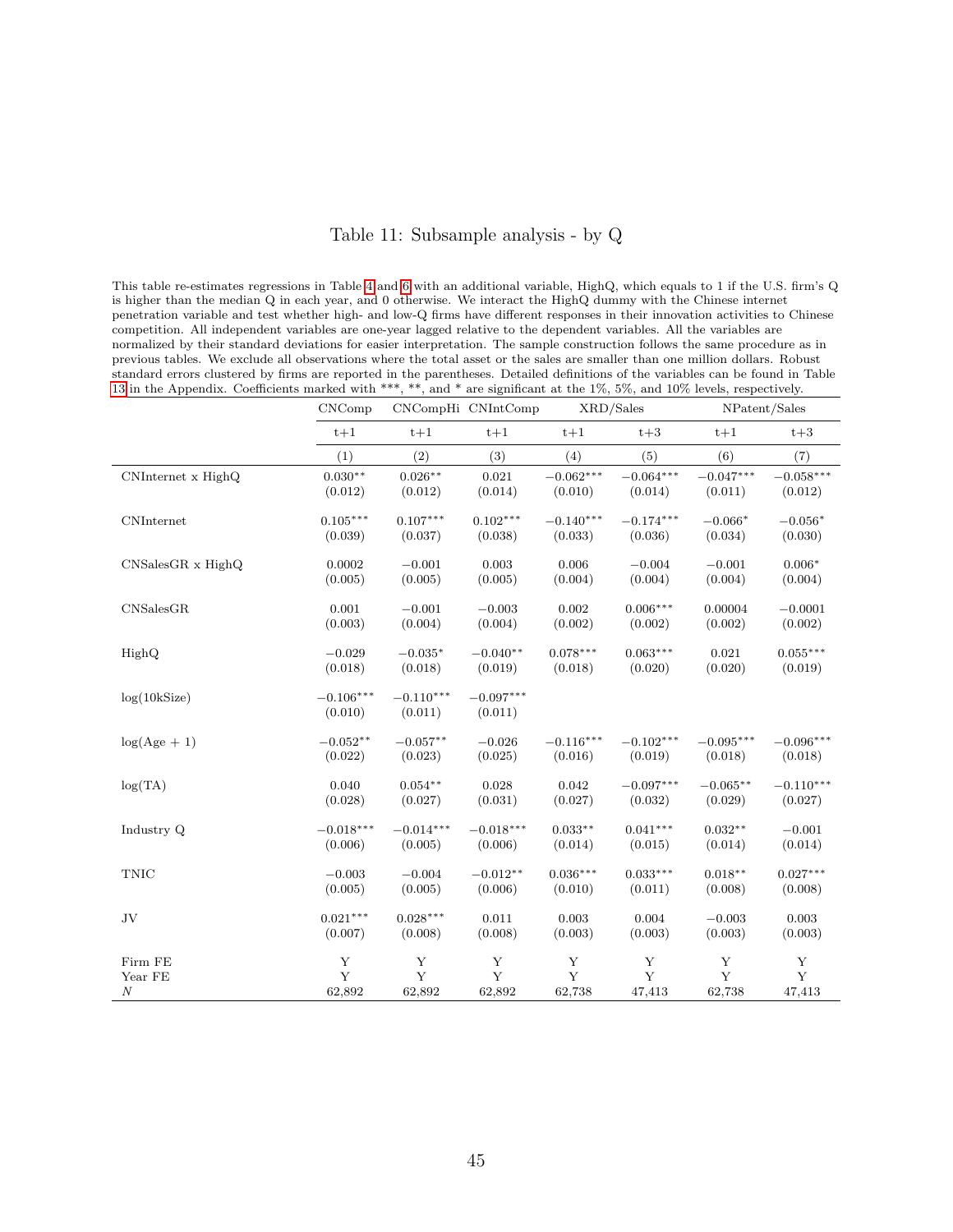### Table 12: Subsample analysis - by Asset Tangibility

<span id="page-46-0"></span>This table re-estimates regressions in Table [4](#page-38-0) and [6](#page-40-0) with an additional variable, HighT, which equals to 1 if the U.S. firm's asset tangibility is higher than the median asset tangibility in each year, and 0 otherwise. We interact the HighT dummy with the Chinese internet penetration variable and test whether high- and low-asset tangibility firms have different reponses in their innovation activities to Chinese competition. All independent variables are one-year lagged relative to the dependent variables. All the variables are normalized by their standard deviations for easier interpretation. The sample construction follows the same procedure as in previous tables. We exclude all observations where the total asset or the sales are smaller than one million dollars. Robust standard errors clustered by firms are reported in the parentheses. Detailed definitions of the variables can be found in Table [13](#page-51-0) in the Appendix. Coefficients marked with \*\*\*, \*\*, and \* are significant at the 1%, 5%, and 10% levels, respectively.

|                    | CNComp                 |                        | CNCompHi CNIntComp     | XRD/Sales   |             | NPatent/Sales |             |
|--------------------|------------------------|------------------------|------------------------|-------------|-------------|---------------|-------------|
|                    | $t+1$                  | $t+1$                  | $t+1$                  | $t+1$       | $t+3$       | $t+1$         | $t+3$       |
|                    | (1)                    | (2)                    | (3)                    | (4)         | (5)         | (6)           | (7)         |
| CNInternet x HighT | $0.033***$             | $0.026*$               | $0.040**$              | $0.063***$  | $0.055***$  | $0.047***$    | $0.053***$  |
|                    | (0.015)                | (0.015)                | (0.016)                | (0.013)     | (0.015)     | (0.013)       | (0.013)     |
| <b>CNInternet</b>  | $0.097**$              | $0.101**$              | $0.082**$              | $-0.215***$ | $-0.240***$ | $-0.122***$   | $-0.112***$ |
|                    | (0.040)                | (0.040)                | (0.040)                | (0.044)     | (0.049)     | (0.043)       | (0.039)     |
| CNSalesGR x HighT  | 0.006                  | 0.005                  | 0.006                  | $-0.002$    | 0.002       | 0.004         | $-0.0001$   |
|                    | (0.005)                | (0.005)                | (0.006)                | (0.004)     | (0.005)     | (0.004)       | (0.004)     |
| CNSalesGR          | $-0.002$               | $-0.005$               | $-0.004$               | $0.007*$    | 0.002       | $-0.003$      | 0.003       |
|                    | (0.004)                | (0.004)                | (0.004)                | (0.004)     | (0.005)     | (0.004)       | (0.004)     |
| HighT              | 0.001                  | 0.005                  | 0.016                  | $-0.098***$ | $-0.106***$ | $-0.043*$     | $-0.069***$ |
|                    | (0.023)                | (0.023)                | (0.026)                | (0.022)     | (0.025)     | (0.026)       | (0.024)     |
| log(10kSize)       | $-0.112***$<br>(0.011) | $-0.115***$<br>(0.012) | $-0.101***$<br>(0.012) |             |             |               |             |
| $log(Age + 1)$     | $-0.047*$              | $-0.053**$             | $-0.017$               | $-0.117***$ | $-0.103***$ | $-0.105***$   | $-0.099***$ |
|                    | (0.026)                | (0.027)                | (0.029)                | (0.019)     | (0.022)     | (0.021)       | (0.021)     |
| log(TA)            | 0.047                  | $0.064**$              | 0.038                  | 0.037       | $-0.108***$ | $-0.072**$    | $-0.123***$ |
|                    | (0.030)                | (0.029)                | (0.033)                | (0.029)     | (0.034)     | (0.031)       | (0.029)     |
| Industry Q         | $-0.014**$             | $-0.012**$             | $-0.016**$             | $0.033**$   | $0.036**$   | $0.026*$      | $-0.003$    |
|                    | (0.006)                | (0.006)                | (0.007)                | (0.013)     | (0.014)     | (0.014)       | (0.014)     |
| <b>TNIC</b>        | $-0.004$               | $-0.005$               | $-0.013**$             | $0.044***$  | $0.040***$  | $0.023**$     | $0.032***$  |
|                    | (0.006)                | (0.005)                | (0.006)                | (0.011)     | (0.012)     | (0.009)       | (0.009)     |
| JV                 | $0.020***$             | $0.027***$             | 0.010                  | 0.002       | 0.004       | $-0.003$      | 0.002       |
|                    | (0.007)                | (0.008)                | (0.008)                | (0.003)     | (0.003)     | (0.003)       | (0.003)     |
| Firm FE            | $\mathbf Y$            | Y                      | $\mathbf Y$            | Y           | Y           | Y             | Y           |
| Year FE            | Y                      | Y                      | Y                      | Y           | Y           | Y             | Y           |
| $\boldsymbol{N}$   | 59,638                 | 59,638                 | 59,638                 | 59,359      | 44,779      | 59,359        | 44,779      |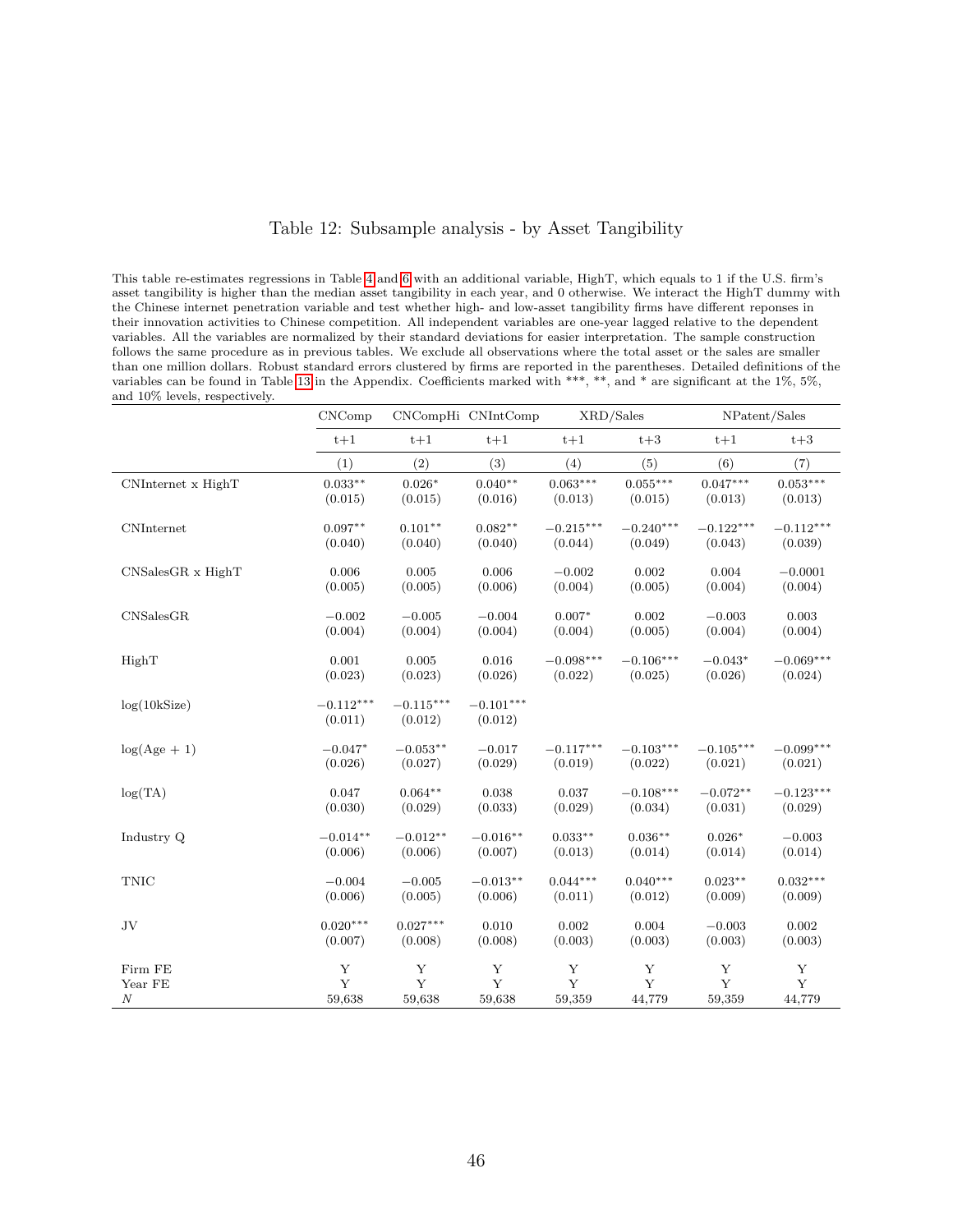# Figures

<span id="page-47-0"></span>

Figure 1: Complaints about Chinese competition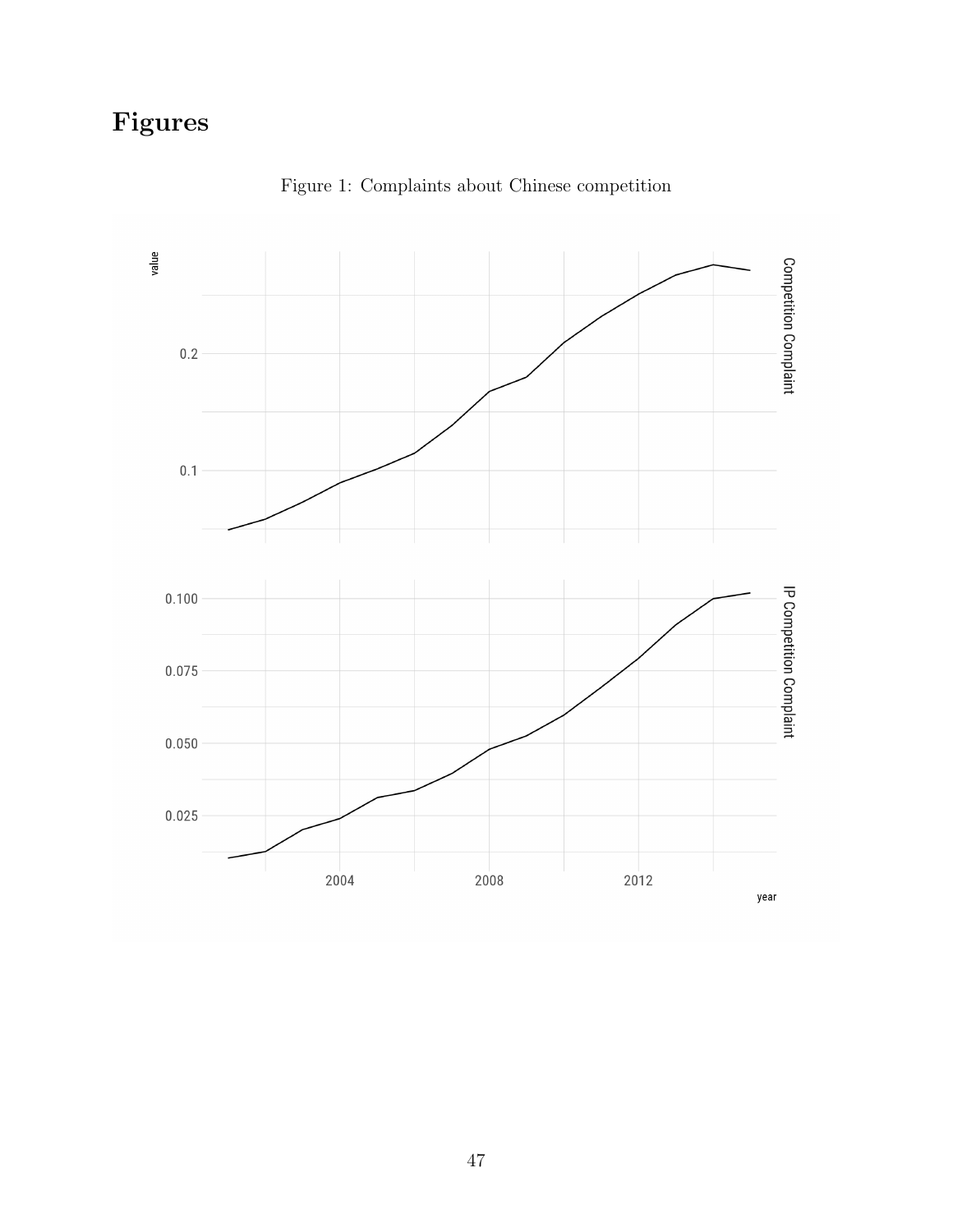<span id="page-48-0"></span>

Figure 2: Internet penetration growth variation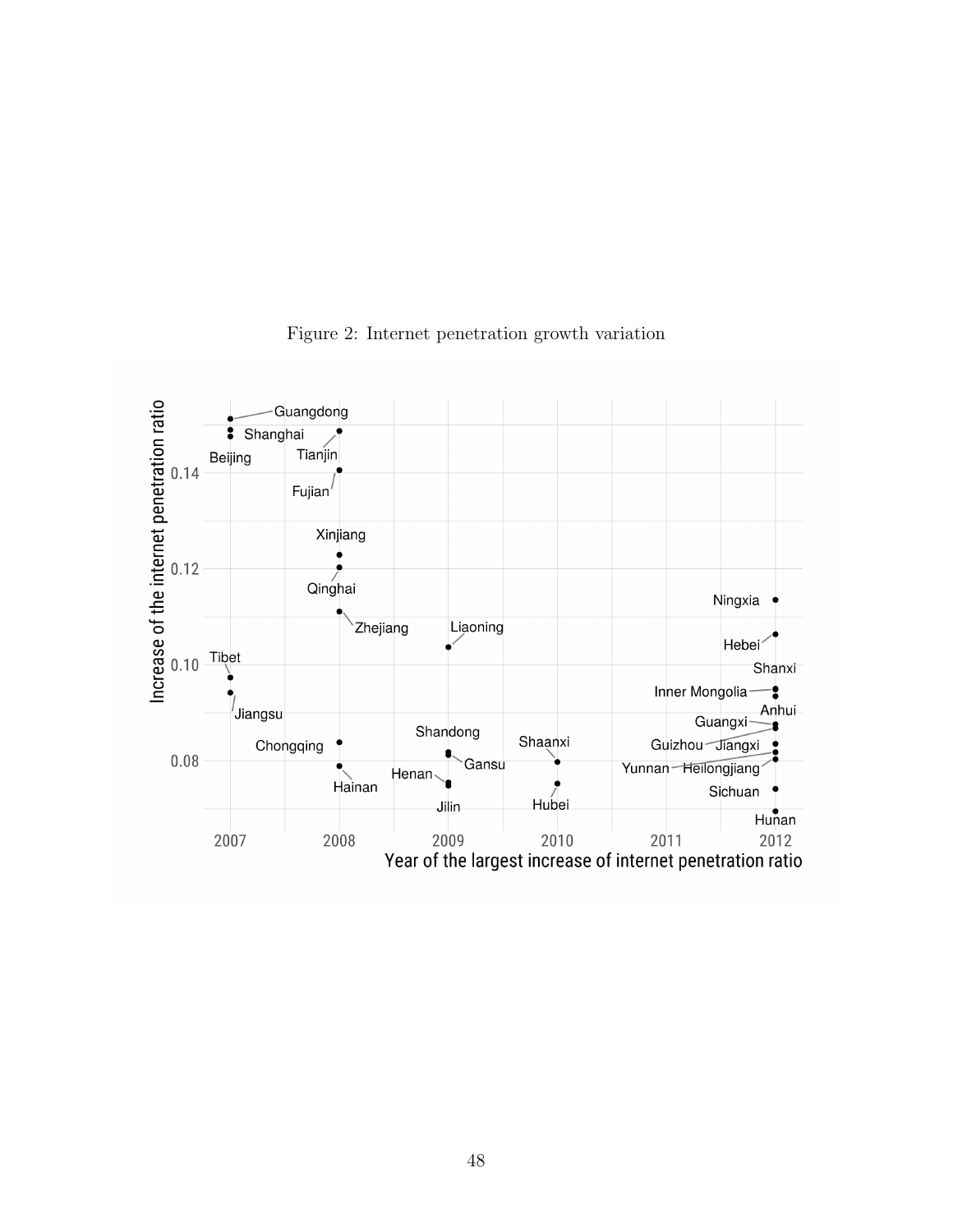<span id="page-49-0"></span>

Figure 3: Number of industries (SIC2) covered by Chinese public firms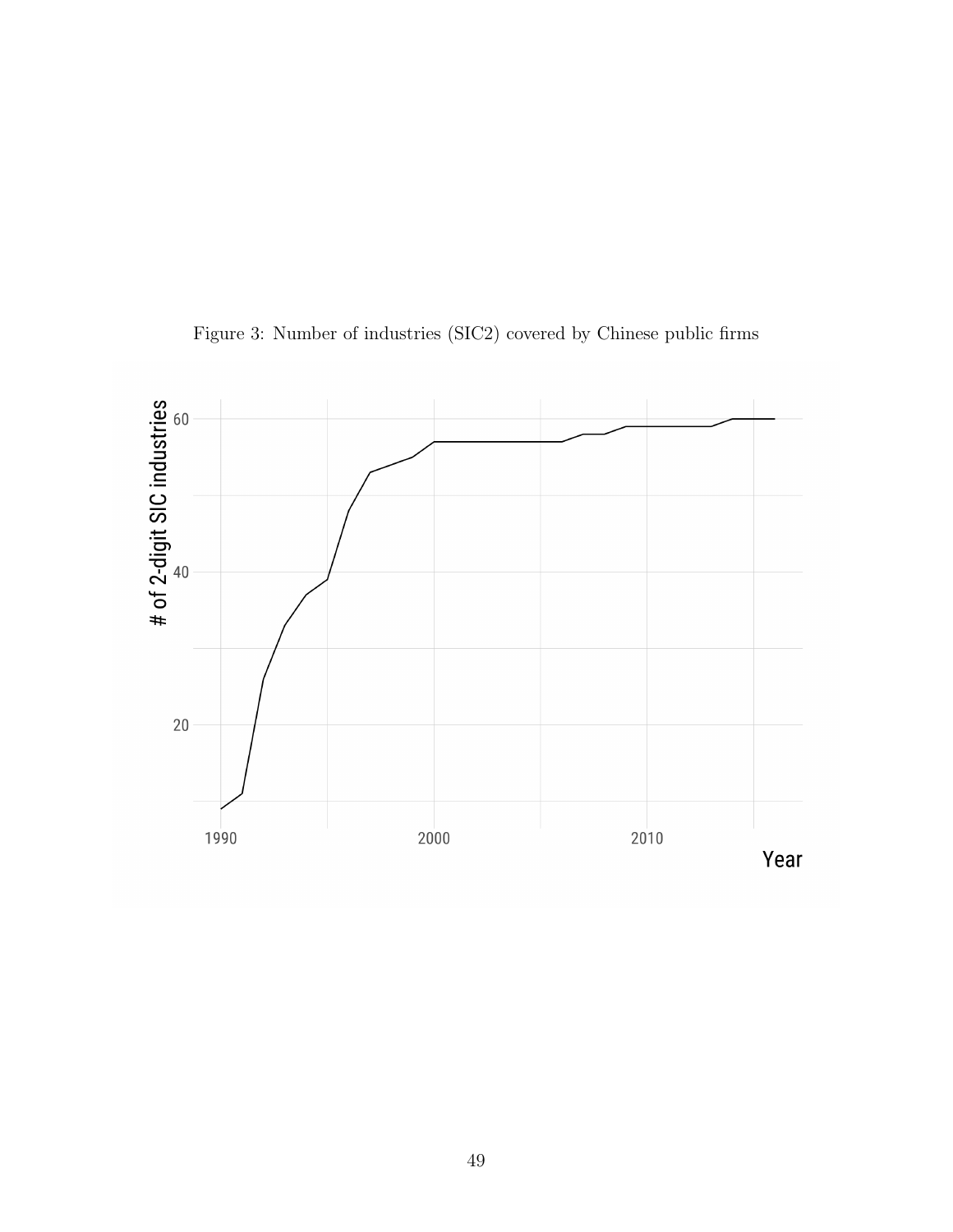<span id="page-50-0"></span>

# Figure 4: Weight loadings by Province-Industry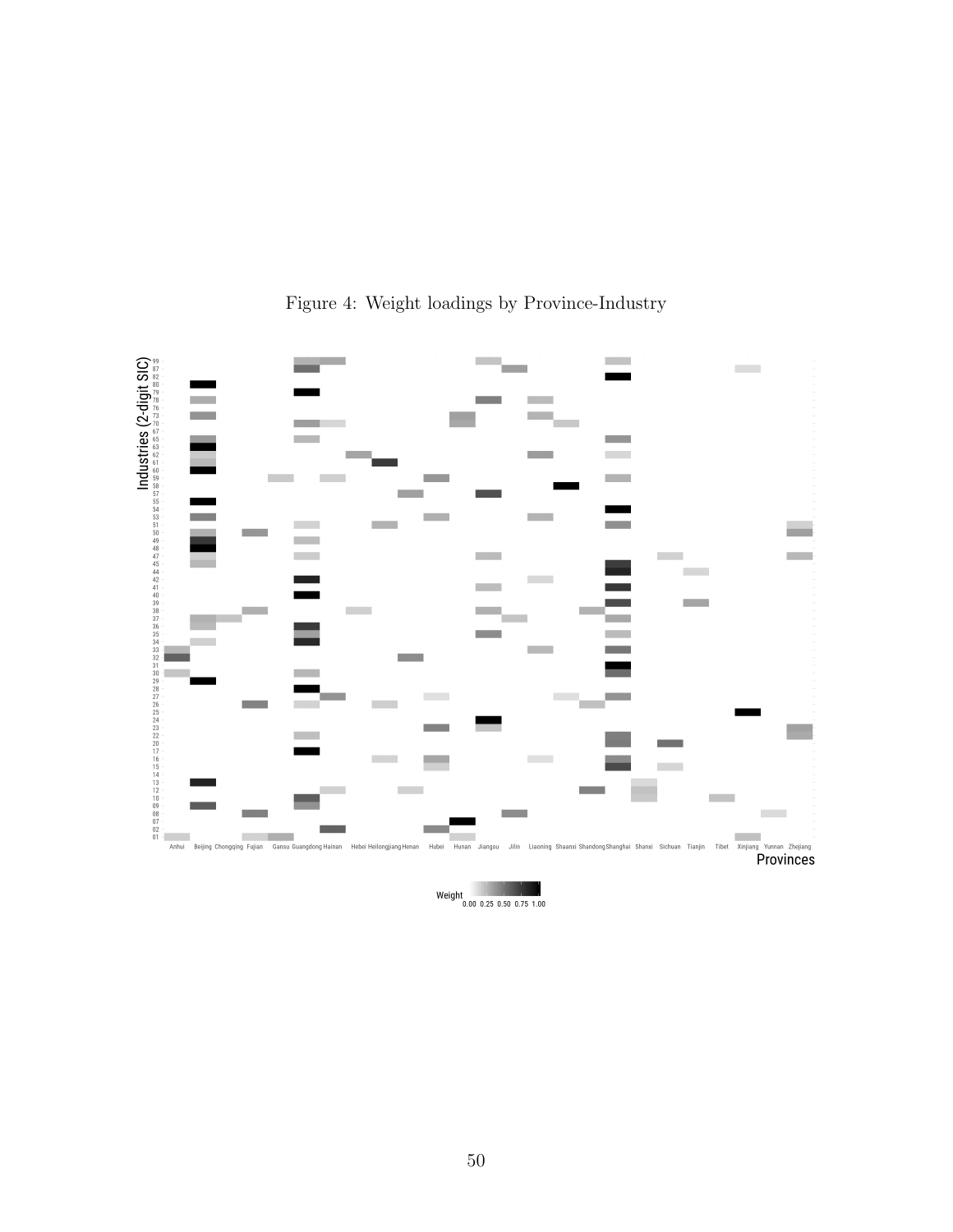# Appendix A. Variable definitions

| Table 13: Variable definitions<br>Table 13 |
|--------------------------------------------|
|--------------------------------------------|

<span id="page-51-0"></span>

| Variable           | Definition                                                                                                                                                                                                                                                                                                                                                                                                                                                                                                                                                                                                                                                                                                                                                                                                                                                                       | Source                                                       |
|--------------------|----------------------------------------------------------------------------------------------------------------------------------------------------------------------------------------------------------------------------------------------------------------------------------------------------------------------------------------------------------------------------------------------------------------------------------------------------------------------------------------------------------------------------------------------------------------------------------------------------------------------------------------------------------------------------------------------------------------------------------------------------------------------------------------------------------------------------------------------------------------------------------|--------------------------------------------------------------|
| CNInternet         | The weighted average internet penetration ratio across provinces in China. We<br>first collect the number of internet users from annual reports. We then get<br>the number of population for each province-year from China Data Online and<br>calculate the internet penetration ratio. Next, for each industry, we calculate<br>the weights across provinces using the total assets of all the Chinese public<br>firms (mainland A-share only) in 2000, and the same weights are used in all<br>later years. We assign each public firm to the province of its headquarter. In<br>calculating the weights for each industry, we keep only provinces whose weights<br>are above 10%, and then calculate CNInternet as the weighted-average of the<br>internet penetration ratio, where the weights are the total asset of the public<br>firms of the industry from the province. | CNNIC Reports;<br>CSMAR; Capital<br>IQ; China Data<br>Online |
| $CNComp$ %         | $#$ of paragraphs that contain at least one words from the following word lists<br>divided by the total number of paragraphs of the 10-K filing. List 1: [China,<br>Chinese]; List 2: [compete, competition, competing]                                                                                                                                                                                                                                                                                                                                                                                                                                                                                                                                                                                                                                                          | 10-K Filing                                                  |
| CNComp Dummy       | A dummy variable that equals to one if CNComp % is larger than 0, and 0<br>otherwise.                                                                                                                                                                                                                                                                                                                                                                                                                                                                                                                                                                                                                                                                                                                                                                                            | 10-K Filing                                                  |
| CNCompHi %         | $#$ of paragraphs that contain at least one words from the following word lists<br>divided by the total number of paragraphs of the 10-K filing. List 1: China,<br>Chinese, List 2: [compete, competition, competing]; List 3: [high, intense,<br>significant, face, faces, substantial, significant, continued, vigorous, strong, ag-<br>gressive, fierce, stiff, extensive, severe                                                                                                                                                                                                                                                                                                                                                                                                                                                                                             | $10-K$ Filing                                                |
| CNCompHi Dummy     | A dummy variable that equals to one if CNCompHi % is larger than 0, and 0<br>otherwise.                                                                                                                                                                                                                                                                                                                                                                                                                                                                                                                                                                                                                                                                                                                                                                                          | 10-K Filing                                                  |
| $CNIntComp\ %$     | $#$ of paragraphs that contain at least one words from the following word lists<br>divided by the total number of paragraphs of the 10-K filing. List 1: [China,<br>Chinese, List 2: [compete, competition, competing]; List 3: [intellectual]; List<br>4: property                                                                                                                                                                                                                                                                                                                                                                                                                                                                                                                                                                                                              | 10-K Filing                                                  |
| CNIntComp<br>Dummy | A dummy variable that equals to one if CNIntComp $\%$ is larger than 0, and 0<br>otherwise.                                                                                                                                                                                                                                                                                                                                                                                                                                                                                                                                                                                                                                                                                                                                                                                      | 10-K Filing                                                  |
| CNIntTheft %       | $#$ of paragraphs that contain at least one words from the following word lists<br>divided by the total number of paragraphs of the 10-K filing. List 1: [China,<br>Chinese, List 2: [infringe, theft, steal, stolen]; List 3: [intellectual property,<br>trade secret                                                                                                                                                                                                                                                                                                                                                                                                                                                                                                                                                                                                           | $10-K$ Filing                                                |
| CNIntTheft Dummy   | A dummy variable that equals to one if CNIntTheft % is larger than 0, and 0<br>otherwise.                                                                                                                                                                                                                                                                                                                                                                                                                                                                                                                                                                                                                                                                                                                                                                                        | 10-K Filing                                                  |
| $EUIntComp \$ %    | $\#$ of paragraphs that contain at least one words from the following word lists<br>divided by the total number of paragraphs of the 10-K filing. List 1: [Europe,<br>European]; List 2: [compete, competition, competing]; List 3: [intellectual]; List<br>4: [property]                                                                                                                                                                                                                                                                                                                                                                                                                                                                                                                                                                                                        | $10-K$ Filing                                                |
| EUIntTheft %       | $#$ of paragraphs that contain at least one words from the following word lists<br>divided by the total number of paragraphs of the 10-K filing. List 1: [Europe,<br>European; List 2: [infringe, theft, steal, stolen]; List 3: [intellectual property,<br>trade secret                                                                                                                                                                                                                                                                                                                                                                                                                                                                                                                                                                                                         | $10-K$ Filing                                                |
| JPIntComp %        | $#$ of paragraphs that contain at least one words from the following word lists<br>divided by the total number of paragraphs of the 10-K filing. List 1: [Japan,<br>Japanese, List 2: [compete, competition, competing]; List 3: [intellectual]; List<br>4: [property]                                                                                                                                                                                                                                                                                                                                                                                                                                                                                                                                                                                                           | 10-K Filing                                                  |

Continued on next page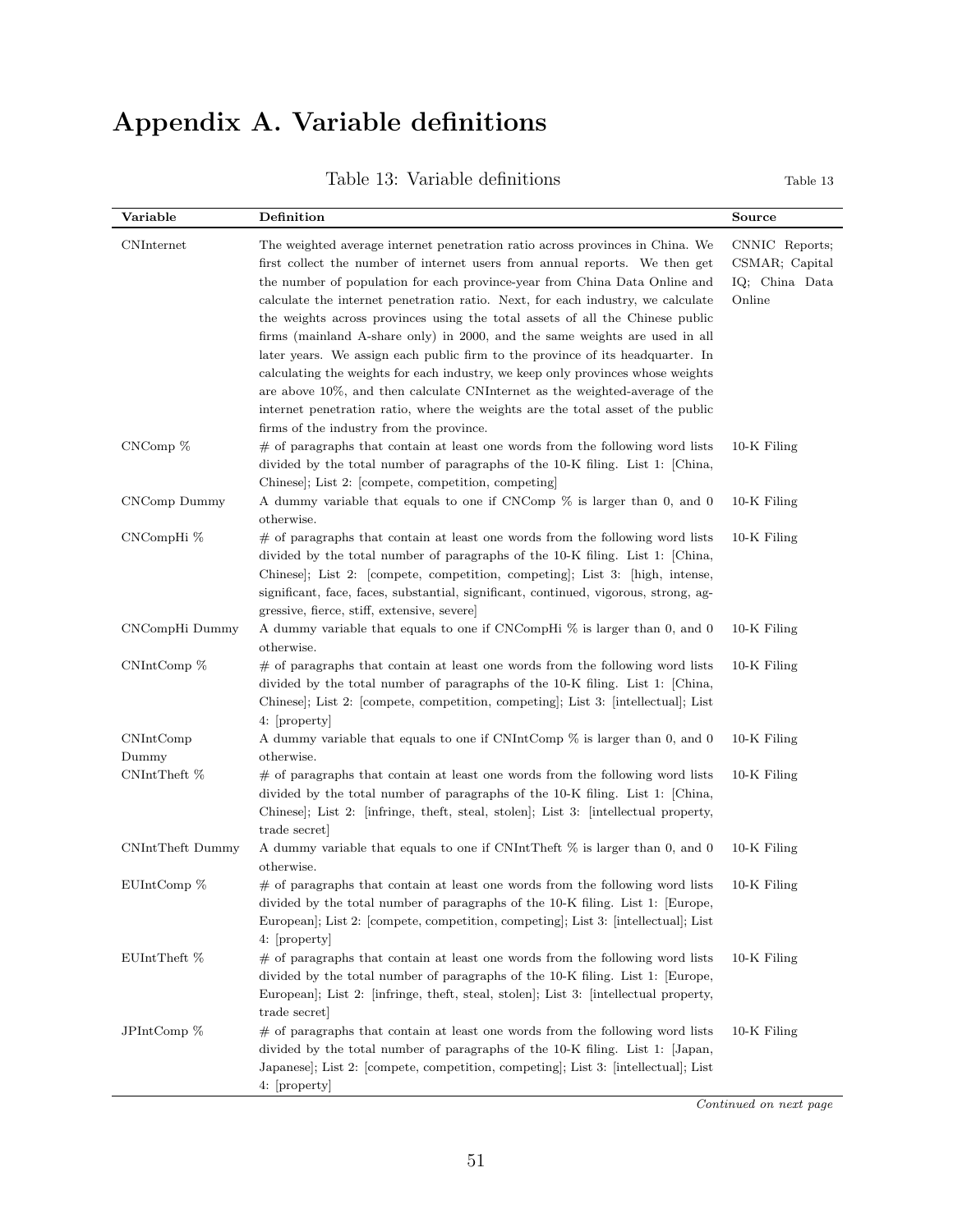|                               | ranic ro<br>Continued from previous page                                                                                                              |                     |
|-------------------------------|-------------------------------------------------------------------------------------------------------------------------------------------------------|---------------------|
| Variable                      | Definition                                                                                                                                            | Source              |
| JPIntTheft %                  | $#$ of paragraphs that contain at least one words from the following word lists                                                                       | $10-K$ Filing       |
|                               | divided by the total number of paragraphs of the 10-K filing. List 1: Japan,                                                                          |                     |
|                               | Japanese, List 2: [infringe, theft, steal, stolen]; List 3: [intellectual property,                                                                   |                     |
|                               | trade secret                                                                                                                                          |                     |
| NAIntComp %                   | $#$ of paragraphs that contain at least one words from the following word lists                                                                       | $10-K$ Filing       |
|                               | divided by the total number of paragraphs of the 10-K filing. List 1: Mexico,                                                                         |                     |
|                               | Mexican, Canada, Canadian; List 2: [compete, competition, competing]; List                                                                            |                     |
|                               | 3: [intellectual]; List 4: [property]                                                                                                                 |                     |
| NAIntTheft %                  | $#$ of paragraphs that contain at least one words from the following word lists                                                                       | $10-K$ Filing       |
|                               | divided by the total number of paragraphs of the 10-K filing. List 1: [Mexico,                                                                        |                     |
|                               | Mexican, Canada, Canadian; infringe, theft, steal, stolen; List 3: intellectual                                                                       |                     |
|                               | property, trade secret                                                                                                                                |                     |
| <b>XRD</b>                    | R&D expenses from Compustat. We replace the missing R&D expense ratio                                                                                 | Compustat           |
|                               | (over sales) by the industry average if the firms has applied for any patents in                                                                      |                     |
|                               | the past three years. We replace the other missing variables with 0.                                                                                  |                     |
| NPatent                       | The number of patents that the firm applies in a year. For patents granted prior                                                                      | Google<br>Patent;   |
|                               | to Nov. 1, 2010, we use the KPSS data; For patents granted after Nov. 1, 2010,                                                                        | Pa-<br>Kogan,       |
|                               | we use the patent data from Google patents.                                                                                                           | panikolaou, Seru,   |
|                               |                                                                                                                                                       | and<br>Stoffman     |
|                               |                                                                                                                                                       | (2016)              |
| PatCiteCN                     | The total number of new patents that (1) are applied in SIPO (China Patent                                                                            | Google Patent       |
|                               | Office), $(2)$ assigned to a Chinese firm, and $(3)$ cite any existing patents of the                                                                 |                     |
|                               | firm                                                                                                                                                  |                     |
| $\text{PatCiteUS}_{CN}$       | The total number of new patents that $(1)$ are applied in USPTO, $(2)$ assigned                                                                       | Google Patent       |
| $\mathrm{PatCiteUS}_{EU}$     | to a Chinese firm, and $(3)$ cite any existing patents of the firm<br>The total number of new patents that $(1)$ are applied in USPTO, $(2)$ assigned |                     |
|                               | to an European firm, and $(3)$ cite any existing patents of the firm                                                                                  | Google Patent       |
| $\text{PatCiteUS}_{JP}$       | The total number of new patents that $(1)$ are applied in USPTO, $(2)$ assigned                                                                       | Google Patent       |
|                               | to a Japanese firm, and $(3)$ cite any existing patents of the firm                                                                                   |                     |
| $\mathrm{PatCiteUS}_{NA}$     | The total number of new patents that $(1)$ are applied in USPTO, $(2)$ assigned                                                                       | Google Patent       |
|                               | to a Mexican or Canadian firm, and $(3)$ cite any existing patents of the firm                                                                        |                     |
| $\text{PatCiteUS}_{US}$       | The total number of new patents that $(1)$ are applied in USPTO, $(2)$ assigned                                                                       | Google Patent       |
|                               | to an American firm, and $(3)$ cite any existing patents of the firm                                                                                  |                     |
| Age                           | Number of years that the firm has been public                                                                                                         | Compustat           |
| $\text{CNS}$ ales $\text{GR}$ | The average sales growth of the Chinese public company of the same 2-digit                                                                            | CSMAR; Capital      |
|                               | SIC industry                                                                                                                                          | ΙQ                  |
| Industry Q                    | Weighted average of peer firms' market-to-book ratios. The weights are the                                                                            | Compustat;          |
|                               | similarity scores from the TNIC network                                                                                                               | Hoberg<br>and       |
|                               |                                                                                                                                                       | Phillips (2016)     |
| TNIC                          | Sum of the similarity scores in the TNIC network                                                                                                      | Hoberg<br>and       |
|                               |                                                                                                                                                       | Phillips (2016)     |
| JV                            | Joint venture intensity for each 3-digit SIC industry-year. It is calculated as:                                                                      | Hoberg<br>and       |
|                               | for each 3-digit SIC industry-year, $JV =$ sum of the sales of all firms that have                                                                    | Phillips<br>(2016); |
|                               | mentioned "joint venture" in their 10K filings / sum of sales of all firms                                                                            | Compustat           |
| Sales                         | Sales of the firm                                                                                                                                     | Compustat           |
| TA                            | Total asset of the firm                                                                                                                               | Compustat           |
| AssetTangibility              | property, plant and equipment over total assets                                                                                                       | Compustat           |
| CNInternet_Macro              | The variable is constructed similarly to CNInternet. Instead of using the weights                                                                     | CNNIC Reports;      |
|                               | from public firms, we use the industry weights from the total assets informa-                                                                         | China Data On-      |
|                               | tion from China Data Online. We hand-matched each industry to 2-digit SIC                                                                             | line                |
|                               | industries.                                                                                                                                           |                     |

Table 13 – Continued from previous page

Continued on next page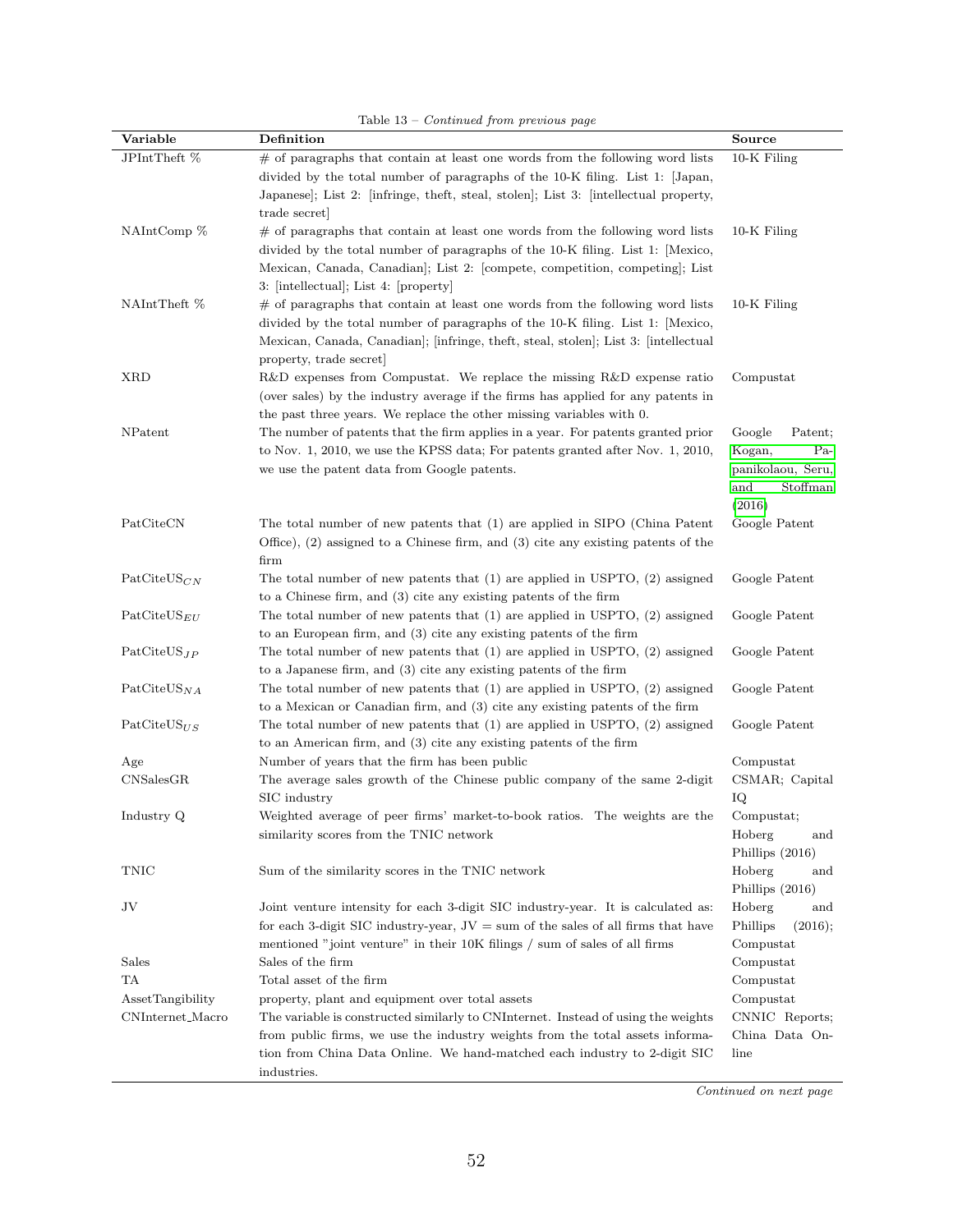| Variable           | Definition                                                                       | Source            |
|--------------------|----------------------------------------------------------------------------------|-------------------|
| $CNInternet\_Top1$ | The variable is constructed similarly to CNI term to Instead of using the value- | CNNIC Reports;    |
|                    | weighted measure using all the provinces whose weights are above $10\%$ , we put | Capital IQ; China |
|                    | 100% weight on the province with the highest total assets of the industry        | Data Online       |

Table 13 – Continued from previous page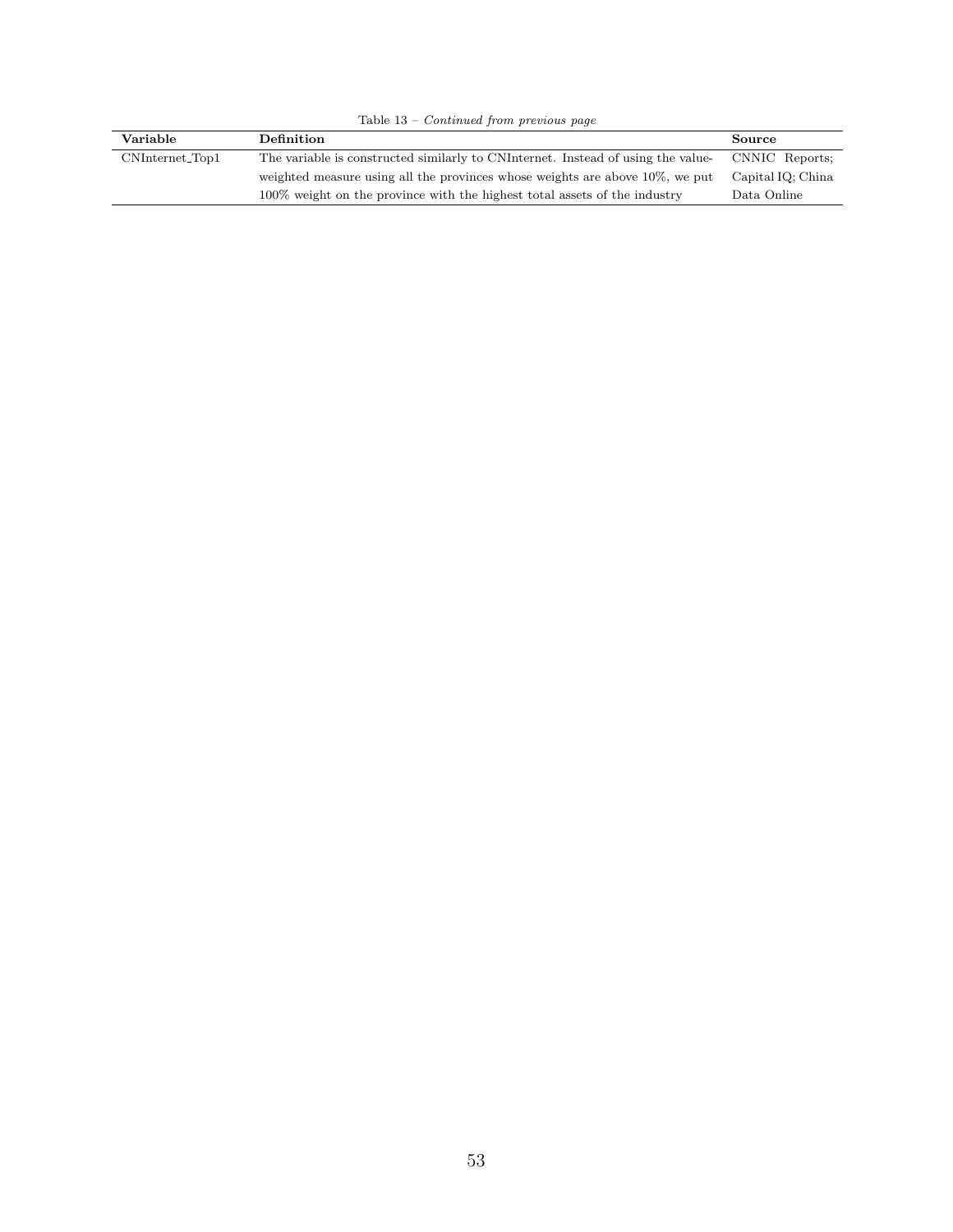# Appendix B. Robustness Tests

#### Table 14: Robustness - Weights using China-A-share firms

The table shows that our results are robust to the construction of the internet penetration ratio. In particular, we restrict the universe of public firms to only A-share firms, or firms that are listed on the Shanghai or Shenzhen Stock Exchanges. The dependent variables in Columns (1)-(3) are the same as in Table [4;](#page-38-0) the dependent variables in Columns (4) and (5) are the same as in Table [6;](#page-40-0) the dependent variables in Columns (6) and (7) are the same as in Table [9.](#page-43-0) All dependent variables are measured in year  $t + 1$ , and the independent variables are measured in year t. All variables are standardized to have unit variance for ease of interpretation. The sample includes all Compustat firms from 2001 to 2015 with available 10K filings on the EDGAR system. We exclude all observations where the total assets or sales are smaller than one million dollars. Robust standard errors clustered by firms are reported in the parentheses. Detailed definitions of the variables can be found in Table [13](#page-51-0) in the Appendix. Coefficients marked with \*\*\*, \*\*, and \* are significant at the 1%, 5%, and 10% levels, respectively.

|                   | CNComp      | CNCompHi          | CNIntComp   | $\frac{XRD}{Sales}$ | NP at ent<br>Sales | $PatC \underline{iteUS_{CN}}$<br>Sales | PatCiteCN<br>Sales |
|-------------------|-------------|-------------------|-------------|---------------------|--------------------|----------------------------------------|--------------------|
|                   | (1)         | $\left( 2\right)$ | (3)         | (4)                 | (5)                | (6)                                    | (7)                |
| CNInternet_Ashare | $0.132***$  | $0.109***$        | $0.115***$  | $-0.181***$         | $-0.072*$          | $0.224***$                             | $0.194***$         |
|                   | (0.036)     | (0.036)           | (0.038)     | (0.037)             | (0.037)            | (0.049)                                | (0.041)            |
|                   |             |                   |             |                     |                    |                                        |                    |
| <b>CNSalesGR</b>  | 0.0005      | $-0.002$          | $-0.002$    | $0.005***$          | $-0.0003$          | $-0.001$                               | 0.001              |
|                   | (0.003)     | (0.003)           | (0.003)     | (0.002)             | (0.002)            | (0.003)                                | (0.003)            |
| log(10kSize)      | $-0.107***$ | $-0.110***$       | $-0.097***$ |                     |                    |                                        |                    |
|                   | (0.010)     | (0.011)           | (0.011)     |                     |                    |                                        |                    |
|                   |             |                   |             |                     |                    |                                        |                    |
| $log(Age + 1)$    | $-0.053**$  | $-0.057**$        | $-0.025$    | $-0.114***$         | $-0.091***$        | $0.053***$                             | $-0.002$           |
|                   | (0.022)     | (0.023)           | (0.025)     | (0.016)             | (0.018)            | (0.020)                                | (0.018)            |
|                   |             |                   |             |                     |                    |                                        |                    |
| log(TA)           | 0.045       | $0.058**$         | 0.033       | 0.033               | $-0.068**$         | $-0.277***$                            | $-0.326***$        |
|                   | (0.028)     | (0.027)           | (0.031)     | (0.027)             | (0.029)            | (0.033)                                | (0.033)            |
|                   |             |                   |             |                     |                    |                                        |                    |
| Industry Q        | $-0.018***$ | $-0.016***$       | $-0.021***$ | $0.037***$          | $0.026**$          | $-0.051***$                            | $-0.025**$         |
|                   | (0.005)     | (0.006)           | (0.006)     | (0.012)             | (0.013)            | (0.011)                                | (0.012)            |
| <b>TNIC</b>       | $-0.004$    | $-0.004$          | $-0.012**$  | $0.038***$          | $0.020**$          | $-0.024***$                            | 0.001              |
|                   | (0.005)     | (0.005)           | (0.006)     | (0.010)             | (0.008)            | (0.009)                                | (0.009)            |
|                   |             |                   |             |                     |                    |                                        |                    |
| JV                | $0.021***$  | $0.027***$        | 0.011       | 0.003               | $-0.003$           | $-0.012***$                            | $-0.008*$          |
|                   | (0.007)     | (0.008)           | (0.008)     | (0.003)             | (0.003)            | (0.004)                                | (0.005)            |
|                   |             |                   |             |                     |                    |                                        |                    |
| Firm FE           | Y           | Y                 | Y           | Y                   | Y                  | Y                                      | Y                  |
| Year FE           | Y           | Y                 | Y           | Y                   | Y                  | Y                                      | Y                  |
| $\boldsymbol{N}$  | 62,892      | 62,892            | 62,892      | 62,738              | 62,738             | 62,831                                 | 62,831             |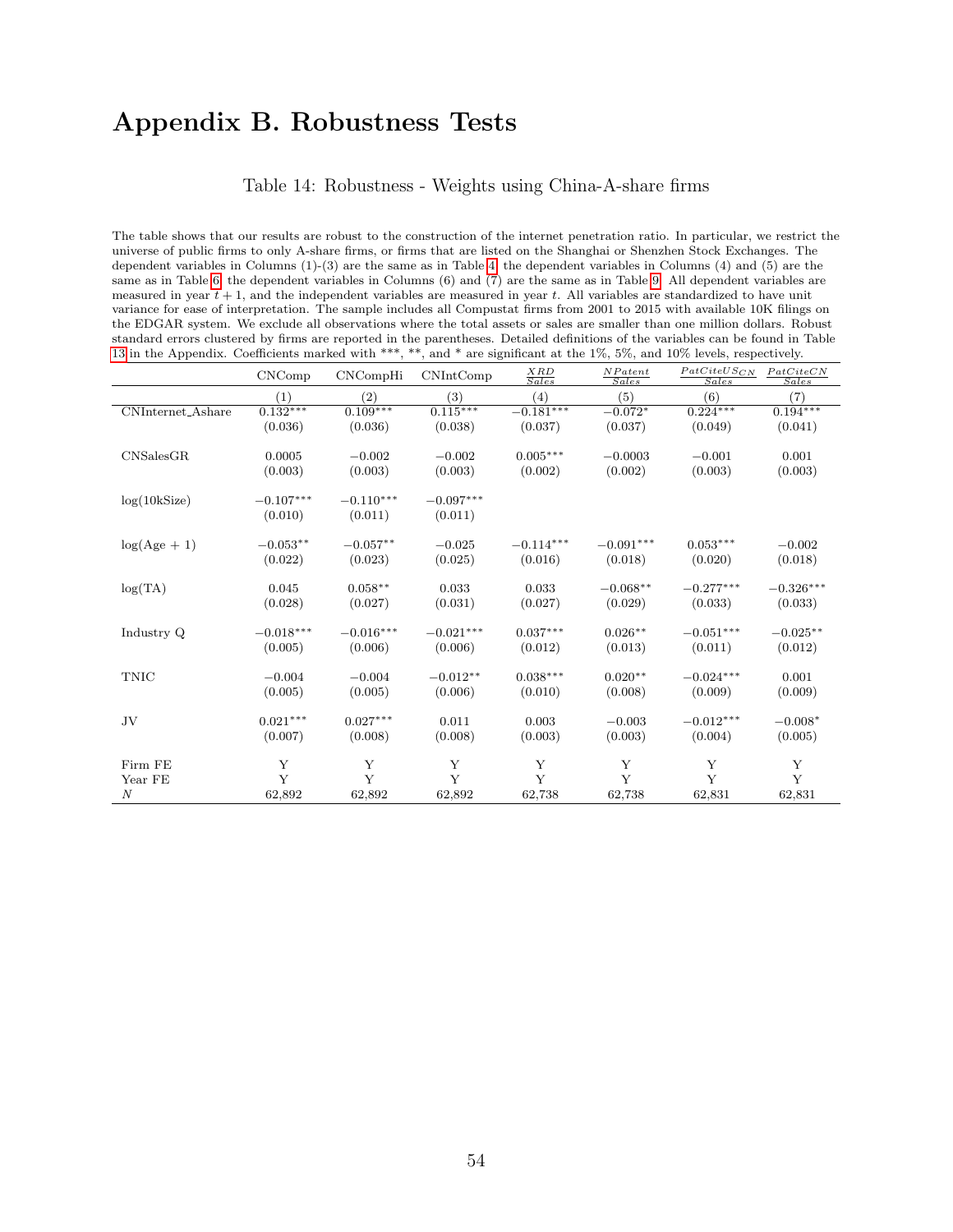## Table 15: Robustness - Weights from Macro Data

The table shows that our results are robust to the construction of the internet penetration ratio. Instead of using the public firms' data, we instead use the province-industry-level aggregate output to calculate the weights. The data is from ChinaDataOnline. The dependent variables in Columns (1)-(3) are the same as in Table [4;](#page-38-0) the dependent variables in Columns (4) and (5) are the same as in Table [6;](#page-40-0) the dependent variables in Columns (6) and (7) are the same as in Table [9.](#page-43-0) All dependent variables are measured in year  $t + 1$ , and the independent variables are measured in year t. All variables are standardized to have unit variance for ease of interpretation. The sample includes all Compustat firms from 2001 to 2015 with available 10K filings on the EDGAR system. We exclude all observations where the total assets or sales are smaller than one million dollars. Robust standard errors clustered by firms are reported in the parentheses. Detailed definitions of the variables can be found in Table [13](#page-51-0) in the Appendix. Coefficients marked with \*\*\*, \*\*, and \* are significant at the 1%, 5%, and 10% levels, respectively.

|                  | CNComp          | CNCompHi    | CNIntComp   | $\frac{XRD}{Sales}$ | NP at ent<br><i>Sales</i> | $PatCiteUS_{CN}$<br>Sales | PatCiteCN<br><b>Sales</b> |
|------------------|-----------------|-------------|-------------|---------------------|---------------------------|---------------------------|---------------------------|
|                  | (1)             | (2)         | (3)         | (4)                 | (5)                       | (6)                       | (7)                       |
| CNInternet_Macro | $0.194***$      | $0.155***$  | $0.165***$  | $-0.083***$         | $-0.090***$               | $0.345***$                | $0.350***$                |
|                  | (0.044)         | (0.044)     | (0.043)     | (0.021)             | (0.031)                   | (0.048)                   | (0.042)                   |
|                  |                 |             |             |                     |                           |                           |                           |
| CNSalesGR        | 0.0001          | $-0.002$    | $-0.002$    | $0.005^{***}\,$     | $-0.0001$                 | $-0.002$                  | 0.0002                    |
|                  | (0.003)         | (0.003)     | (0.003)     | (0.002)             | (0.002)                   | (0.003)                   | (0.003)                   |
| log(10kSize)     | $-0.106***$     | $-0.109***$ | $-0.097***$ |                     |                           |                           |                           |
|                  | (0.010)         | (0.011)     | (0.011)     |                     |                           |                           |                           |
|                  |                 |             |             |                     |                           |                           |                           |
| $log(Age + 1)$   | $-0.040*$       | $-0.047**$  | $-0.015$    | $-0.118***$         | $-0.097***$               | $0.076***$                | 0.021                     |
|                  | (0.022)         | (0.023)     | (0.025)     | (0.017)             | (0.018)                   | (0.021)                   | (0.018)                   |
|                  |                 |             |             |                     |                           |                           |                           |
| log(TA)          | 0.046           | $0.058***$  | 0.034       | 0.036               | $-0.068**$                | $-0.274***$               | $-0.321***$               |
|                  | (0.028)         | (0.027)     | (0.031)     | (0.027)             | (0.029)                   | (0.033)                   | (0.033)                   |
|                  | $-0.017***$     | $-0.015***$ | $-0.020***$ | $0.036***$          | $0.026**$                 | $-0.049***$               | $-0.022*$                 |
| Industry Q       |                 |             |             |                     |                           |                           |                           |
|                  | (0.005)         | (0.006)     | (0.006)     | (0.013)             | (0.013)                   | (0.011)                   | (0.012)                   |
| <b>TNIC</b>      | $-0.003$        | $-0.003$    | $-0.011*$   | $0.036***$          | $0.019**$                 | $-0.023**$                | 0.001                     |
|                  | (0.005)         | (0.005)     | (0.006)     | (0.010)             | (0.008)                   | (0.009)                   | (0.009)                   |
|                  |                 |             |             |                     |                           |                           |                           |
| JV               | $0.019^{***}\,$ | $0.026***$  | 0.010       | 0.004               | $-0.002$                  | $-0.014***$               | $-0.010**$                |
|                  | (0.007)         | (0.008)     | (0.008)     | (0.003)             | (0.003)                   | (0.004)                   | (0.005)                   |
|                  |                 |             |             |                     |                           |                           |                           |
| Firm FE          | Y               | Y           | Y           | Y                   | Y                         | Y                         | Y                         |
| Year FE          | Y               | Y           | Y           | Y                   | Y                         | Y                         | Y                         |
| $\boldsymbol{N}$ | 62,892          | 62,892      | 62,892      | 62,738              | 62,738                    | 62,831                    | 62,831                    |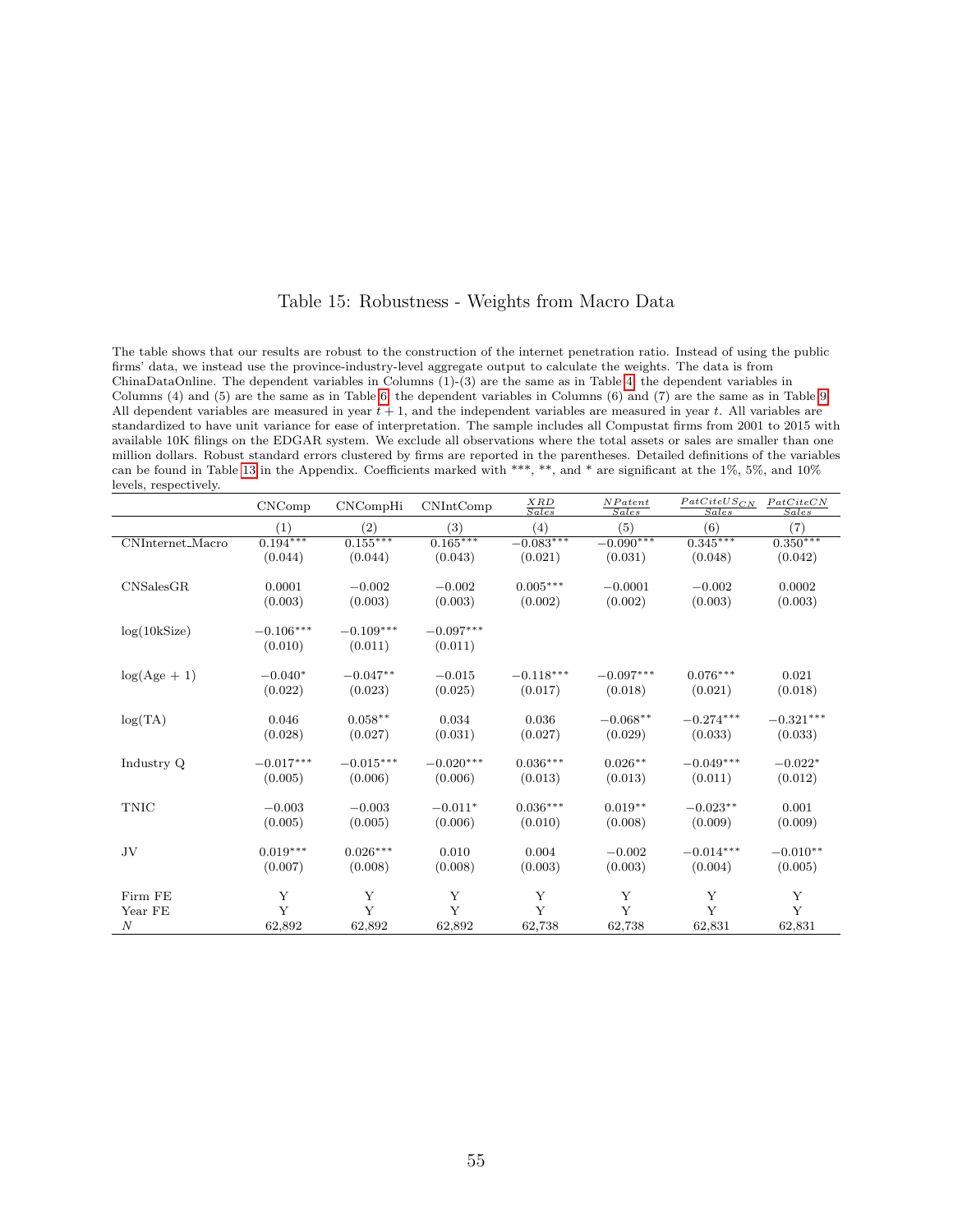### Table 16: Robustness - Top 1 provinces

The table shows that our results are robust to the construction of the internet penetration ratio. Instead of using a weighted-average measure, we use the internet penetration ratio from the province-year where the province has the most output for that industry. The dependent variables in Columns (1)-(3) are the same as in Table [4;](#page-38-0) the dependent variables in Columns (4) and (5) are the same as in Table [6;](#page-40-0) the dependent variables in Columns (6) and (7) are the same as in Table [9.](#page-43-0) All dependent variables are measured in year  $t + 1$ , and the independent variables are measured in year t. All variables are standardized to have unit variance for ease of interpretation. The sample includes all Compustat firms from 2001 to 2015 with available 10K filings on the EDGAR system. We exclude all observations where the total assets or sales are smaller than one million dollars. Robust standard errors clustered by firms are reported in the parentheses. Detailed definitions of the variables can be found in Table [13](#page-51-0) in the Appendix. Coefficients marked with \*\*\*, \*\*, and \* are significant at the 1%, 5%, and 10% levels, respectively.

|                  | CNComp                 | CNCompHi               | CNIntComp              | $rac{XRD}{Sales}$ | NP at ent<br>Sales | $PatCiteUS_{CN}$<br>Sales | PatCiteCN<br><b>Sales</b> |
|------------------|------------------------|------------------------|------------------------|-------------------|--------------------|---------------------------|---------------------------|
|                  | (1)                    | (2)                    | (3)                    | (4)               | (5)                | (6)                       | (7)                       |
| CNInternet_Top1  | $0.127***$             | $0.123^{\ast\ast\ast}$ | $0.099***$             | $-0.115***$       | $-0.091***$        | $0.167***$                | $0.202***$                |
|                  | (0.031)                | (0.031)                | (0.032)                | (0.024)           | (0.027)            | (0.037)                   | (0.031)                   |
| CNSalesGR        | $-0.0002$              | $-0.002$               | $-0.002$               | $0.006***$        | 0.0003             | $-0.002$                  | $-0.0002$                 |
|                  | (0.003)                | (0.003)                | (0.003)                | (0.002)           | (0.002)            | (0.003)                   | (0.003)                   |
| log(10kSize)     | $-0.107***$<br>(0.010) | $-0.110***$<br>(0.011) | $-0.098***$<br>(0.011) |                   |                    |                           |                           |
| $log(Age + 1)$   | $-0.052**$             | $-0.056**$             | $-0.025$               | $-0.114***$       | $-0.092***$        | $0.054***$                | $-0.00004$                |
|                  | (0.022)                | (0.023)                | (0.025)                | (0.016)           | (0.018)            | (0.020)                   | (0.018)                   |
| log(TA)          | 0.042                  | $0.055***$             | 0.030                  | 0.037             | $-0.067**$         | $-0.282***$               | $-0.329***$               |
|                  | (0.028)                | (0.027)                | (0.031)                | (0.027)           | (0.029)            | (0.034)                   | (0.033)                   |
| Industry Q       | $-0.018***$            | $-0.016***$            | $-0.021***$            | $0.037***$        | $0.026**$          | $-0.051***$               | $-0.025**$                |
|                  | (0.005)                | (0.006)                | (0.006)                | (0.013)           | (0.013)            | (0.011)                   | (0.012)                   |
| <b>TNIC</b>      | $-0.004$               | $-0.005$               | $-0.012**$             | $0.038***$        | $0.020**$          | $-0.025***$               | $-0.001$                  |
|                  | (0.005)                | (0.005)                | (0.006)                | (0.010)           | (0.008)            | (0.009)                   | (0.009)                   |
| JV               | $0.020***$             | $0.027***$             | 0.011                  | 0.004             | $-0.002$           | $-0.013***$               | $-0.009*$                 |
|                  | (0.007)                | (0.008)                | (0.008)                | (0.003)           | (0.003)            | (0.004)                   | (0.005)                   |
| Firm FE          | Y                      | Y                      | Y                      | Y                 | Y                  | Y                         | Y                         |
| Year FE          | Y                      | Y                      | Y                      | Y                 | Y                  | Y                         | Y                         |
| $\boldsymbol{N}$ | 62,892                 | 62,892                 | 62,892                 | 62,738            | 62,738             | 62,831                    | 62,831                    |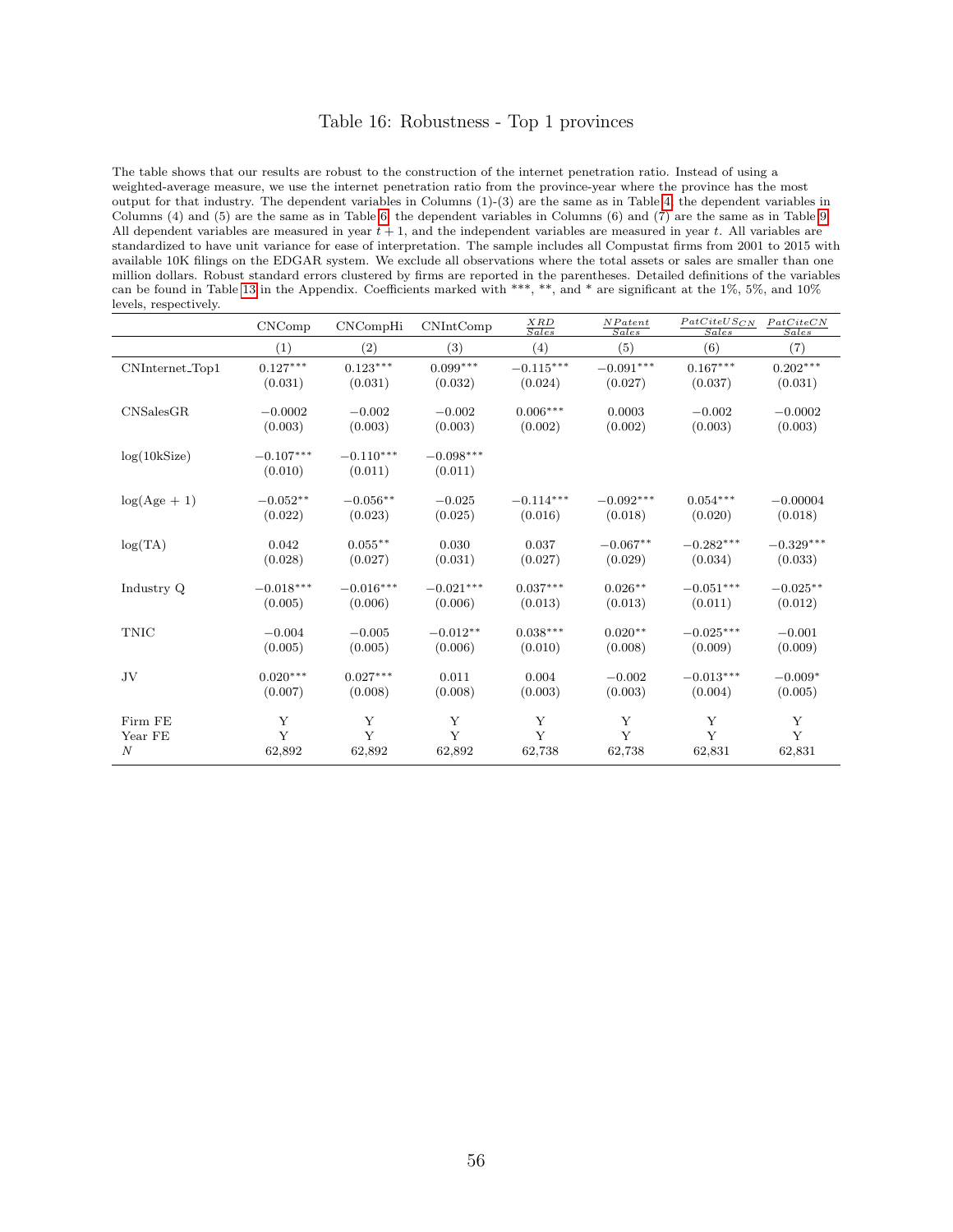### Table 17: Robustness of Table [6](#page-40-0) Excluding Zero R&D Firms

This table tests the robustness of Table [6](#page-40-0) by using subsample excluding observations where XRD/Sales equals 0. The dependent variable in Columns (1) - (3) is the R&D expenses over sales. For missing R&D, we follow the [Koh and Reeb](#page-34-8) [\(2015\)](#page-34-8) and replace the missing with industry average if the firm files for any patent patents applications in the past three years (including the current year), and 0 otherwise. The dependent variables are measures from 1, 2, or 3 years in the future. Note all the variables are normalized by the sales from year t. The dependent variable in Columns  $(4) - (6)$  is the total number of patent applications each year (by filing date) divided by sales. The patent data comes from Google Patents, and we match the patents to Compustat firms using the links from [Kogan, Papanikolaou, Seru, and Stoffman](#page-34-9) [\(2016\)](#page-34-9). The dependent variables are measures from 1, 2, or 3 years in the future. The key independent variable CNInternet is the Chinese internet penetration ratio. All independent variables are one-year lagged relative to the dependent variables. All the variables are normalized by their standard deviations for easier interpretation. The sample covers all Compustat firms from 2001 to 2015. We exclude all observations where the total asset or the sales are smaller than one million dollars. Robust standard errors clustered by firms are reported in the parentheses. Detailed definitions of the variables can be found in Table [13](#page-51-0) in the Appendix.

|                   |                  | XRD/Sales        |             |             | NPatent / Sales |             |
|-------------------|------------------|------------------|-------------|-------------|-----------------|-------------|
|                   | $t+1$            | $t+2$            | $t+3$       | $t+1$       | $t+2$           | $t+3$       |
|                   | (1)              | (2)              | (3)         | (4)         | (5)             | (6)         |
| <b>CNInternet</b> | $-0.343***$      | $-0.385^{***}\,$ | $-0.399***$ | $-0.124*$   | $-0.133**$      | $-0.139**$  |
|                   | (0.069)          | (0.073)          | (0.077)     | (0.070)     | (0.066)         | (0.066)     |
| CNSalesGR         | $0.012*$         | 0.009            | 0.009       | $-0.0005$   | $0.013*$        | 0.003       |
|                   | (0.006)          | (0.007)          | (0.008)     | (0.007)     | (0.007)         | (0.007)     |
| $log(Age + 1)$    | $-0.314^{***}\,$ | $-0.299***$      | $-0.314***$ | $-0.281***$ | $-0.311***$     | $-0.305***$ |
|                   | (0.044)          | (0.049)          | (0.056)     | (0.051)     | (0.050)         | (0.052)     |
| log(TA)           | 0.004            | $-0.075$         | $-0.257***$ | $-0.175***$ | $-0.222***$     | $-0.288***$ |
|                   | (0.054)          | (0.061)          | (0.065)     | (0.060)     | (0.059)         | (0.057)     |
| Industry Q        | $0.035**$        | $0.051***$       | $0.042**$   | 0.022       | $-0.006$        | $-0.017$    |
|                   | (0.017)          | (0.018)          | (0.018)     | (0.018)     | (0.018)         | (0.018)     |
| <b>TNIC</b>       | $0.270**$        | $0.347***$       | $0.259*$    | 0.078       | $0.196*$        | $0.207*$    |
|                   | (0.110)          | (0.132)          | (0.148)     | (0.094)     | (0.105)         | (0.108)     |
| JV                | 0.0003           | 0.004            | 0.005       | $-0.006$    | $-0.00004$      | 0.002       |
|                   | (0.004)          | (0.005)          | (0.005)     | (0.005)     | (0.005)         | (0.005)     |
| Firm FE           | Y                | Y                | Y           | Y           | Y               | Y           |
| Year FE           | Y                | $\mathbf{Y}$     | Y           | Y           | Y               | $\mathbf Y$ |
| $\boldsymbol{N}$  | 28,177           | 24,574           | 21,360      | 28,177      | 24,574          | 21,360      |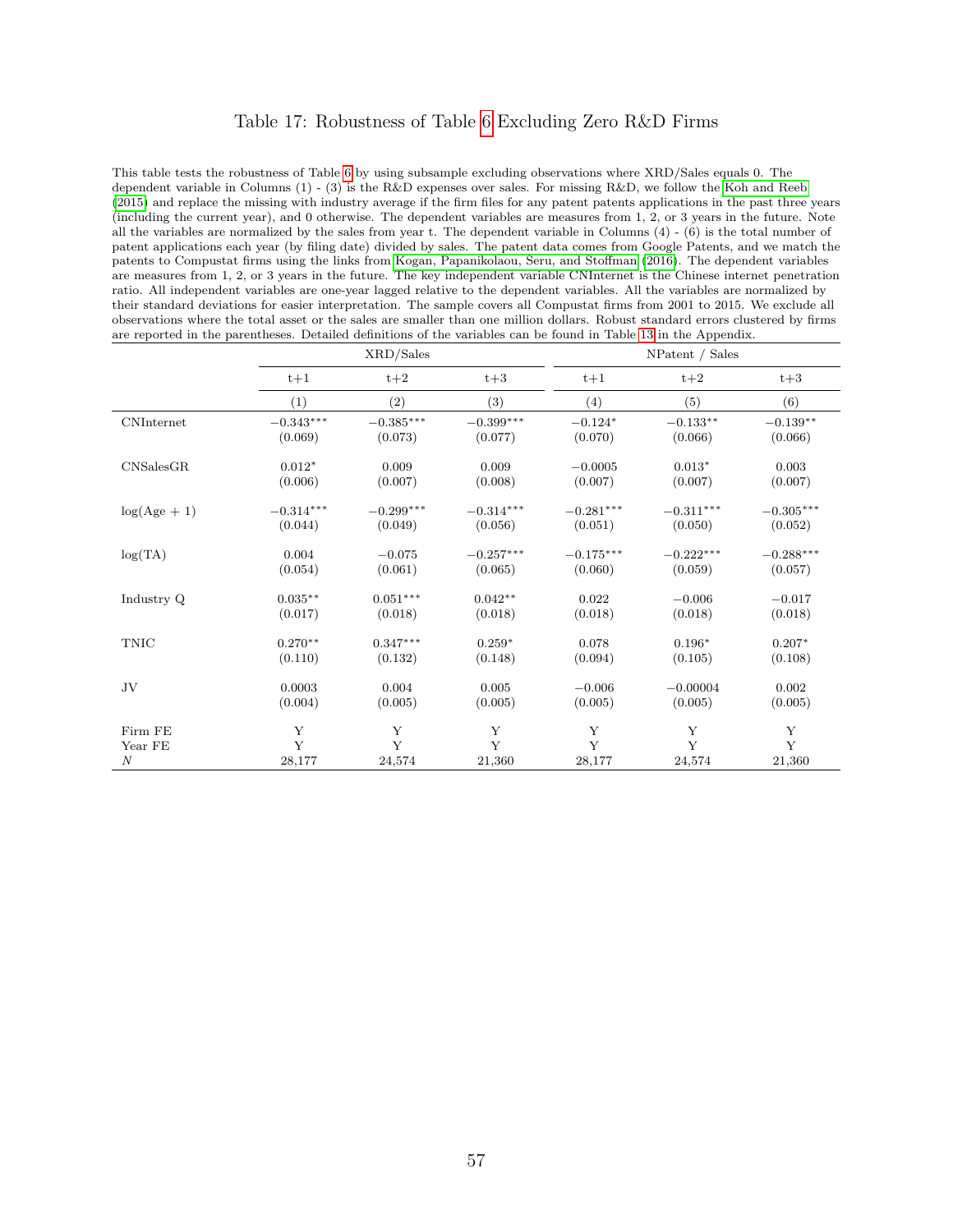## Table 18: Robustness - Excluding joint ventures

The table shows that our results are robust to the possible biases from joint ventures. We exclude firms that have ever reported joint ventures with China in their 10-K filings. The dependent variables in Columns (1)-(3) are the same as in Table [4;](#page-38-0) the dependent variables in Columns (4) and (5) are the same as in Table [6;](#page-40-0) the dependent variables in Columns (6) and (7) are the same as in Table [9.](#page-43-0) All dependent variables are measured in year  $t + 1$ , and the independent variables are measured in year t. All variables are standardized to have unit variance for ease of interpretation. The sample includes all Compustat firms from 2001 to 2015 with available 10K filings on the EDGAR system. We exclude all observations where the total assets or sales are smaller than one million dollars. Robust standard errors clustered by firms are reported in the parentheses. Detailed definitions of the variables can be found in Table [13](#page-51-0) in the Appendix. Coefficients marked with \*\*\*, \*\*, and \* are significant at the 1%, 5%, and 10% levels, respectively.

|                  | CNComp                 | CNCompHi               | CNIntComp              | $\frac{XRD}{Sales}$ | NP at ent<br>Sales | $PatCiteUS_{CN}$<br>Sales | PatCiteCN<br><i>Sales</i> |
|------------------|------------------------|------------------------|------------------------|---------------------|--------------------|---------------------------|---------------------------|
|                  | (1)                    | $\left( 2\right)$      | (3)                    | (4)                 | (5)                | (6)                       | (7)                       |
| CNInternet       | $0.079**$              | $0.092***$             | $0.077**$              | $-0.209***$         | $-0.106***$        | $0.263***$                | $0.223***$                |
|                  | (0.035)                | (0.034)                | (0.035)                | (0.042)             | (0.041)            | (0.051)                   | (0.044)                   |
| CNSalesGR        | $-0.001$               | $-0.001$               | $-0.001$               | $0.004**$           | 0.0002             | 0.00003                   | 0.002                     |
|                  | (0.002)                | (0.003)                | (0.003)                | (0.002)             | (0.002)            | (0.003)                   | (0.003)                   |
| log(10kSize)     | $-0.076***$<br>(0.009) | $-0.077***$<br>(0.010) | $-0.066***$<br>(0.010) |                     |                    |                           |                           |
| $log(Age + 1)$   | $-0.025$               | $-0.026$               | $-0.005$               | $-0.115***$         | $-0.093***$        | $0.051**$                 | 0.00002                   |
|                  | (0.019)                | (0.021)                | (0.021)                | (0.017)             | (0.019)            | (0.021)                   | (0.019)                   |
| log(TA)          | 0.040                  | 0.039                  | 0.030                  | 0.034               | $-0.064**$         | $-0.258***$               | $-0.310***$               |
|                  | (0.024)                | (0.024)                | (0.027)                | (0.029)             | (0.031)            | (0.034)                   | (0.034)                   |
| Industry Q       | $-0.015***$            | $-0.011**$             | $-0.021***$            | $0.033**$           | $0.025*$           | $-0.049***$               | $-0.027**$                |
|                  | (0.005)                | (0.005)                | (0.006)                | (0.013)             | (0.013)            | (0.012)                   | (0.012)                   |
| <b>TNIC</b>      | $-0.005$               | $-0.006$               | $-0.014***$            | $0.036***$          | $0.022***$         | $-0.021**$                | 0.0004                    |
|                  | (0.004)                | (0.004)                | (0.005)                | (0.010)             | (0.008)            | (0.009)                   | (0.009)                   |
| JV               | 0.009                  | $0.013*$               | 0.0002                 | 0.005               | $-0.002$           | $-0.014***$               | $-0.006$                  |
|                  | (0.006)                | (0.007)                | (0.007)                | (0.004)             | (0.003)            | (0.005)                   | (0.006)                   |
| Firm FE          | Y                      | Y                      | Y                      | Y                   | Y                  | Y                         | Y                         |
| Year FE          | Y                      | Y                      | Y                      | Y                   | Y                  | Y                         | Y                         |
| $\boldsymbol{N}$ | 56,198                 | 56,198                 | 56,198                 | 55,900              | 55,900             | 55,993                    | 55,993                    |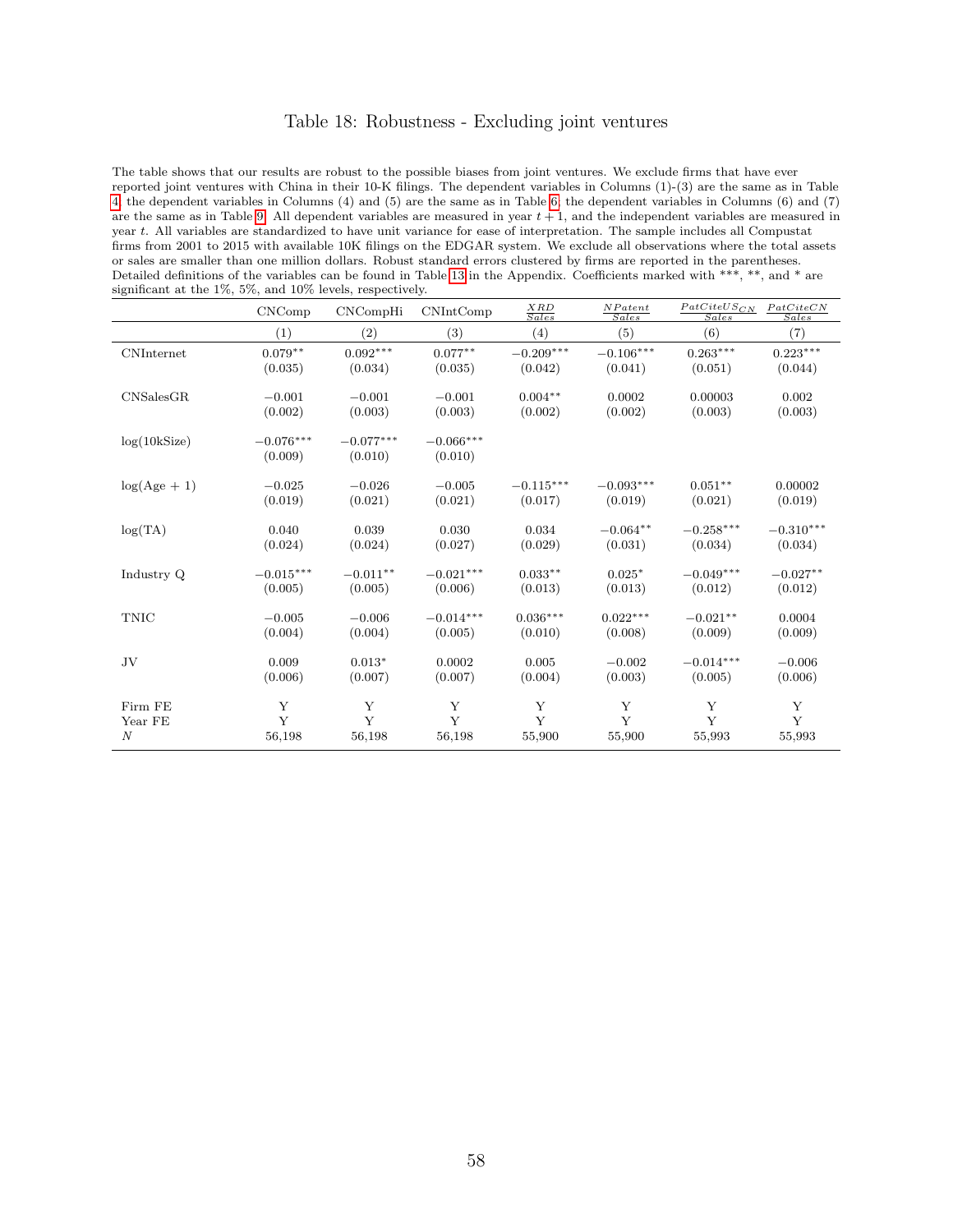# <span id="page-59-0"></span>Appendix C. China import penetration

In this section, we explain how we construct the import penetration variable from China. The variable is constructed by combining several databases. We obtain gross output by industry from the BEA's website. We also obtain import and export data from [Peter Schott's website][peter]. Formally, the import penetration variable is defined as

> Import Penetration $_{CN}$  =  $\text{Import}_{CN}$ Gross Output + Total Import - Total Export

One particular challenge in merging these datasets is that BEA does not strictly follow a standard industry classification. According to BEA's website, "BEA's industry groupings generally follow the North American Industry Classification System"[15](#page-59-1). However, there are two types of exceptions. First, one BEA industry is often matched to several NAICS industries. Second, the links are not of the same granularity across BEA industries. For example, in the detailed industry gross output file from BEA, while most industries are matched to six-digit NAICS industries, some are matched to three-digit or even two-digit NAICS industries.

We construct the China import penetration variable with the following steps. First, we define industries using the four-digit NAICS codes, which are similar to the three-digit SIC industry classifications. Then we aggregate the import/export data, which uses a sixdigit NAICS code, into four-digit NAICS code groups. Note several industries in the import/export data also only have two-digit or three-digit industry information. For these industries, we thus calculate the import penetration for the broader industries only.

Next, we merge the industry gross output data to the import/export data. Note for industries that have zero China import, the import penetration ratio is just zero. Therefore, the merge is essentially a "left join" with the import/export data as the master dataset.

In the merging process, there are 19 four-digit SIC industries in the import/export data that are not matched. We list the non-matched industries in the table below. Furthermore, we also provide the reasons for non-matching and our solutions to address the issue.

| NAICS industry Problem |                     | How we handle the issue  |
|------------------------|---------------------|--------------------------|
| 1124                   | Multiple industries | Using NAICS industry 112 |

<span id="page-59-1"></span> $15$ <https://www.bea.gov/resources/learning-center/what-to-know-industries>. The BEA industry-NAICS link file can be downloaded from [https://apps.bea.gov/industry/xls/](https://apps.bea.gov/industry/xls/underlying-estimates/GDPbyInd_VA_Components_1998-2017.xlsx) [underlying-estimates/GDPbyInd\\_VA\\_Components\\_1998-2017.xlsx](https://apps.bea.gov/industry/xls/underlying-estimates/GDPbyInd_VA_Components_1998-2017.xlsx). In the excel file, the tab named "NAICS code" contains the link table. A more detailed discussion of the industry classification methods can be found in <https://www.bea.gov/sites/default/files/2018-04/2017-industry-code-guide.pdf> [peter]: [http://faculty.som.yale.edu/peterschott/sub\\_international.htm](http://faculty.som.yale.edu/peterschott/sub_international.htm)